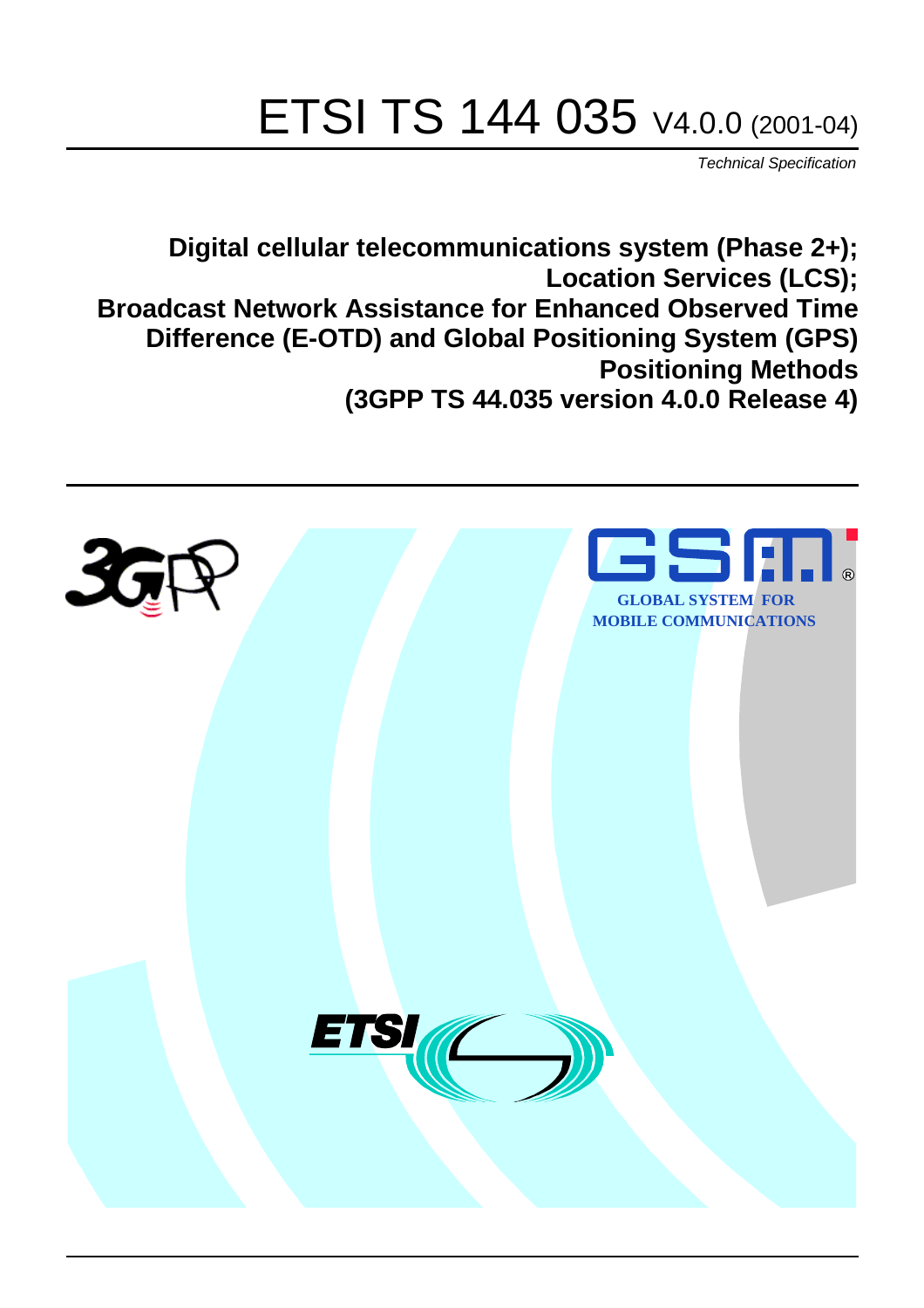**1**

Reference DTS/TSGG-0244035Uv4

> Keywords GSM

#### **ETSI**

#### 650 Route des Lucioles F-06921 Sophia Antipolis Cedex - FRANCE

Tel.: +33 4 92 94 42 00 Fax: +33 4 93 65 47 16

Siret N° 348 623 562 00017 - NAF 742 C Association à but non lucratif enregistrée à la Sous-Préfecture de Grasse (06) N° 7803/88

**Important notice**

Individual copies of the present document can be downloaded from: [http://www.etsi.org](http://www.etsi.org/)

The present document may be made available in more than one electronic version or in print. In any case of existing or perceived difference in contents between such versions, the reference version is the Portable Document Format (PDF). In case of dispute, the reference shall be the printing on ETSI printers of the PDF version kept on a specific network drive within ETSI Secretariat.

Users of the present document should be aware that the document may be subject to revision or change of status. Information on the current status of this and other ETSI documents is available at [http://www.etsi.org/tb/status/](http://www.etsi.org/tb/status)

> If you find errors in the present document, send your comment to: <editor@etsi.fr>

#### **Copyright Notification**

No part may be reproduced except as authorized by written permission. The copyright and the foregoing restriction extend to reproduction in all media.

© European Telecommunications Standards Institute 2001.

All rights reserved.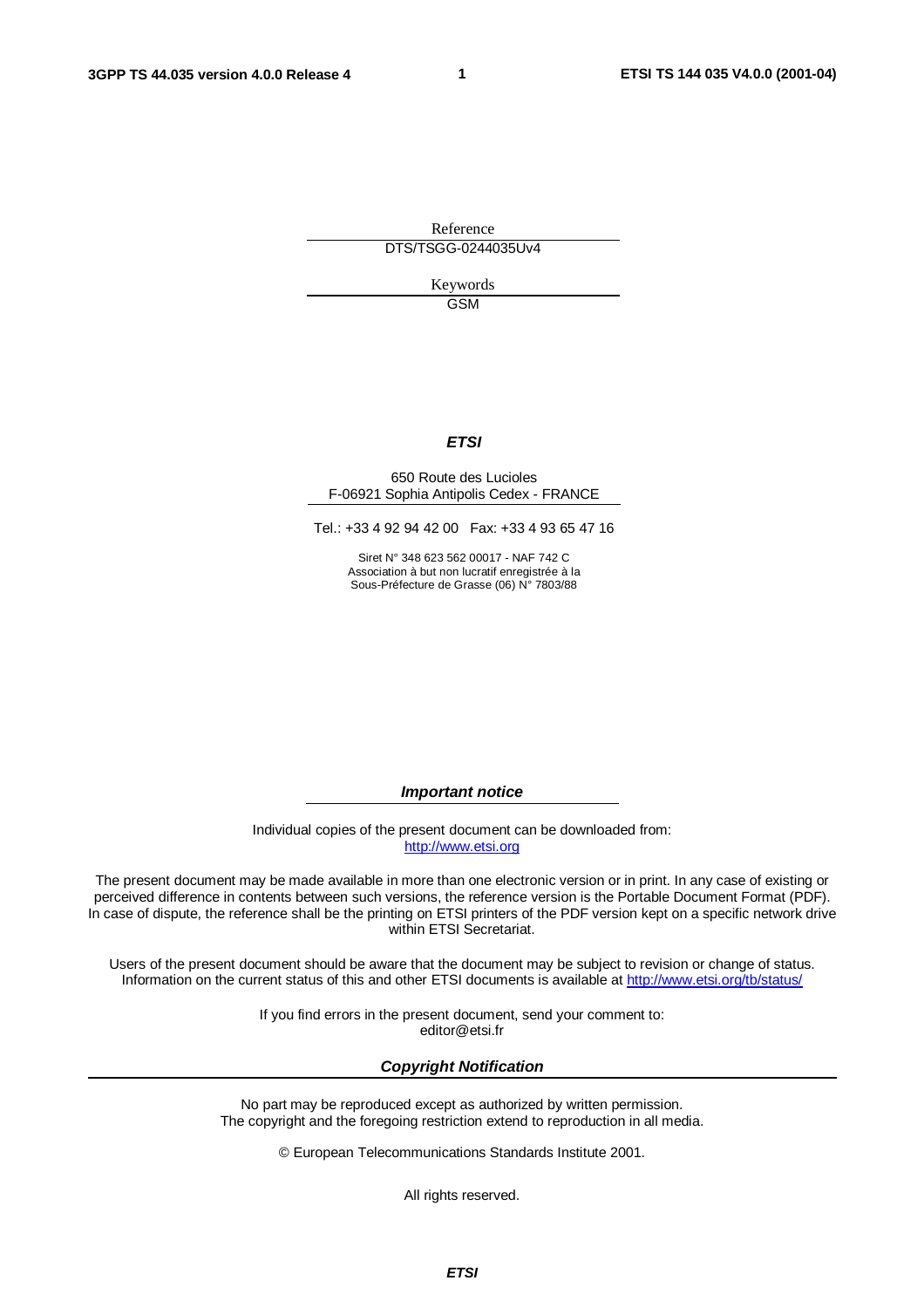## Intellectual Property Rights

IPRs essential or potentially essential to the present document may have been declared to ETSI. The information pertaining to these essential IPRs, if any, is publicly available for **ETSI members and non-members**, and can be found in ETSI SR 000 314: *"Intellectual Property Rights (IPRs); Essential, or potentially Essential, IPRs notified to ETSI in respect of ETSI standards"*, which is available from the ETSI Secretariat. Latest updates are available on the ETSI Web server [\(http://www.etsi.org/ipr](http://www.etsi.org/ipr)).

Pursuant to the ETSI IPR Policy, no investigation, including IPR searches, has been carried out by ETSI. No guarantee can be given as to the existence of other IPRs not referenced in ETSI SR 000 314 (or the updates on the ETSI Web server) which are, or may be, or may become, essential to the present document.

## Foreword

This Technical Specification (TS) has been produced by the ETSI 3<sup>rd</sup> Generation Partnership Project (3GPP).

The present document may refer to technical specifications or reports using their 3GPP identities, UMTS identities or GSM identities. These should be interpreted as being references to the corresponding ETSI deliverables.

The cross reference between GSM, UMTS, 3GPP and ETSI identities can be found under [www.etsi.org/key](http://www.etsi.org/key) .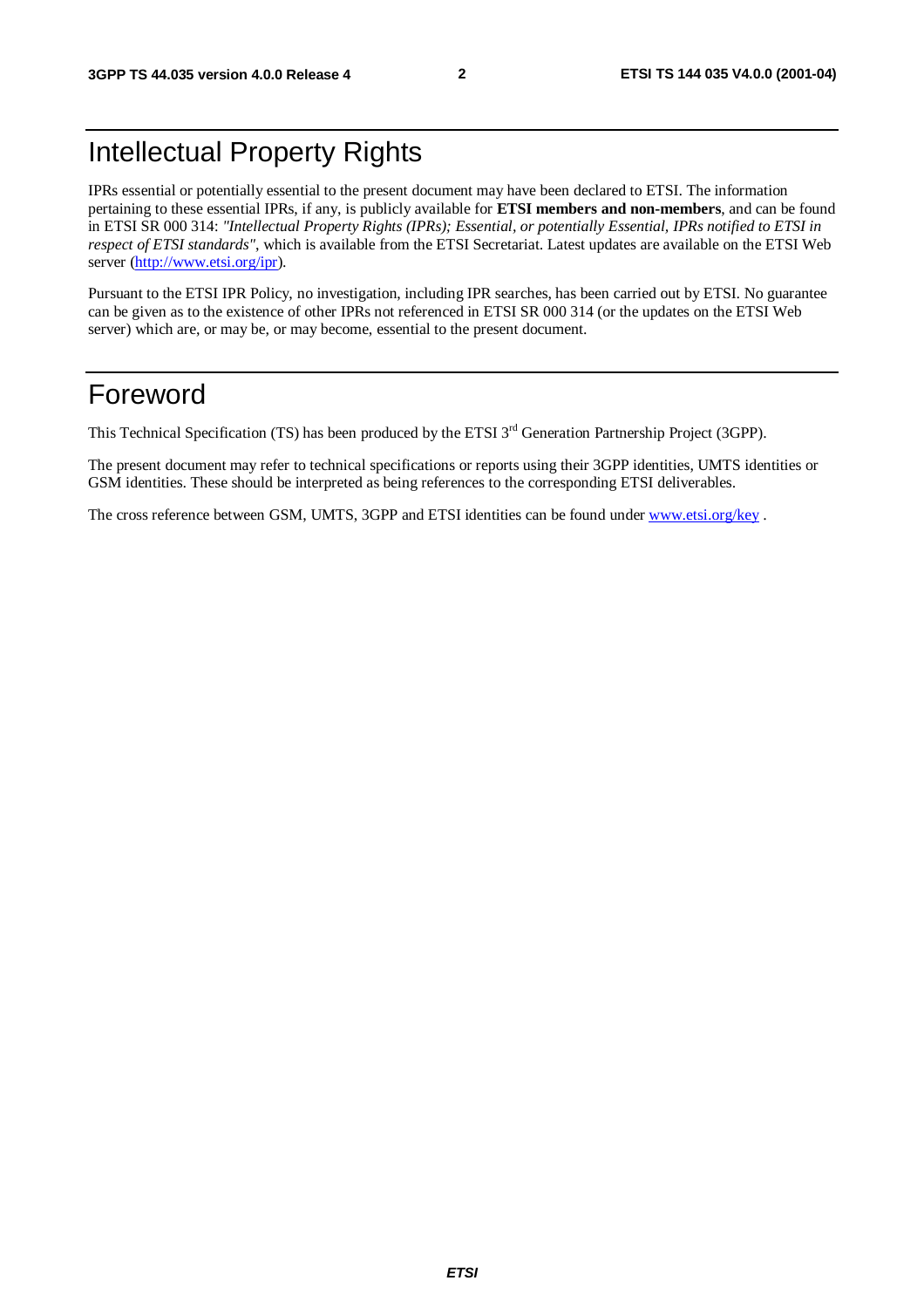$\mathbf{3}$ 

## Contents

| 1         |                               |                                                               |  |
|-----------|-------------------------------|---------------------------------------------------------------|--|
| 2         |                               |                                                               |  |
| 3         |                               |                                                               |  |
| 3.1       |                               |                                                               |  |
| 3.2       |                               |                                                               |  |
| 4         |                               |                                                               |  |
| 4.1       |                               |                                                               |  |
| 4.1.1     |                               |                                                               |  |
| 4.1.1.1   |                               |                                                               |  |
| 4.1.1.2   |                               |                                                               |  |
| 4.1.1.3   |                               |                                                               |  |
| 4.1.1.4   |                               |                                                               |  |
| 4.1.1.5   |                               |                                                               |  |
| 4.1.1.6   |                               |                                                               |  |
| 4.1.1.7   |                               |                                                               |  |
| 4.1.1.8   |                               |                                                               |  |
| 4.1.1.9   |                               |                                                               |  |
| 4.1.1.10  |                               |                                                               |  |
| 4.1.1.11  |                               |                                                               |  |
| 4.1.1.12  |                               |                                                               |  |
| 4.1.1.13  |                               |                                                               |  |
| 4.1.1.14  |                               |                                                               |  |
| 4.2       |                               |                                                               |  |
| 4.2.1     |                               |                                                               |  |
| 4.2.1.1   |                               |                                                               |  |
| 4.2.1.1.1 |                               |                                                               |  |
| 4.2.1.1.2 |                               |                                                               |  |
| 4.2.1.1.3 |                               |                                                               |  |
| 4.2.1.1.4 |                               |                                                               |  |
| 4.2.1.1.5 |                               |                                                               |  |
| 4.2.1.1.6 |                               |                                                               |  |
| 4.2.1.1.7 |                               |                                                               |  |
| 4.2.1.1.8 |                               |                                                               |  |
| 4.2.1.2   |                               |                                                               |  |
| 4.2.1.3   |                               |                                                               |  |
|           |                               |                                                               |  |
|           | <b>Annex A (informative):</b> |                                                               |  |
| A.1       |                               |                                                               |  |
| A.2       |                               |                                                               |  |
| A.3       |                               |                                                               |  |
| A.4       |                               |                                                               |  |
|           | <b>Annex B</b> (informative): | <b>Example of E-OTD Assistance Data Broadcast Message  30</b> |  |
|           | <b>Annex C</b> (informative): | <b>Example of GPS Assistance Data Broadcast Message34</b>     |  |
|           | <b>Annex D</b> (informative): |                                                               |  |
|           |                               |                                                               |  |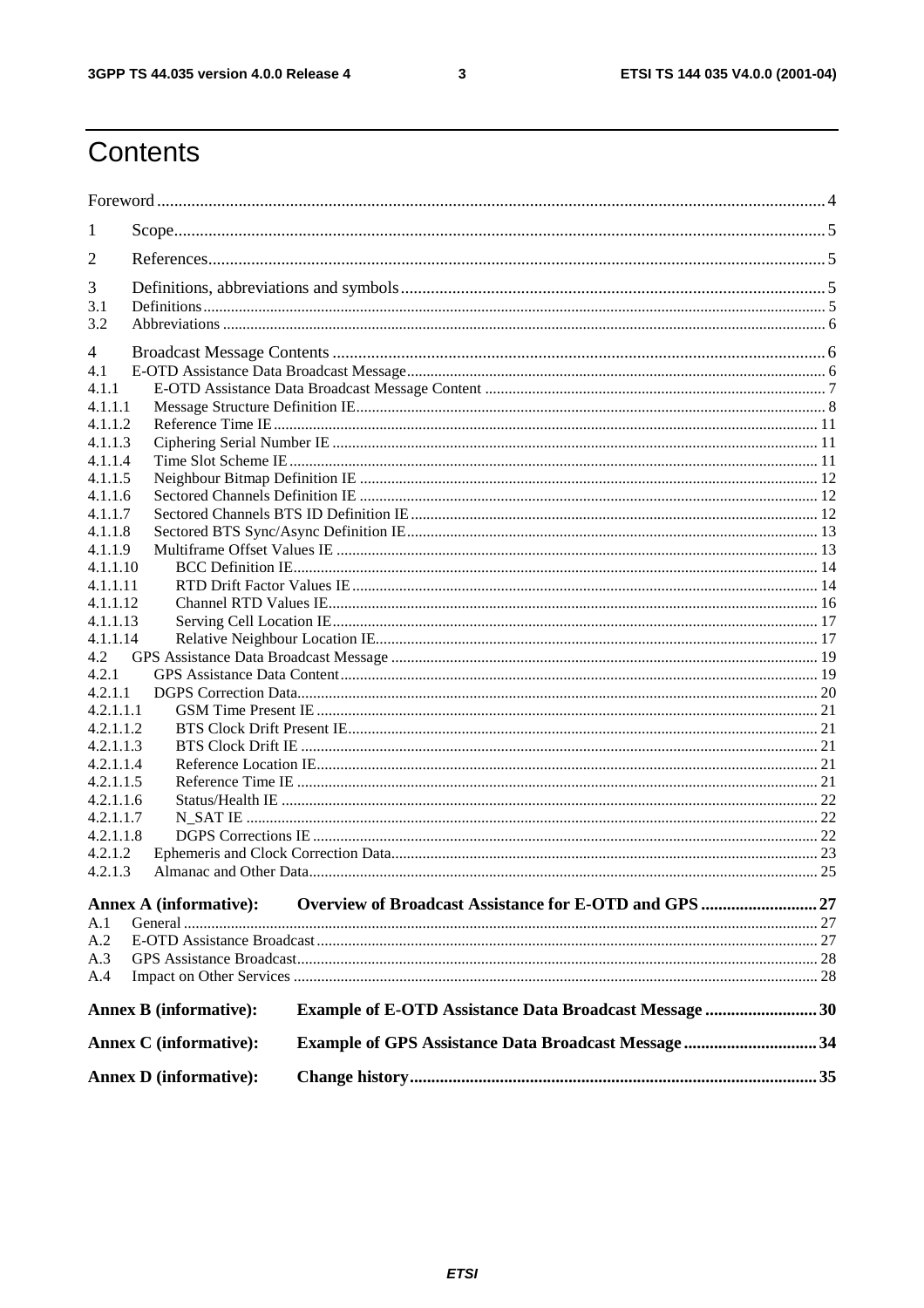## Foreword

This Technical Specification has been produced by the 3<sup>rd</sup> Generation Partnership Project (3GPP).

The present document defines the contents of LCS assistance data broadcast messages from the Serving Mobile Location Centre (SMLC) and the Mobile Station (MS).

The contents of the present document are subject to continuing work within the TSG and may change following formal TSG approval. Should the TSG modify the contents of the present document, it will be re-released by the TSG with an identifying change of release date and an increase in version number as follows:

Version x.y.z

where:

- x the first digit:
	- 1 presented to TSG for information;
	- 2 presented to TSG for approval;
	- 3 or greater indicates TSG approved document under change control.
- y the second digit is incremented for all changes of substance, i.e. technical enhancements, corrections, updates, etc.
- z the third digit is incremented when editorial only changes have been incorporated in the document.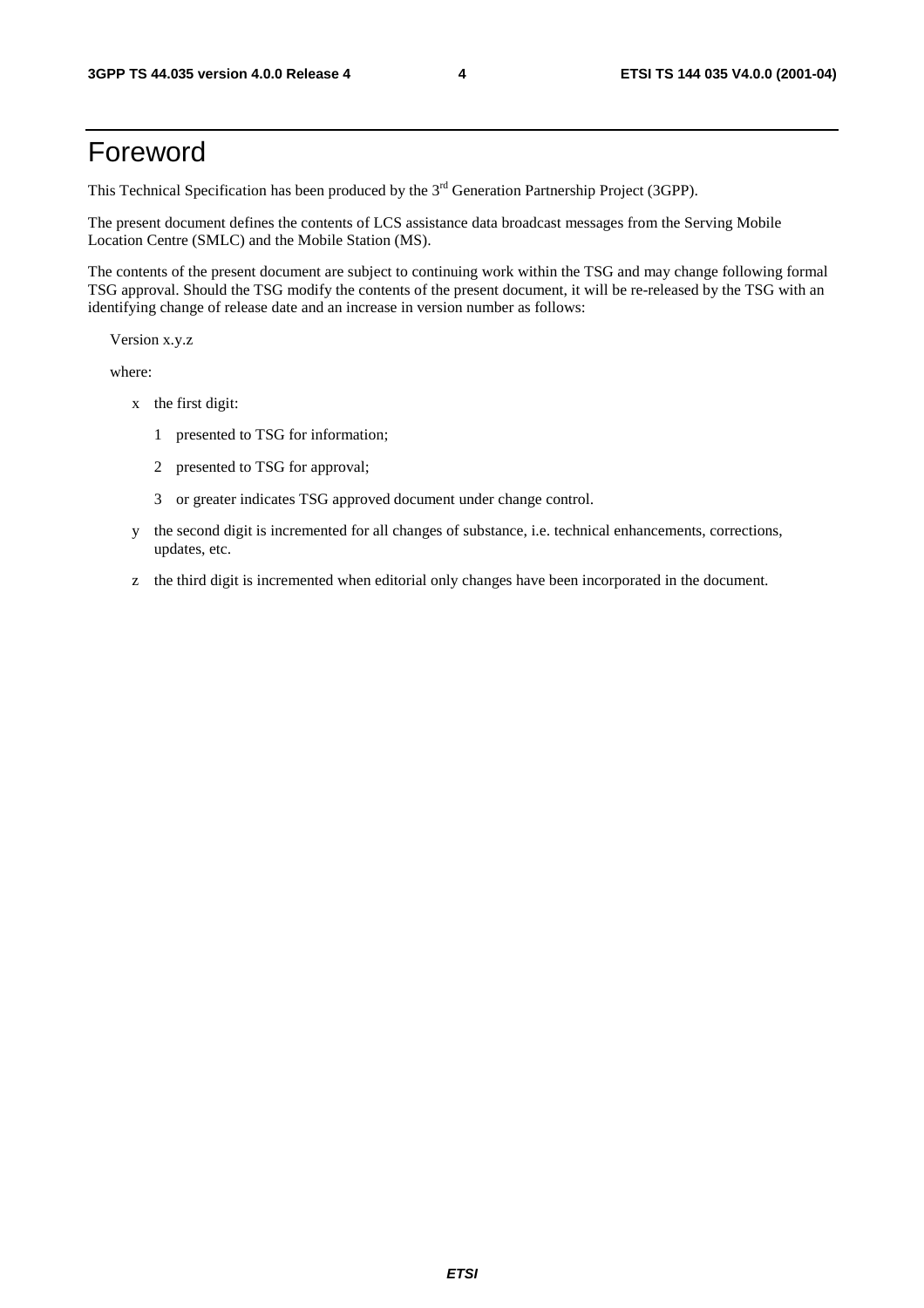## 1 Scope

The present document contains the content of messages necessary for support of MS Based location service operation on the mobile radio interface layer 3.

## 2 References

The following documents contain provisions which, through reference in this text, constitute provisions of the present document.

- References are either specific (identified by date of publication, edition number, version number, etc.) or non-specific.
- For a specific reference, subsequent revisions do not apply.
- For a non-specific reference, the latest version applies. In the case of a reference to a 3GPP document (including a GSM document), a non-specific reference implicitly refers to the latest version of that document *in the same Release as the present document*.
- [1] 3GPP TS 21.905: "Vocabulary for 3GPP Specifications".
- [2] Void. [3] Void. [4] Void. [5] Void" [6] 3GPP TS 23.041: "Technical Realization of Short Message Service Cell Broadcast (SMSCB)" [7] Void. [8] Void. [9] Void. [10] **Void.** [11] Void. [12] **Void.** [13] **Void.** [14] Void. [15] RTCM-SC104, RTCM Recommended Standards for Differential GNSS Service (v.2.2). [16] ICD-GPS-200, Navstar GPS Space Segment / Navigation User Interfaces.

## 3 Definitions, abbreviations and symbols

## 3.1 Definitions

For the purposes of the present document, the following terms and definitions apply.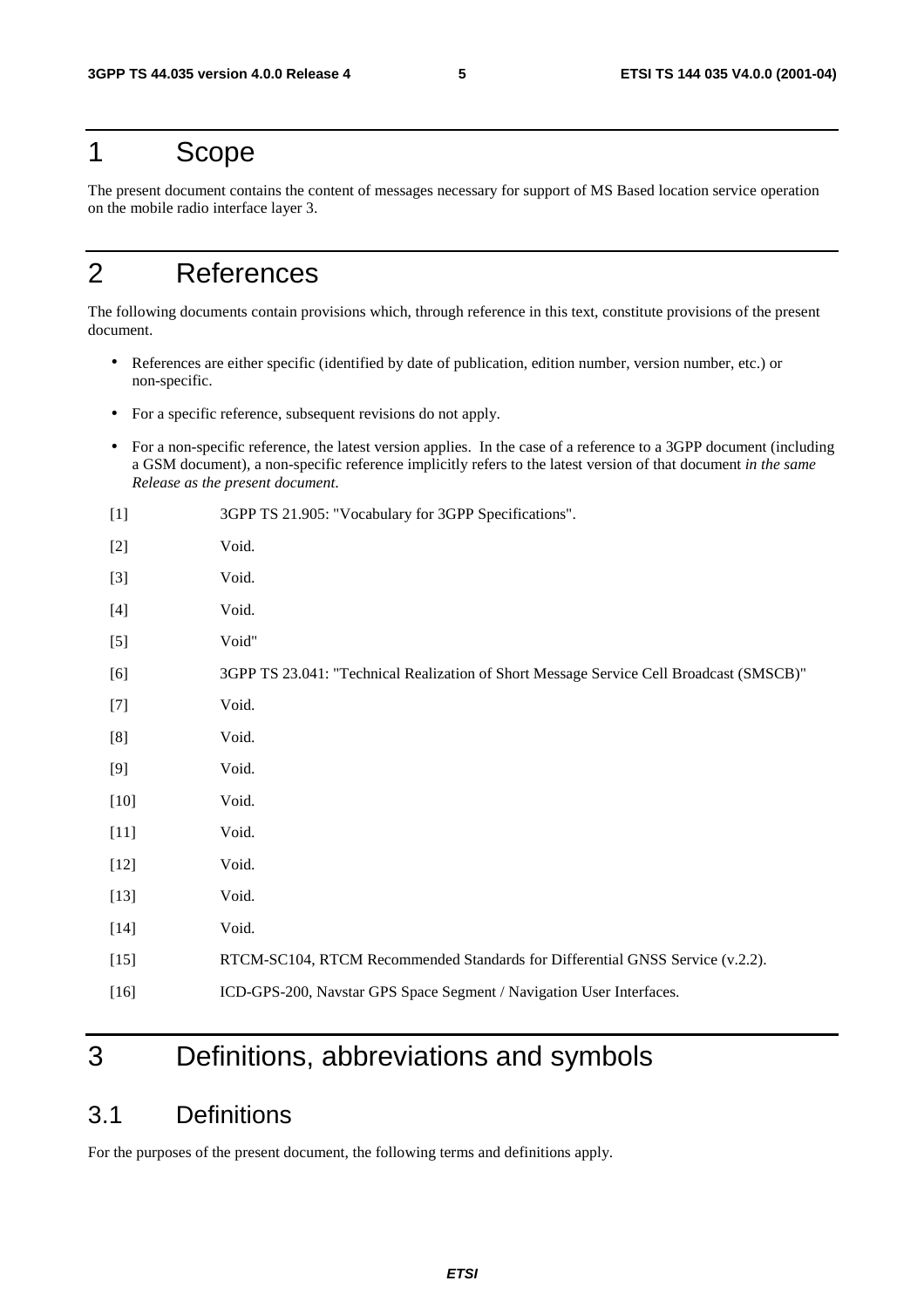**E-OTD Assistance Data Message:** E-OTD Assistance Data contains the RTD and BTS coordinates of the neighbours that should be used in E-OTD measurements. This E-OTD Assistance Data is broadcasted using CBCH channel using SMSCB DRX service. The reception of this broadcast message enables MS to calculate its own location.

**GPS Assistance Data Message:** GPS Assistance Data Message contains GPS differential corrections. The reception of this broadcast message enables MS to have calculate more accurate location estimate.

## 3.2 Abbreviations

Abbreviations used in the present document are listed in 3GPP TS 21.905 [1].

## 4 Broadcast Message Contents

This clause describes the LCS Assistance Data messages to be broadcasted in SMSCB message's content part over CBCH channel using SMSCB DRX service. The rules and contets are described so that SMLC is able to construct the message as well as MS is able to process the received message. The E-OTD Assistance Data message contains RTD and BTS coordinate information and GPS Assistance Data contains GPS Differential Correction data, Emphemeris and Clock Correction Data and Almanac and Other Data.

## 4.1 E-OTD Assistance Data Broadcast Message

The E-OTD Assistance Data message contents are defined in this clause. The E-OTD Assistance Data message is built so that it has always a fixed length and some of the information elements are scalable according to the amount of neighbours and the amount of sectored channels. The information elements are in the order which is described in section 4.1.1 and no spare bits are allowed between elements. The MSB bits of the information elements are presented always first and if boundary of the octet divides the information element then the LSB part of the information element continues in the LSB part of the next octet (figure 1). Example of E-OTD Assistance Data Broadcast Message is in Annex B. The channel to broadcast the E-OTD Assistance Data message is CBCH over which the SMSCB DRX service is used. One SMSCB message has fixed information data length of 82 octets and the purpose is always to use the whole fixed length message capacity for the message. MS can identify the LCS SMSCB message with E-OTD Message Identifier declared in 3GPP TS 23.041.



**Figure 1: Information element bit mapping to the broadcast message**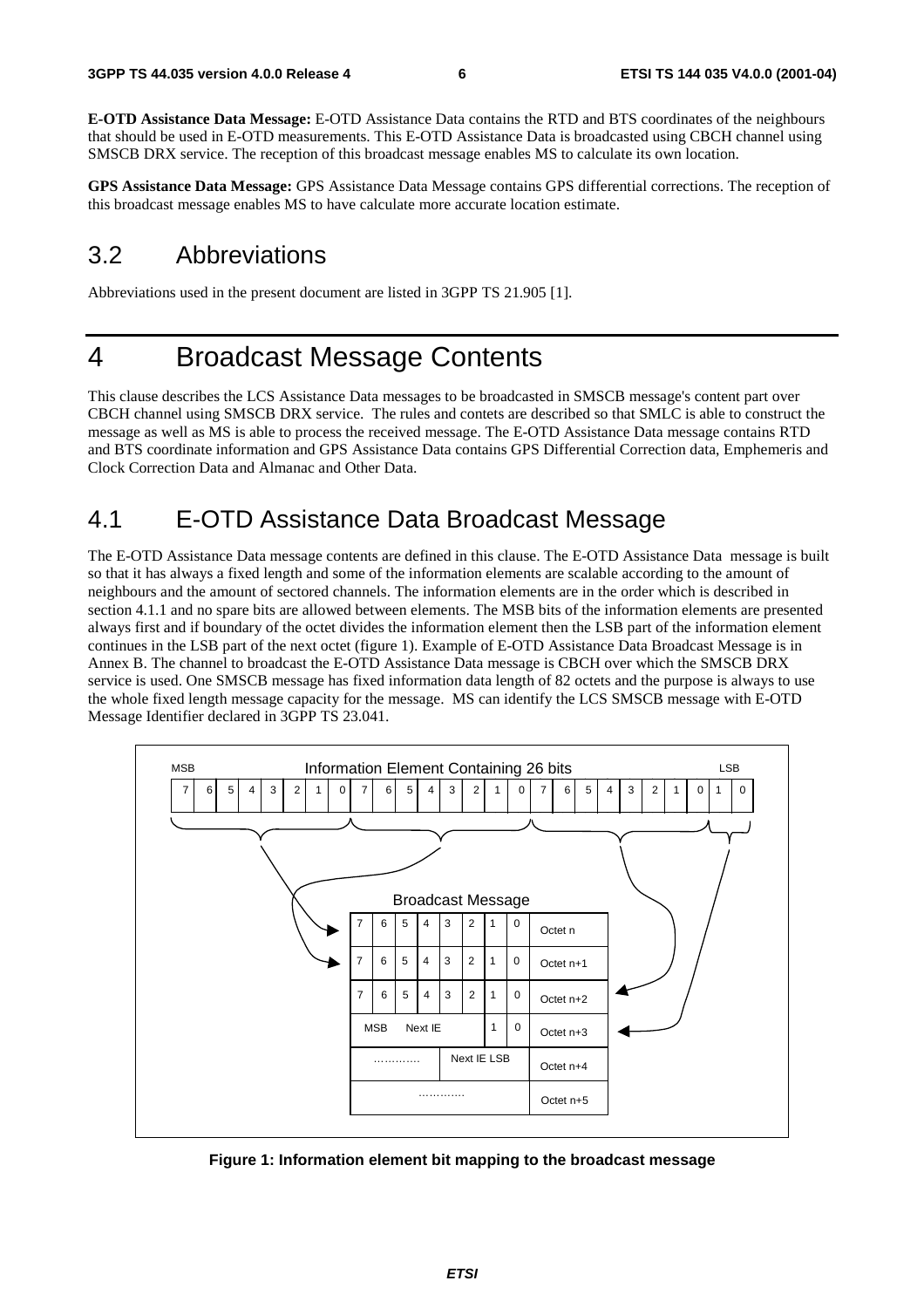## 4.1.1 E-OTD Assistance Data Broadcast Message Content

The Broadcast Assistance Data is a point-to-multipoint message from the GSM Network to the MSs. This message gives assistance data to the MS for performing E-OTD measurements and calculating its own position. It contains the following information elements. The information elements are always in the order described in table 1. The ciphered part of message is end of message and indicated with grey shading in table 1.

#### **Table 1: E-OTD Assistance Data Broadcast Message Content**

| <b>Information element</b>                | <b>Type/Reference</b>                            | <b>Presence</b> |
|-------------------------------------------|--------------------------------------------------|-----------------|
| Message Structure Definition              | Message Structure<br>Definition 4.1.1.1          | м               |
| Reference Time                            | Reference Time 4.1.1.2                           | М               |
| <b>Ciphering Serial Number</b>            | <b>Ciphering Serial</b><br>Number 4.1.1.3        | C               |
| <b>Time Slot Scheme</b>                   | Time Slot<br>Scheme 4.1.1.4                      | м               |
| Neighbour Bitmap Definition               | Neighbour<br>BitmapDefinition 4.1.1.5            | C               |
| <b>Sectored Channels Definition</b>       | <b>Sectored Channels</b><br>Definition 4.1.1.6   | C               |
| Sectored Channels BTS ID<br>Definition    | Sectored Channel's BTS<br>ID Definition 4.1.1.7  | C               |
| Sectored BTS Sync/Async<br>Definition     | Sectored BTS<br>Sync/Async<br>Definition 4.1.1.8 | C               |
| 51 Multiframe Offset Values               | 51 Multiframe Offset<br>Values 4.1.1.9           | м               |
| <b>BCC Definition</b>                     | BCC Definition 4.1.1.10                          | м               |
| <b>RTD Drift Factor Values</b>            | <b>RTD Drift Factor</b><br>Values 4.1.1.11       | C               |
| <b>Channel RTD Values</b>                 | Channel RTD<br>Values 4.1.1.12                   | C               |
| Serving Cell Location                     | Serving Cell<br>Location 4.1.1.13                | M               |
| <b>Relative Neighbour Location Values</b> | Relative Neighbour<br>Location Values 4.1.1.14   | M               |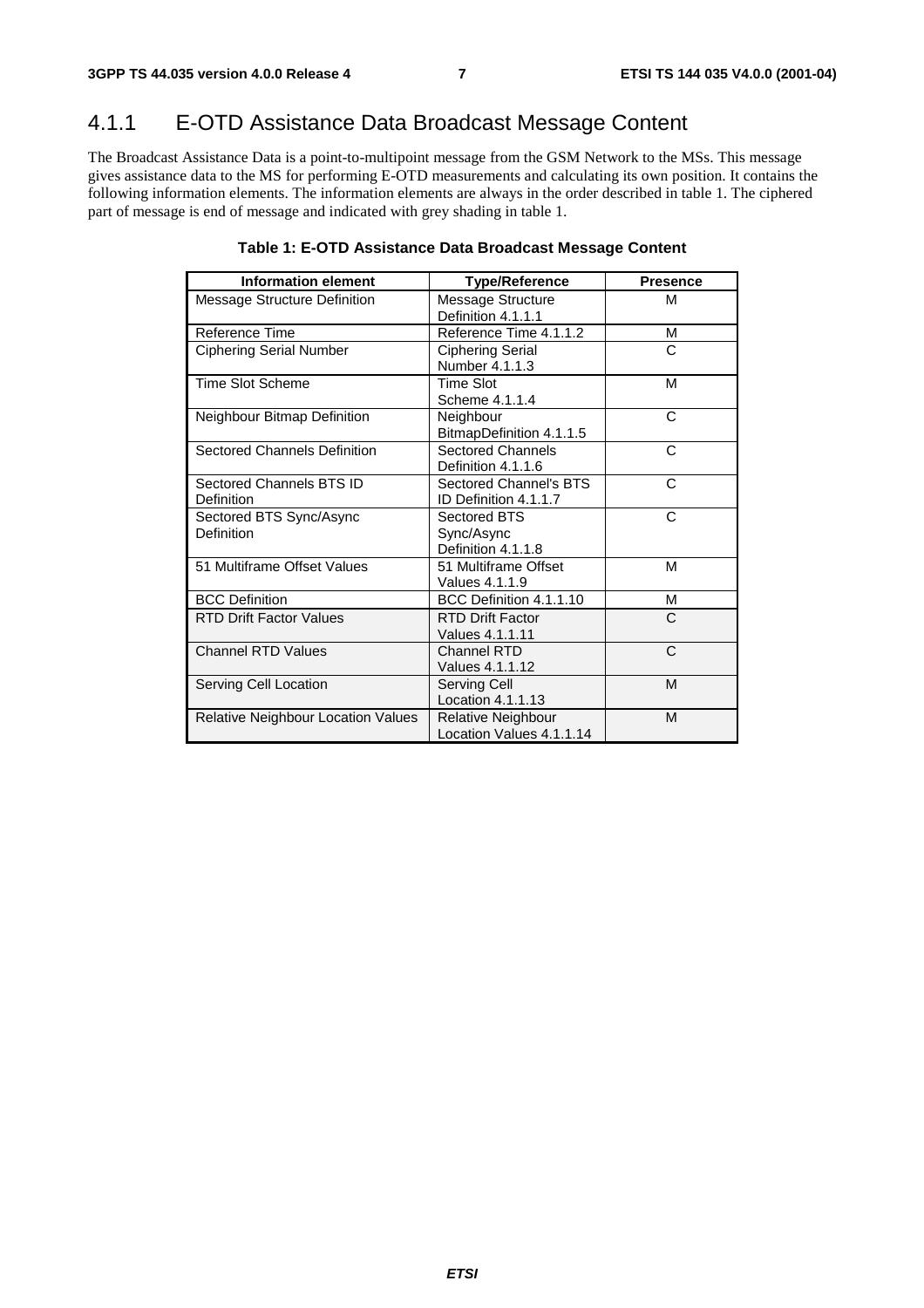### 4.1.1.1 Message Structure Definition IE

This IE contains the definition of this broadcast message. The length of this IE is 19 bits and it is mandatory. This IE contains the following bits:

| <b>Bit</b>     | <b>Bit order</b><br>in field | <b>Definition</b>                |  |  |
|----------------|------------------------------|----------------------------------|--|--|
| 1              | LSB                          |                                  |  |  |
|                |                              | Neighbour List Map (bits 2-0)    |  |  |
| $\frac{2}{3}$  | <b>MSB</b>                   |                                  |  |  |
| $\overline{4}$ | <b>LSB</b>                   |                                  |  |  |
| $\overline{5}$ |                              | Accuracy Range (bits 2-0)        |  |  |
| 6              | <b>MSB</b>                   |                                  |  |  |
| $\overline{7}$ |                              | Ciphering Key Flag               |  |  |
| 8              |                              | Cipher On/Off                    |  |  |
| 9              |                              | Sector Ind                       |  |  |
| 10             |                              | RTD Range                        |  |  |
| 11             | <b>LSB</b>                   |                                  |  |  |
| 12             | <b>MSB</b>                   | RTD Accuracy (bits 1-0)          |  |  |
| 13             |                              | <b>RTD Drift Factors Present</b> |  |  |
| 14             |                              | <b>RTDs Present</b>              |  |  |
| 15             | <b>LSB</b>                   |                                  |  |  |
| 16             |                              |                                  |  |  |
| 17             |                              |                                  |  |  |
| 18             |                              | Number of Neighbours (bits 4-0)  |  |  |
| 19             | <b>MSB</b>                   |                                  |  |  |

#### **Table 2: Message Structure Definition**

The first three octets upto bit 3 in octet 3 in the broadcast message's content part containing the Message Structure Definition IE look always as follows:

| <b>Cipher</b><br>On/Off | Cipher-<br>ing Key<br>Flag                     |                        | <b>Accuracy Range</b><br>(bits 2-0)       |  |                                      | <b>Neighbour List Map</b><br>(bits 2-0) |               | Octet1             |
|-------------------------|------------------------------------------------|------------------------|-------------------------------------------|--|--------------------------------------|-----------------------------------------|---------------|--------------------|
|                         | Number of<br><b>Neighbours</b><br>$(bits 4-3)$ | <b>RTDs</b><br>Present | <b>RTD</b><br>Drift<br>Factors<br>Present |  | <b>RTD Accuracy</b><br>(bits $1-0$ ) | <b>RTD</b><br>Range                     | Sector<br>Ind | Octet <sub>2</sub> |
| (Next IE)               |                                                |                        |                                           |  |                                      | Number of Neighbours (bits 2-0)         |               | Octet <sub>3</sub> |

The definitions of each structure item is declared below:

#### **Neighbour List Map**

These bits define in which order the neighbours in the System Information Neighbour List (max 32 neighbours) are reported with the broadcast message.

The Neighbour List Map will also affect the amount of bits that can be used for Relative Neighbour Location Value definitions.

This Broadcast Assistance Data message is always referring to the neighbour BTSs included in the System Information Neighbour List which is received in idle state from BCCH. The E-OTD broadcast message does not allow the possibility for delivering assistance data for other BTSs (outside the the System Information Neighbour List.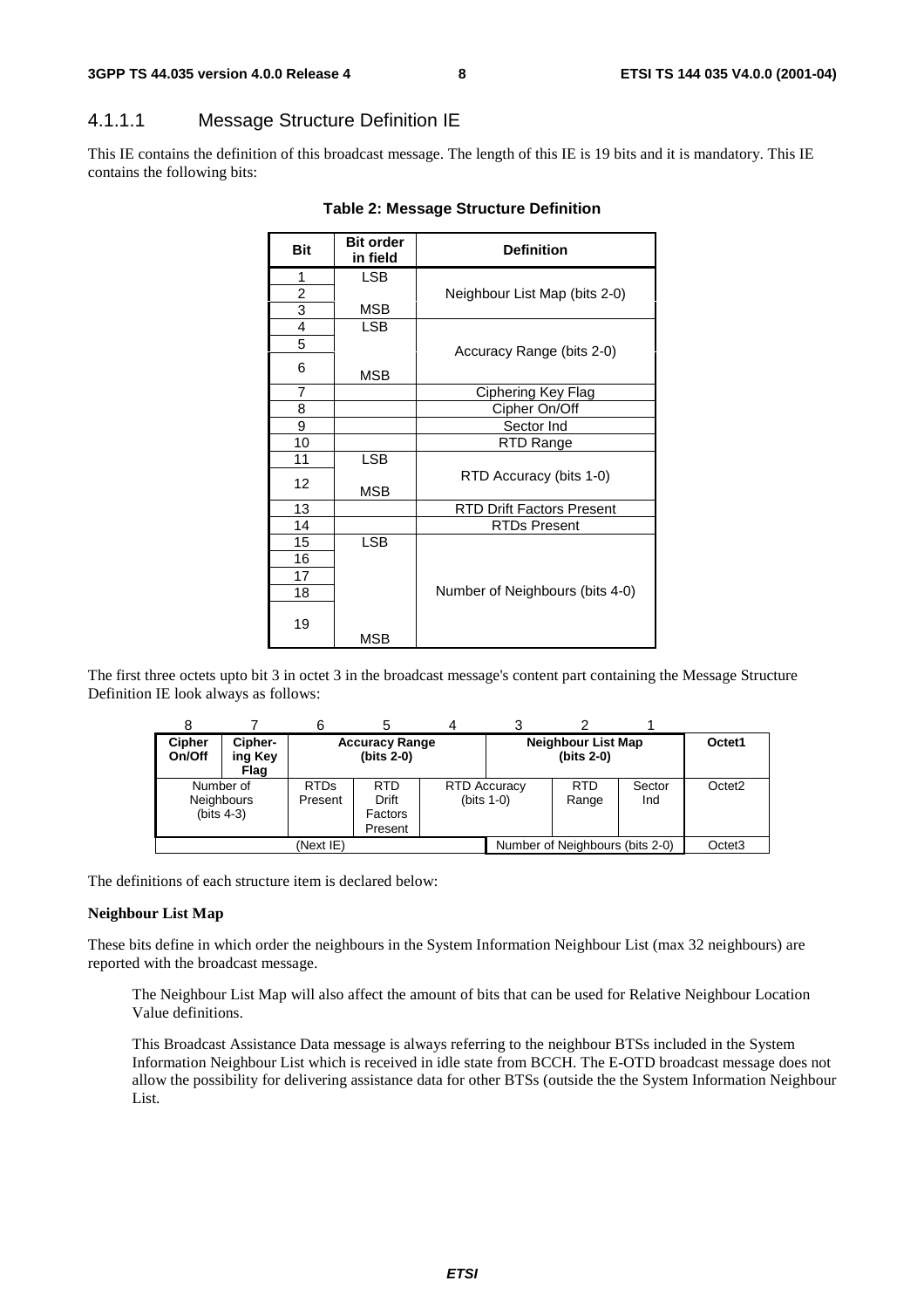| 2 |  | <b>Definition</b>                      |  |  |
|---|--|----------------------------------------|--|--|
|   |  | All Neigbours from neighbour list      |  |  |
|   |  | Even Neighbours from neighbour list    |  |  |
|   |  | Odd Neighbours from neighbour list     |  |  |
|   |  | $1^{st}$ & $1^{st}$ + n*3              |  |  |
|   |  | $2^{nd}$ & $2^{nd}$ +n*3               |  |  |
|   |  | $3^{\text{rd}}$ & $3^{\text{rd}}$ +n*3 |  |  |
|   |  | Neighbour Bitmap Definition            |  |  |
|   |  | Spare                                  |  |  |

**Table 3: Neighbour List Map**

- − All Neighbours means all the neighbours from System Information Neighbour list (max 32 neighbours) are reported in this broadcast message (1 broadcast message)
- − Even/Odd neighbours from neighbour list means the even/odd list entries in the System Information Neighbour List are reported in this broadcast message (two broadcast messages needed)
- − 1<sup>st</sup> & 1<sup>st</sup>+n\*3 means that 1<sup>st</sup>, 4<sup>th</sup>, 7<sup>th</sup>, 10<sup>th</sup>,...,31<sup>st</sup> (max 11 neighbours) will be reported in this broadcast message (1/3 of total broadcast)
- $-$  2<sup>nd</sup> & 2<sup>nd</sup>+n<sup>\*</sup>3 means that 2<sup>nd</sup>, 5<sup>th</sup>, 8<sup>th</sup>, 11<sup>th</sup>, …, 32<sup>nd</sup> (max 11 neighbours) will be reported in this broadcast message (2/3 of total broadcast)
- $-$  3<sup>rd</sup> & 3<sup>rd</sup>+n<sup>\*</sup>3 means that 3<sup>rd</sup>, 6<sup>th</sup>, 9<sup>th</sup>, 12<sup>th</sup>, …, 30<sup>th</sup> (max 10 neighbours) will be reported in this broadcast message (3/3 of total broadcast)

The  $1^{st}$  &  $1^{st}$ +n\*3,  $2^{nd}$  &  $2^{nd}$ +n\*3 and  $3^{rd}$  &  $3^{rd}$ +n\*3 means total 3 broadcast messages

− Neighbour Bitmap Definition will define which neighbours are included into this broadcast message, see section 4.1.1.5.

#### **Accuracy Range**

The accuracy range declares the accuracy of the values in the Relative Neigbour Location Value IE. The accuracy range has the following information:

| $\mathbf{2}$ |   | 0 | <b>Definition</b> |  |  |  |  |
|--------------|---|---|-------------------|--|--|--|--|
| ი            | n | n | 5 km              |  |  |  |  |
| n            |   |   | 10 km             |  |  |  |  |
|              |   |   | 15 km             |  |  |  |  |
| ∩            |   |   | 20 km             |  |  |  |  |
|              | n | n | 30 km             |  |  |  |  |
|              | n |   | 45 km             |  |  |  |  |
|              |   |   | 60 km             |  |  |  |  |
|              |   |   | 120 km            |  |  |  |  |

#### **Table 4: Accuracy Range**

For example if there are 15 bits (1 sign bit and 14 value bits) reserved for Relative Neighbour North or East Value and the accuracy range is defined to be 20 km, then resolution of Relative Neighbour North or East Value is 0.6 m.

#### **Ciphering Key Flag**

The MS gets two (2) deciphering keys always with location update, a deciphering key that is time stamped to be current one and deciphering key that time stamped to be next one. Thus the MS has always two deciphering keys in memory. With this Ciphering Key Flag in this broadcast message the MS knows whether to use current/next deciphering key for deciphering the received broadcast message. The MS shall interpret this IE as follows: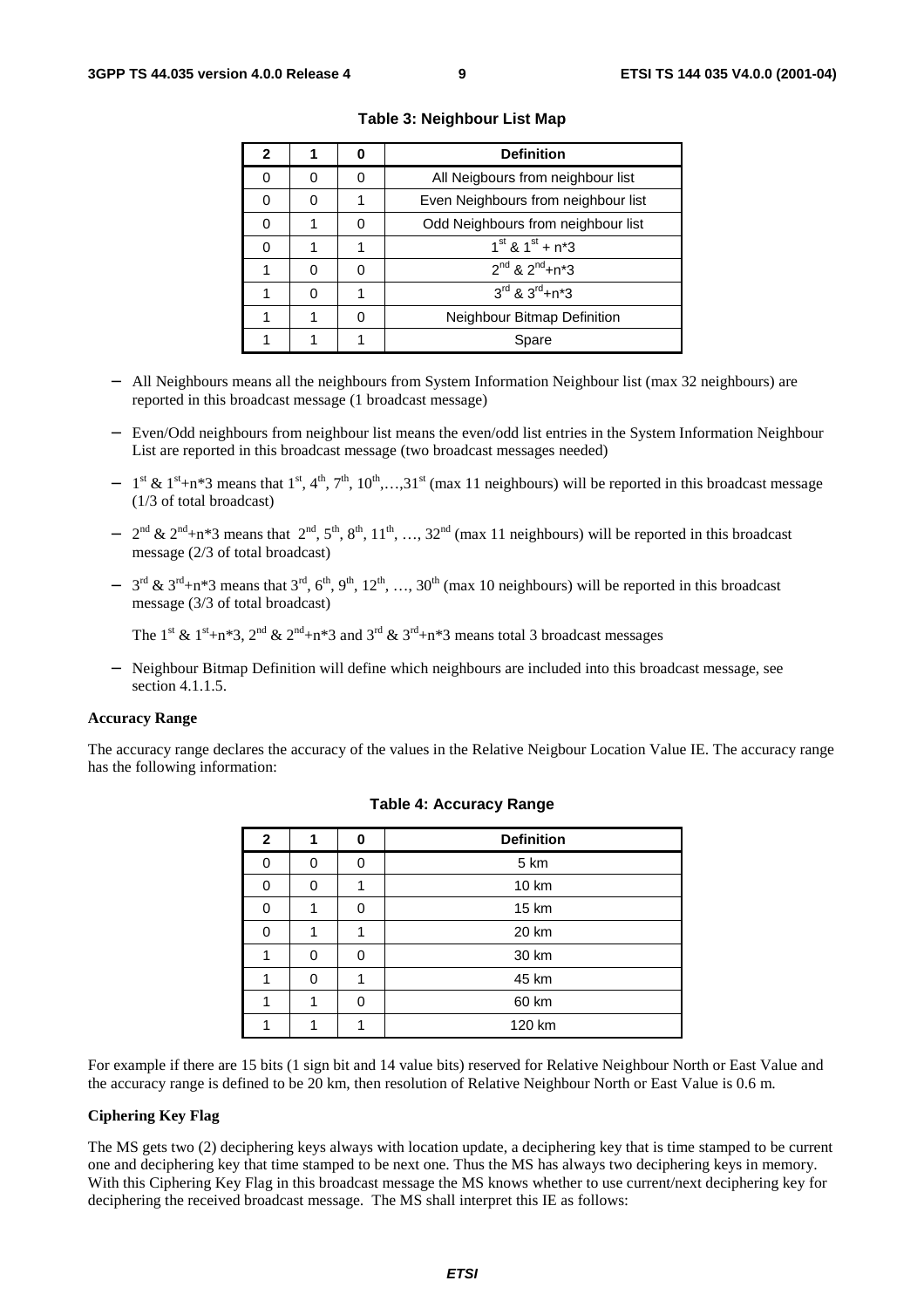- **Ciphering Key Flag**(previous message) = **Ciphering Key Flag**(this message) => Deciphering Key not changed
- **Ciphering Key Flag**(previous message) <> **Cipher Key Flag**(this message) => Deciphering Key changed

#### **Cipher On/Off**

This bit indicates whether this broadcast message has been ciphered or not. The RTD Drift Factor Values IE, Channel RTD Values IE, Serving Cell Location IE and Relative Neighbour Location Values IE will be ciphered if ciphering is active.

- '0' Ciphering Off
- '1' Ciphering On

#### **Sector Ind**

This bit indicates whether this broadcast message contains BTS Sectored Cell information or not.

- '0' No Sector Information included
- '1' Sector Information included

#### **RTD Range**

This bit indicates whether the RTD value covers only one time slot period or 8 time slot period. This bit will affect the RTD field so that there will be need for 3 bits more for RTD if whole 8 time slot period need to be indicated with RTD value.

- '0' RTD value covers 1 time slot period
- '1' RTD value covers 8 time slots period

#### **RTD Accuracy**

This contains two bits, which define what will be the accuracy of RTD value in this broadcast message. The accuracy will be coded as follows:

|  | <b>Definition</b>  |
|--|--------------------|
|  | 1/16 bit accuracy  |
|  | 1/32 bit accuracy  |
|  | 1/64 bit accuracy  |
|  | 1/128 bit accuracy |

**Table 5: Accuracy Range**

The RTD accuracy will affect the amount of bits needed to indicate the RTD value. The following table describes the accuracy related to needed bits:

| <b>Time Slots</b> | <b>Accuracy</b> | <b>Amount of Bits Needed</b> |
|-------------------|-----------------|------------------------------|
|                   | 1/16            | 12 bits                      |
|                   | 1/32            | 13 bits                      |
| 1                 | 1/64            | 14 bits                      |
|                   | 1/128           | 15 bits                      |
|                   | 1/16            | 15 bits                      |
|                   | 1/32            | 16 bits                      |
| 8                 | 1/64            | 17 bits                      |
|                   | 1/128           | 18 bits                      |

**Table 6: Amount of RTD bits needed**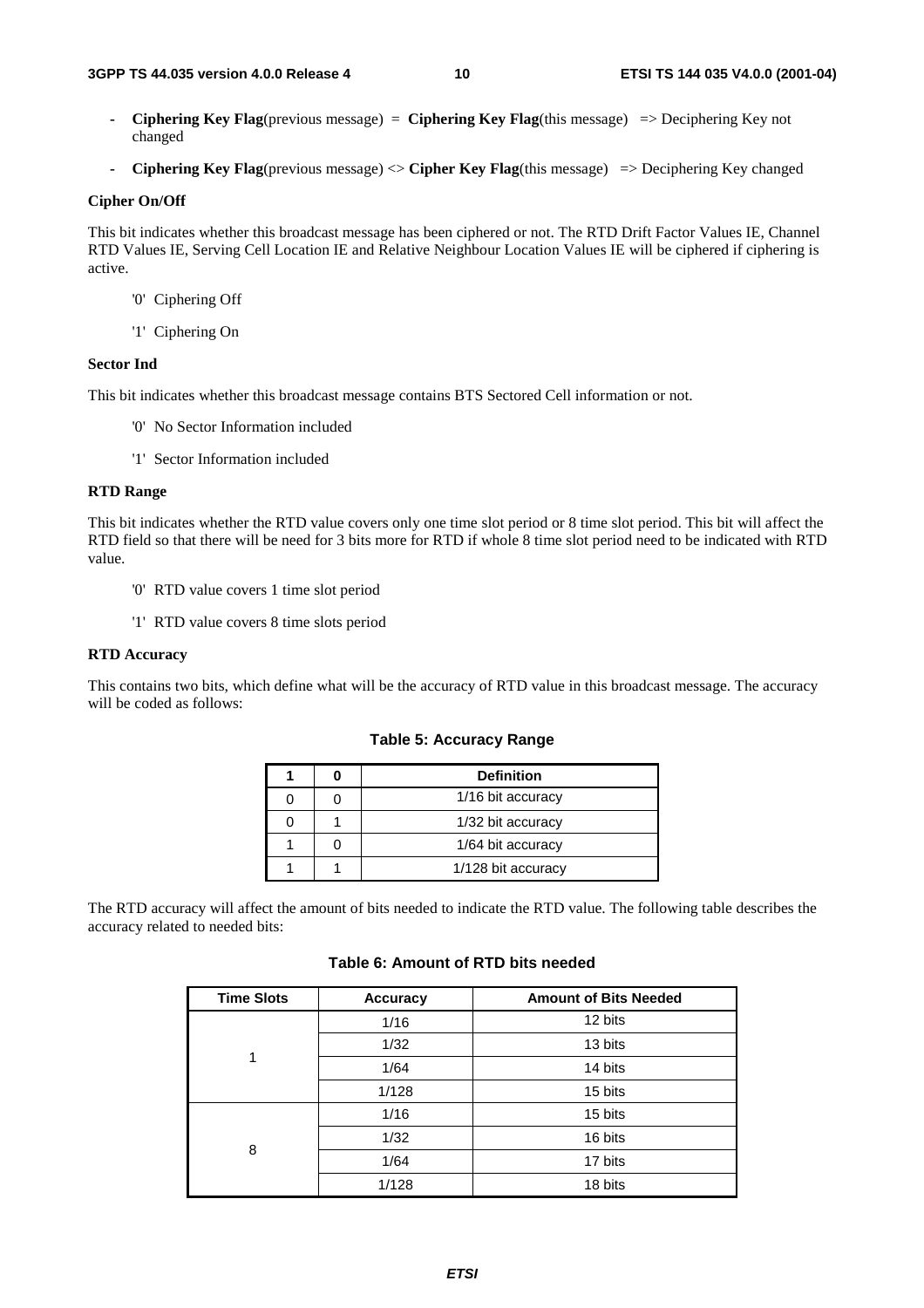#### **RTD Drift Factors Present**

This bit indicates whether the RTD Drift Factors are present in this broadcast message. If RTDs Present bit indicates that the RTD Values are not included into this broadcast message, the state of this bit should be ignored and the RTD Drift Factors are not present in this broadcast message.

- '0' RTD Drift Factors are not present in the message
- '1' RTD Drift Factors are present in the message

#### **RTDs Present**

This bit indicates whether RTD Values IE is present in this broadcast or not.

- '0' RTD Values IE not present
- '1' RTD Values IE present

#### **Number of Neighbours**

These 5 bits are indicating the amount of neighbours are in System Information Neighbour List according to which this broadcast message was created. The number of neigbours indicated here makes sure that MS can decode back this broadcast message IEs as they were originally sended. If the MS has received different amount of neighbours in System Information Neighbour List than indicated in this field in broadcast message, the MS should ignore this broadcast message.

Range: 1 – 32 Neighbours

#### 4.1.1.2 Reference Time IE

The Reference Time IE gives information about the time when the RTD values in the broadcast message are calculated. The Reference Time IE contains the serving cell frame number modulo 16384 with 4 LSB bits omitted. The resolution of this Reference Time IE is thus 0.59 second. The Reference Time IE has 10 minutes periodicy. This IE is mandatory.

Range: 0 - 1023

#### 4.1.1.3 Ciphering Serial Number IE

The Ciphering Serial Number IE contains the serial number used in ciphering process of the broadcast message. The IE contains two octets, MSB part and LSB part. The serial number range is  $0 - 65535$ . This IE is conditional and it is present only if the ciphering flag is active in Message Structure Definition IE.

#### **Table 7: Ciphering Serial Number IE**

| <b>MSB</b>                       | _SP.                             |
|----------------------------------|----------------------------------|
| Ciphering Serial Number (8 bits) | Ciphering Serial Number (8 bits) |

#### 4.1.1.4 Time Slot Scheme IE

This information element contains information about the serving cell channel and neighbour channel time slot scheme. The list starts with Serving Cell Channel and the rest of the list is in the same order as the neighbours in the System Information Neighbour List. For each list member there is one bit reserved to indicate whether the channel has 156.25 bits time slot duration or 156/157 bits time slot duration. This field is varying length depending on amount of neighbours of System Information Neighbour List (max 32) and maximum length of this IE is 33 bits (1+32 bits). The Serving Cell Channel time slot scheme is always indicated as the first (MSB) element of this field. This IE is mandatory.

- '0' 156.25 bits time slot duration
- '1' 156/157 bits time slot duration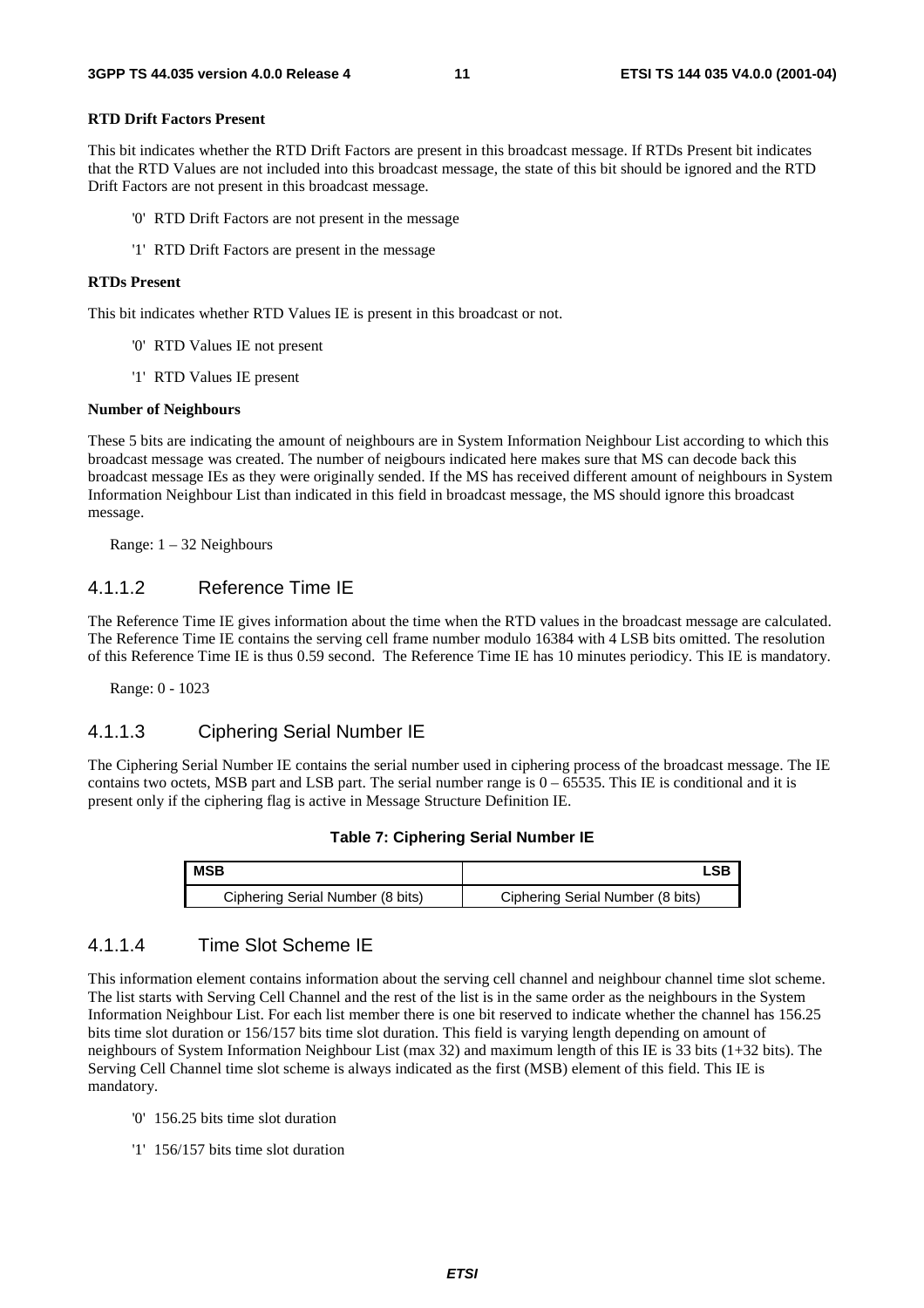#### **Table 8: Time Slot Scheme**

| <b>Serving Cell Ch</b> | <b>Neigh Chlast</b> |   | Neigh $Ch3$ | Neigh Ch <sub>2</sub> | Neigh $Ch_1$ (LSB) |
|------------------------|---------------------|---|-------------|-----------------------|--------------------|
| 0/1                    | 0/1                 | . | 0/          | 0/1                   | 0/1                |

#### 4.1.1.5 Neighbour Bitmap Definition IE

This IE defines which neighbours from System Information Neighbour List are included in this message. The IE is conditional and included only if Message Structure Definition IE's Neighbour List Map indicates the use of this Neighbour Bitmap Definition. The list is in the same order as the neighbours in the System Information Neighbour List, the last member of the list presented as the MSB element of this field. For each Neighbour List channel number there is one bit reserved to indicate whether the neighbour is included into this broadcast message. This field is varying length depending on the amount of neighbours of System Information Neighbour List (max 32) and maximum length of this IE is 32 bits.

- '0' Neighbour not included into this broadcast message
- '1' Neighbour included into this broadcast message

#### **Table 9: Neighbour Bitmap Definition**

| <b>Neigh Chlast</b> |   | Neigh $Ch3$ | Neigh Ch <sub>2</sub> | Neigh $Ch_1$ (LSB) |
|---------------------|---|-------------|-----------------------|--------------------|
| 1/כ                 | . |             | 0/1                   | ^/0                |

#### 4.1.1.6 Sectored Channels Definition IE

This information element defines which neighbours in System Information Neighbour List that are included in this broadcast message are belonging to sectored BTSs. This IE is conditional and included only if Message Structure Definition IE's Sector Indicator is active. This field is varying length depending on amount of neighbours included into this broadcast message (max 32) and the maximum length of this IE is 33 bits (1+32 bits). The Serving Cell Channel sector indication is always indicated in MSB of this field and the neighbours are in same order as the neighbours in the System Information Neighbour List.

- '0' Channel not included to sectored BTS
- '1' Channel included to sectored BTS

#### **Table 10: Sectored Channels Definition**

| <b>Serving Ch</b> | <b>Neigh Chlast</b> |   | Neigh Ch <sub>3</sub> | Neigh Ch <sub>2</sub> | Neigh $Ch_1$ (LSB) |
|-------------------|---------------------|---|-----------------------|-----------------------|--------------------|
| 0/1               | 0/1                 | . | 0/1                   | 0/1                   | 0/'                |

#### 4.1.1.7 Sectored Channels BTS ID Definition IE

This information element defines what sectored channels are at the same BTS. The indication is done with three bits for each neighbour channel that is indicated to belong to sectored BTS (definition in Sectored Channels Definition IE). Belonging to the same BTS site is indicated with the same three bit binary ID, maximum 8 sectored BTS groups can be identified. This field is varying length depending on amount of sectored BTS in this broadcast message (max 33\*3 bits = 99 bits when all 32 neighbours and the serving cell channel are belonging to some sector). This field follows the order of channels that have indicated to be belonging to sectored BTS in Sectored Channels Definition starting from the MSB. This IE is conditional and included only if Message Structure Definition IE's Sector Ind is active.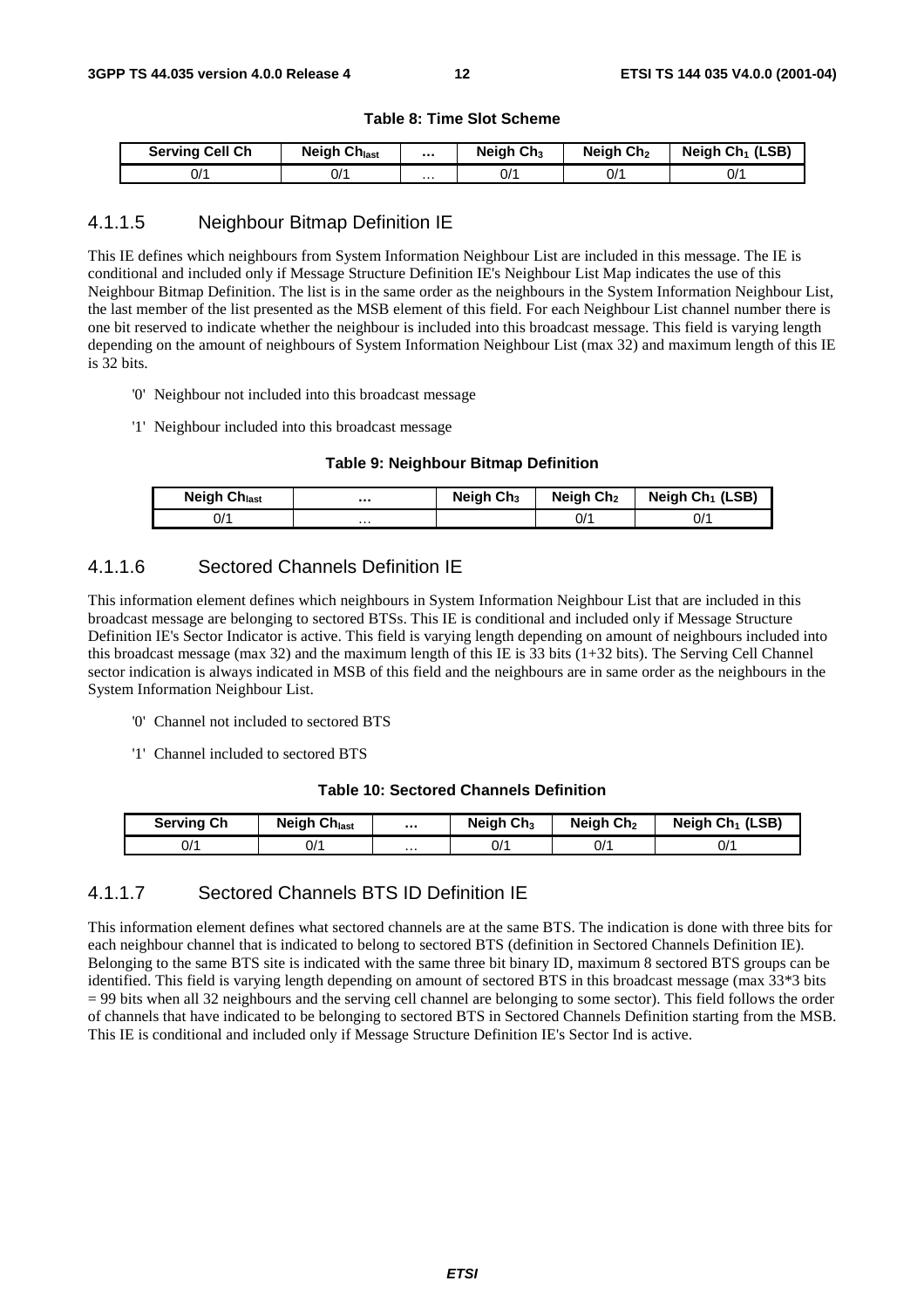| 2 |  | <b>Definition</b> |
|---|--|-------------------|
|   |  | Sectored BTS ID1  |
|   |  | Sectored BTS ID2  |
|   |  | Sectored BTS ID3  |
|   |  | Sectored BTS ID4  |
|   |  | Sectored BTS ID5  |
|   |  | Sectored BTS ID6  |
|   |  | Sectored BTS ID7  |
|   |  | Sectored BTS ID8  |

| <b>Table 11: Sectored Channels BTS ID Definition</b> |  |  |  |
|------------------------------------------------------|--|--|--|
|------------------------------------------------------|--|--|--|

#### **Table 12: Sectored Channels BTS ID Definition**

| Indicated<br><b>Sectored</b><br>Neighbour $_{last}$<br>(MSB) |   | Indicated<br><b>Sectored</b><br>Neighbour <sub>3</sub> | Indicated<br><b>Sectored</b><br>Neighbour <sub>2</sub> | <b>Indicated</b><br><b>Sectored</b><br>Neighbour <sub>1</sub><br>(LSB) |
|--------------------------------------------------------------|---|--------------------------------------------------------|--------------------------------------------------------|------------------------------------------------------------------------|
| Sec. BTS ID X                                                |   | Sec. BTS ID X                                          | Sec. BTS ID X                                          | Sec. BTS ID X                                                          |
| (3 bits)                                                     | . | (3 bits)                                               | (3 bits)                                               | (3 bits)                                                               |

#### 4.1.1.8 Sectored BTS Sync/Async Definition IE

This information element defines whether the indicated sectored BTS site contains synchronized or asynchronized channels. The sync/async is informed with one bit per sectored BTS ID. This field follows the order of IDs in Sectored Channels BTS ID Definition. This field is varying length depending on amount of sectored BTS ID in this broadcast message (max 8 bits). This IE is conditional and is included only if Message Structure Definition IE's Sector Ind is active.

- '0' Sectored BTS contains async channels
- '1' Sectored BTS contains sync channels

#### **Table 13: Sectored BTS Sync/Async Definition**

| Sec BTSLast (MSB) |   | DTO.<br>Sec B<br><b>נ</b> סופ | <b>BTS</b><br>Sec<br><b>PID2</b> | Sec BTS <sub>ID1</sub> |
|-------------------|---|-------------------------------|----------------------------------|------------------------|
| 0/1               | . | 0/1                           | ^/0                              | 0/1                    |

#### 4.1.1.9 Multiframe Offset Values IE

This information element defines the neighbour channel's 51 Multiframe Values. The 51 Multiframe Offset Values are describing the offset value related to the Serving Cell 51 Multiframe Value. This field is needed when co-channels must be identified from the real neighbour channels (included into System Information Neighbour List). Each 51 Multiframe Offset Value is 6 bits long denoting the offset value to the Serving Cell 51 Multiframe number. The 51 Multiframe Offset Values must be declared to all neighbours in this broadcast message and the values are in the same order as the neighbours in the System Information Neighbour List. The maximum length of this IE is 192 bits (32\*6 bits). This IE is mandatory.

|  | Table 14: 51 Multiframe Offset Values IE |  |  |  |
|--|------------------------------------------|--|--|--|
|--|------------------------------------------|--|--|--|

| 51 MF<br>$\mathsf{Offset}_{\mathsf{NbLast}}$<br>(MSB) |   | 51 MF Offset<br>N <sub>b</sub> 3 | 51 MF Offset<br>N <sub>b</sub> 2 | 51 MF Offset<br>$_{Nb1}$ (LSB) |
|-------------------------------------------------------|---|----------------------------------|----------------------------------|--------------------------------|
| <b>Offset Value</b>                                   | . | <b>Offset Value</b>              | <b>Offset Value</b>              | <b>Offset Value</b>            |
| (6 bits)                                              |   | (6 bits)                         | (6 bits)                         | (6 bits)                       |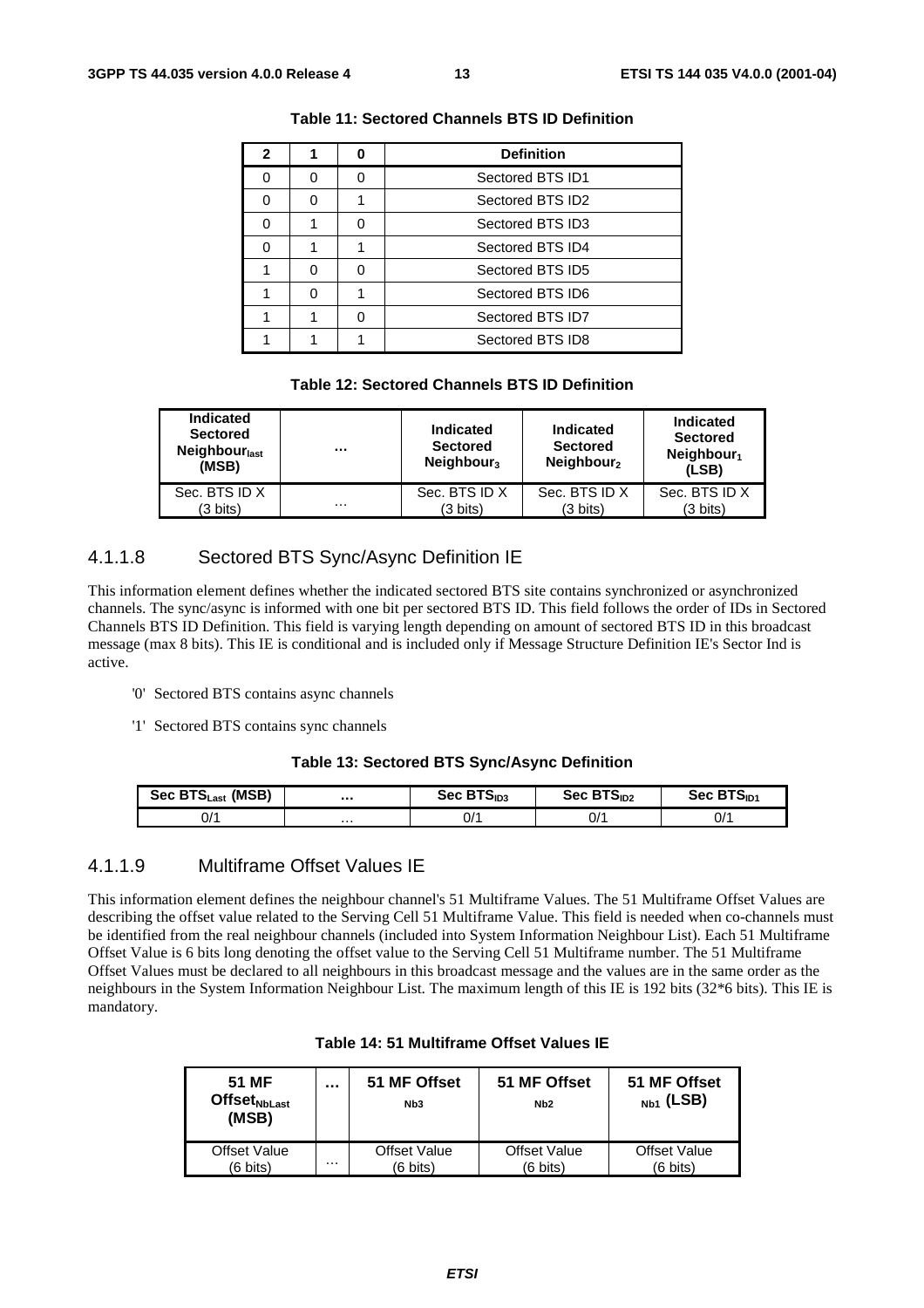### 4.1.1.10 BCC Definition IE

This information element defines the BBC (Base Station Color Code) values. The BCC is needed to know what training sequence is in use in the bursts in BCCH frequency. Each BCC is 3 bits long denoting the one of the 8 possible TSCs (Training Sequence Codes) possible to be used in bursts. BCC values must be declared to all neighbours in this message and the values are in the same order as the neighbours in the System Information Neighbour List. The maximum length of this IE is 96 bits (32\*3 bits). This IE is mandatory.

| <b>BCC<sub>NbLast</sub></b><br>(MSB) |   | BCC <sub>Nh3</sub> | $BCC_{Nb2}$   | BCC <sub>Nh1</sub><br>(LSB) |
|--------------------------------------|---|--------------------|---------------|-----------------------------|
| BCC Value (3)                        | . | BCC Value (3)      | BCC Value (3) | BCC Value (3)               |
| bits)                                |   | bits)              | bits)         | bits)                       |

#### **Table 15: BCC Definition IE**

#### 4.1.1.11 RTD Drift Factor Values IE

This IE contains the drift factor values for the Channel RTD Values included into this broadcast message. The RTD Drift Factor Values indicate the RTD drift in meters per second. Positive and negative RTD Drift Factors can be indicated as well as no drift value. This information element is conditional and included if the RTD Drift Factors Present bit in the Message Structure Definition IE is active and the RTDs Present bit is active. The RTD Drift Factors are included into the broadcast message with same conditions and in same order than the Channel RTD Values which are described in Channel RTD Values IE section (4.1.1.12). This IE should be ciphered if the ciphering is active. Each RTD Drift Factor Value is 5 bits long and the coding is as follows: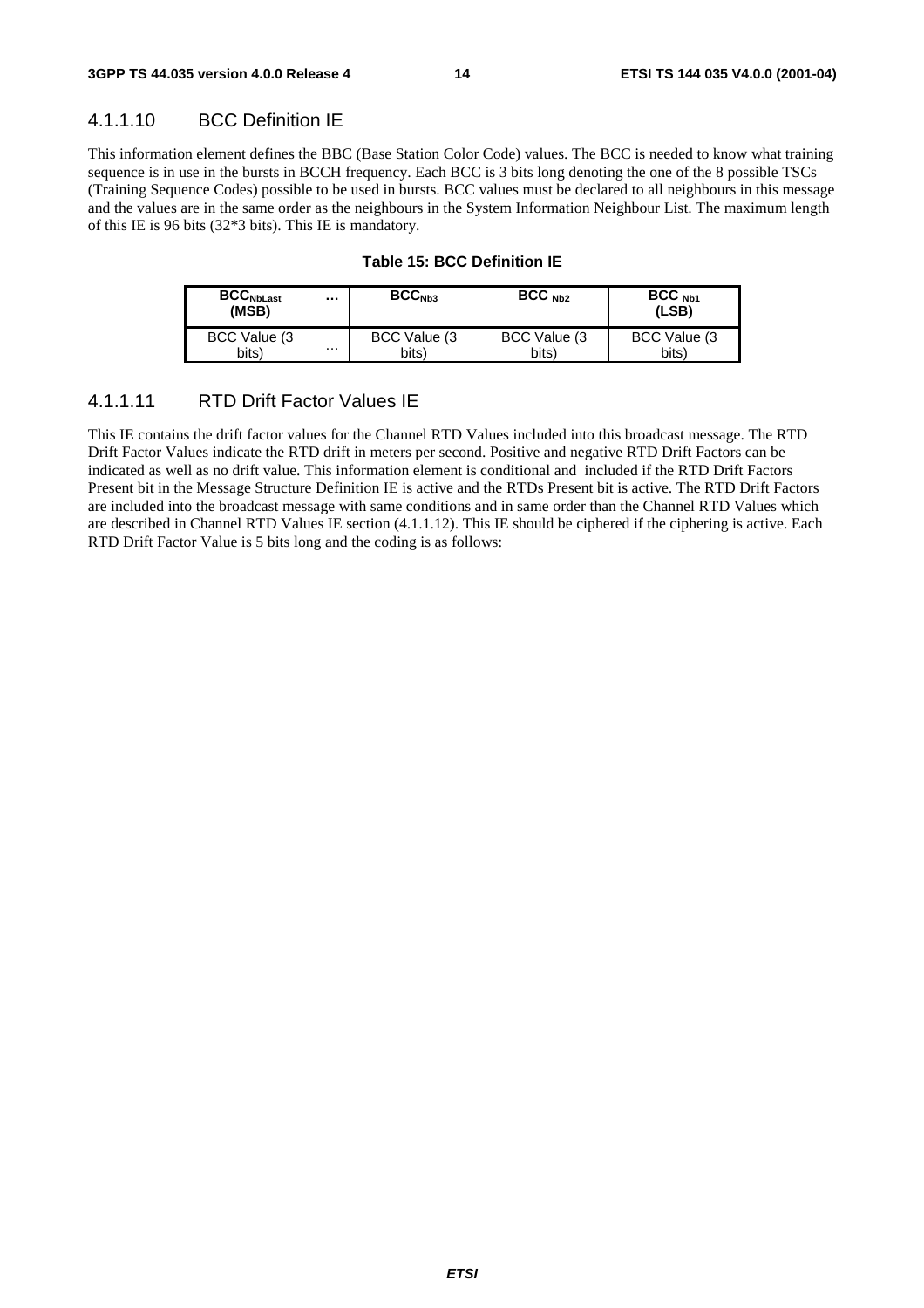| <b>Positive/Negative</b><br><b>MSB</b> | <b>MSB</b>   |              | <b>Coding Bits</b> | <b>LSB</b>   | <b>Definition</b> |
|----------------------------------------|--------------|--------------|--------------------|--------------|-------------------|
| 3                                      | 3            | $\mathbf 2$  | 1                  | 0            |                   |
| Don't care                             | 0            | 0            | 0                  | 0            | $0 \text{ m/s}$   |
| 0                                      | 0            | 0            | $\mathbf 0$        | $\mathbf{1}$ | $+0.33$ m/s       |
| 0                                      | $\mathbf 0$  | 0            | 1                  | 0            | $+0.66$ m/s       |
| 0                                      | $\mathbf 0$  | 0            | 1                  | 1            | $+1$ m/s          |
| 0                                      | 0            | 1            | 0                  | 0            | $+1.33$ m/s       |
| 0                                      | 0            | $\mathbf{1}$ | 0                  | $\mathbf{1}$ | $+1.66$ m/s       |
| 0                                      | 0            | $\mathbf{1}$ | $\mathbf{1}$       | 0            | $+2$ m/s          |
| 0                                      | 0            | $\mathbf{1}$ | $\mathbf{1}$       | 1            | $+2.5$ m/s        |
| 0                                      | 1            | 0            | 0                  | 0            | $+3$ m/s          |
| $\mathsf 0$                            | $\mathbf{1}$ | 0            | 0                  | $\mathbf{1}$ | $+4$ m/s          |
| 0                                      | 1            | $\mathsf 0$  | $\mathbf{1}$       | 0            | $+5$ m/s          |
| 0                                      | $\mathbf{1}$ | 0            | 1                  | 1            | $+7$ m/s          |
| 0                                      | 1            | 1            | 0                  | 0            | $+9$ m/s          |
| 0                                      | 1            | 1            | 0                  | 1            | $+11$ m/s         |
| 0                                      | $\mathbf{1}$ | $\mathbf{1}$ | $\mathbf{1}$       | 0            | $+13$ m/s         |
| 0                                      | $\mathbf{1}$ | $\mathbf{1}$ | $\mathbf{1}$       | $\mathbf{1}$ | $+15$ m/s         |
| $\overline{1}$                         | 0            | 0            | 0                  | 1            | $-0.33$ m/s       |
| $\mathbf{1}$                           | 0            | 0            | 1                  | 0            | $-0.66$ m/s       |
| $\mathbf{1}$                           | 0            | 0            | 1                  | 1            | $-1$ m/s          |
| $\mathbf{1}$                           | 0            | 1            | 0                  | 0            | $-1.33$ m/s       |
| $\mathbf{1}$                           | 0            | $\mathbf{1}$ | $\mathsf 0$        | 1            | $-1.66$ m/s       |
| 1                                      | 0            | 1            | $\mathbf{1}$       | 0            | $-2$ m/s          |
| $\mathbf{1}$                           | 0            | 1            | $\mathbf{1}$       | 1            | $-2.5$ m/s        |
| $\mathbf 1$                            | $\mathbf 1$  | 0            | 0                  | 0            | $-3$ m/s          |
| $\mathbf{1}$                           | $\mathbf 1$  | 0            | 0                  | $\mathbf{1}$ | $-4$ m/s          |
| $\mathbf{1}$                           | $\mathbf{1}$ | $\mathbf 0$  | $\mathbf{1}$       | 0            | $-5$ m/s          |
| $\mathbf{1}$                           | 1            | 0            | 1                  | 1            | $-7$ m/s          |
| $\mathbf{1}$                           | $\mathbf 1$  | $\mathbf{1}$ | $\mathbf 0$        | 0            | $-9$ m/s          |
| $\mathbf{1}$                           | $\mathbf{1}$ | 1            | 0                  | 1            | $-11$ m/s         |
| $\mathbf 1$                            | $\mathbf 1$  | 1            | 1                  | 0            | $-13$ m/s         |
| 1                                      | 1            | 1            | 1                  | 1            | $-15$ m/s         |

#### **Table 16: RTD Drift Factor Values**

#### **Table 17: RTD Drift Factor Values IE**

| <b>RTD Drift Factor</b> | . | <b>RTD Drift Factor</b> | <b>RTD Drift Factor</b> | <b>RTD Drift Factor</b> |
|-------------------------|---|-------------------------|-------------------------|-------------------------|
| NbLast (MSB)            |   | Nb <sub>3</sub>         | Nb <sub>2</sub>         | $_{Nb1}$ (LSB)          |
| <b>RTD Drift Factor</b> | . | RTD Drift Factor        | RTD Drift Factor        | RTD Drift Factor        |
| Value (5 bits)          |   | Value (5 bits)          | Value (5 bits)          | Value (5 bits)          |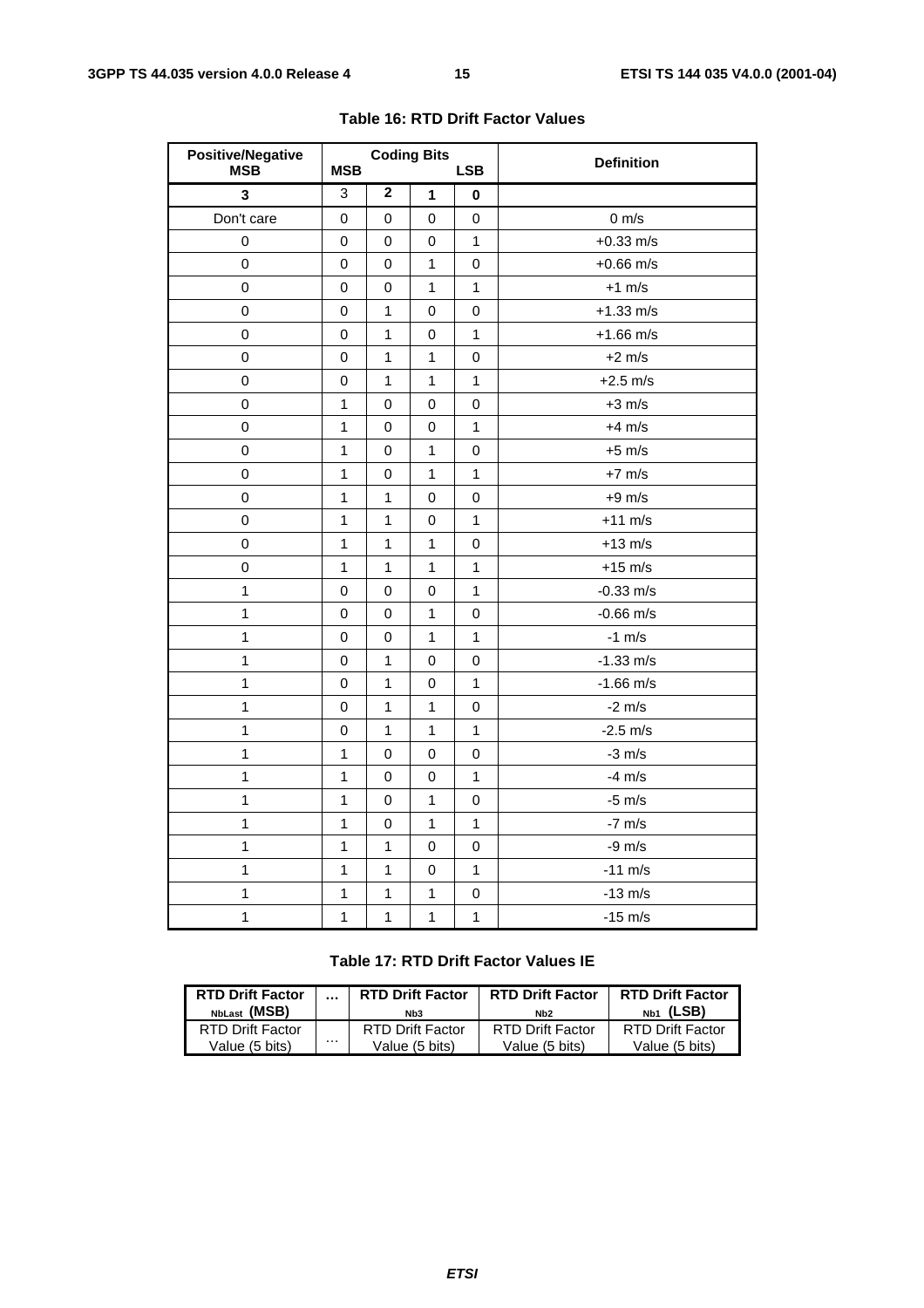## 4.1.1.12 Channel RTD Values IE

This IE contains the channel RTD values relative to the serving BTS. The RTD value covers 1 or 8 time slot period with 1/16-1/128 bit accuracy. The 1 or 8 time slot period as well as 1/16-1/128 bit accuracy is defined in Message Structure Definition IE. The RTD values included here are conditional to the RTDs Present and Neighbour List Map (Message Structure Definition IE), Neighbour Bitmap Definition IE, Sectored Channels Definition IE, Sectored Channels BTS ID Definition and Sectored BTS Sync/Async Definition. This IE should be ciphered if the ciphering is active. The decision which BTS RTD value is included in this broadcast message has the following decision process:

- Channel RTD Values IE should not be included at all if RTDs Present bit (Message Structure Definition IE)
- Neighbours in this broadcast message are defined in Neighbour List Map (Message Structure Definition IE) and in case the Neighbour Bitmap Definition is active then the Neighbour Bitmap Definition IE declares the Neighbours included into this broadcast message.
- If Sector Indicator in Message Structure Definition IE is not active the RTD values are included for all neighbours in this broadcast message.
- If sector indicator in Message Structure Definition IE is active then the Neighbour channels that are not belonging to sectored BTS the RTD values are included directly according to neighbour list order.
- If sector indicator in Message Structure Definition IE is active then the Neighbour channels that are belonging to sectored BTS, the Sectored BTS ID values group the neighbour channels into the groups. If the Sectored BTS ID group is indicated to be synchronous then only one RTD value (decided by SMLC) per the Sectored BTS ID group is included into this broadcast message, if the Sectored BTS ID group is indicated to be asyncronous then all the neighbour channel RTDs belonging to the Sectored BTS ID group have to be included into this broadcast message.

| (MSB) | Varying Length (12-18 bits) | (LSB) |
|-------|-----------------------------|-------|
|       | Neighbour RTD (Last) (MSB)  |       |
|       | Neighbour RTD (Last-1)      |       |
|       | .                           |       |
|       | Neighbour RTD (2)           |       |
|       | Neighbour RTD (1) (LSB)     |       |

#### **Table 18: Channel RTD Value IE**

The fields that are included into the Channel RTD Value IE may contain RTD values of neighbour channels and the RTD values of the sectored channels BTS ID. The RTD values should be included into this IE in following order:

- Starting from the last channel in the System Information Neighbour List that is included into this broadcast message.
- First are reported the neighbour channels that are not belonging to the Sectored Channels BTS ID groups and then the Sectored Channels ID groups from 1 up to 8 depending the amount of groups. See Annex B for example.

If the RTD value is invalid, following values in the RTD field are reserved for this indication (e.g. if invalid RTD value is indicated the MS shall discard the previous values):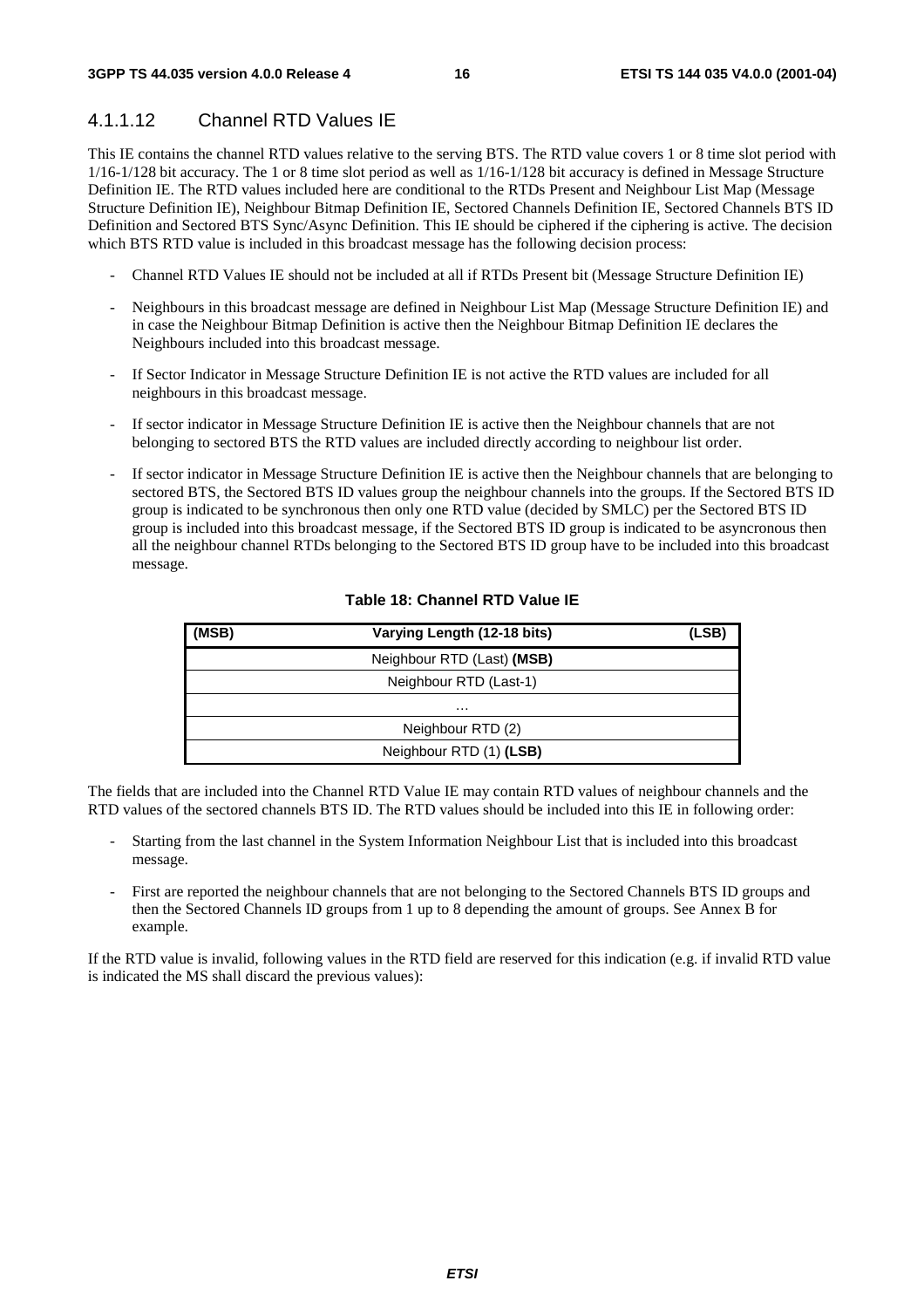| <b>Time Slots</b> | Accuracy | <b>Amount of Bits in RTD</b> | <b>Invalid RTD Code in</b> |
|-------------------|----------|------------------------------|----------------------------|
|                   | 1/16     | 12 bits                      | <b>FFF</b>                 |
|                   | 1/32     | 13 bits                      | 1FFF                       |
|                   | 1/64     | 14 bits                      | 3FFF                       |
|                   | 1/128    | 15 bits                      | 7FFF                       |
|                   | 1/16     | 15 bits                      | 7FFF                       |
| 8                 | 1/32     | 16 bits                      | <b>FFFF</b>                |
|                   | 1/64     | 17 bits                      | 1FFFF                      |
|                   | 1/128    | 18 bits                      | 3FFFF                      |

#### **Table 19: Invalid RTD Value Codes**

This field is varying length depending on amount of Neighbour Channels included as well as amount of sectored cells and the nature (sync/async) of sectored cells. One RTD value has varying length of 12-18 bits indicating the amount on 1/16-1/128 bit durations over 1 time slot or 8 time slots. Maximum length of this IE is 576 bits (32\*18 bits).

#### 4.1.1.13 Serving Cell Location IE

This IE contains the Serving Cell Latitude/Longitude information. This IE should be ciphered if the ciphering is active. This IE is mandatory.

#### **Serving Cell Latitude**

This field indicates WGS-84 latitude with fixed length of 24 bits. Latitude value is coded according to 3GPP TS 23.032. This field is mandatory.

#### **Table 20: Serving Cell Latitude**

| (MSB) | $24 - 1$                        | (LSB) |
|-------|---------------------------------|-------|
|       | Serving Cell Latitude (24 bits) |       |

#### **Serving Cell Longitude**

This field indicates WGS-84 longitude with fixed length of 24 bits. Latitude value is coded according to 3GPP TS 23.032. This field is mandatory.

#### **Table 21: Serving Cell Longitude**

| (MSB) | $24 - 1$                         | (LSB) |
|-------|----------------------------------|-------|
|       | Serving Cell Longitude (24 bits) |       |

#### 4.1.1.14 Relative Neighbour Location IE

This information element defines the location of Neighbour Channels (BTS) relative to Serving Cell Location. This IE should be ciphered if the ciphering is active. The fields are varying length depending on amount of neighbour channels and sectored cells included in this broadcast message. The location information per neighbour has two elements, Relative North and Relative East. The Relative North positive values indicate north direction, negative values indicate south direction from Serving Cell Location. The Relative East positive values indicate east direction and negative values indicate west direction from Serving Cell Location. The MSB bit in Relative North/East value is reserved for sign indication (positive=0, negative=1). The values are expressed in meters according to the accuracy resolution which is defined by Accuracy Range bits in Message Structure Definition IE. For example if the Accuracy Range is set to 20 km and there is 15 bits (1+14 bits) reserved for Relative North/East values this means 0.6 m accuracy for Relative North or East value. This IE is mandatory.

The amount of Relative North/East pairs depends on neighbours included in this broadcast message as well as the amount sectored cells since only one Relative North/East pair is included per Sectored BTS ID.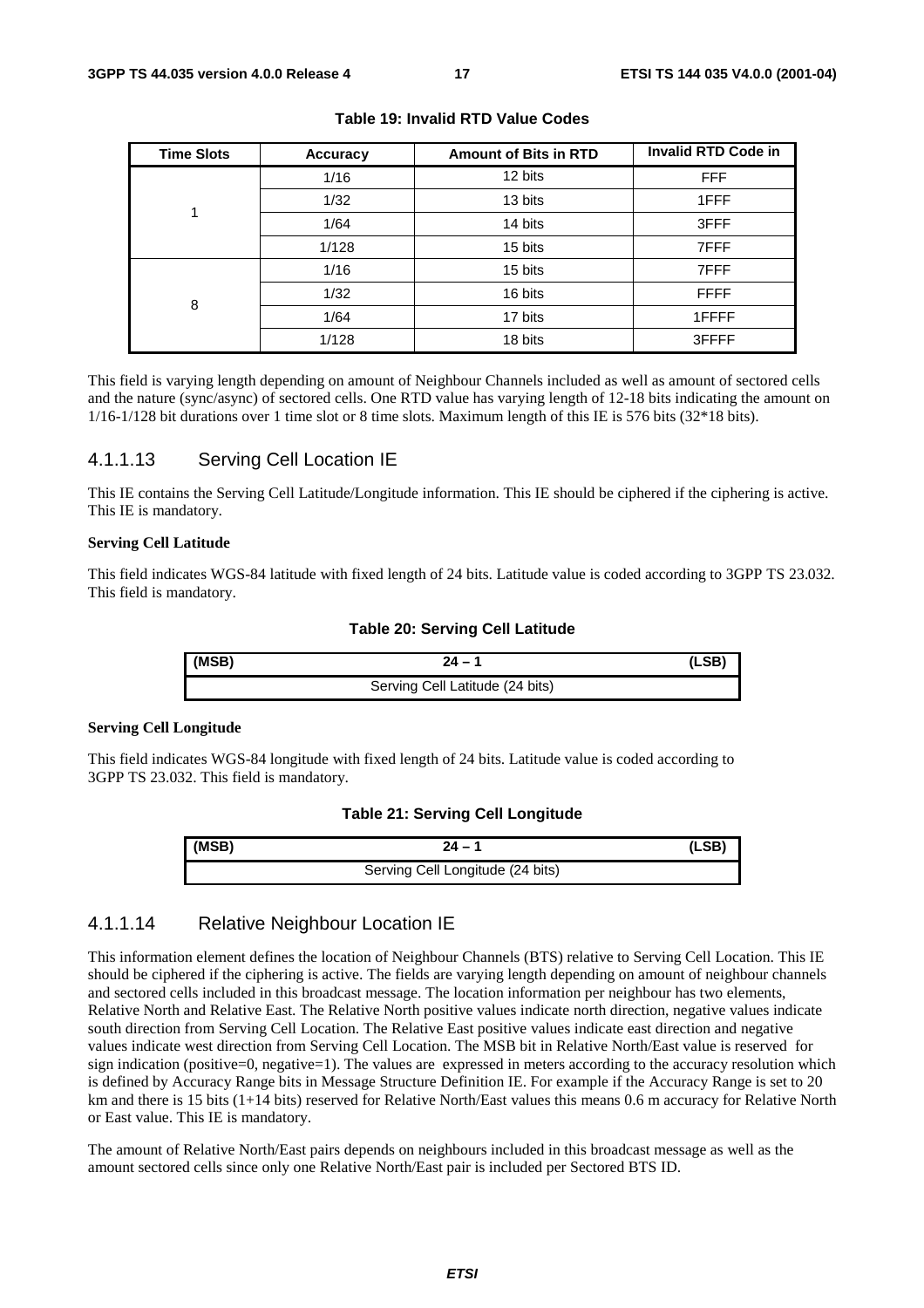| (MSB) | <b>Varying Length</b>                       | (LSB) |
|-------|---------------------------------------------|-------|
|       | Relative North Value Neighbour (Last) (MSB) |       |
|       | Relative East Value Neighbour (Last)        |       |
|       | Relative North Value Neighbour (Last-1)     |       |
|       | Relative East Value Neighbour (Last-1)      |       |
|       | $\cdots$                                    |       |
|       | Relative North Value (2)                    |       |
|       | Relative East Value (2)                     |       |
|       | Relative North Value (1)                    |       |
|       | Relative East Value (1) (LSB)               |       |

#### **Table 22: Relative Neighbour Location**

The decision what Relative North/East Values are included in this broadcast message has following decision process:

- Neighbours in this broadcast message is defined in Neighbour List Map (Message Structure Definition IE) and in case the Neighbour Bitmap Definition is active then the Neighbour Bitmap Definition IE declares the Neighbours included into this broadcast message.
- If Sector Indicator in Message Structure Definition IE is not active the Relative North/East Values are included in the same order as they are indicated in Message Structure Definition IE / Neighbour Bitmap Definition IE.
- If sector indicator in Message Structure Definition IE is active then the Neighbour channels that are not belonging to sectored BTS Relative North/East Values are included directly according to neighbour list order.
- If sector indicator in Message Structure Definition IE is active then the Neighbour channels that are belonging to sectored BTS, the Sectored BTS ID values group the neighbour channels into the groups. The Relative North/East Values are included in the broadcast message so that only one Relative North/East Value per Sectored BTS ID is included.

The fields that are included into the Relative Neighbour Location IE may contain the Relative North/East values of neighbour channels and the Relative North/East values of the sectored channels BTS ID groups. The RTD values should be included into this IE in following order:

- Starting from the last channel in the System Information Neighbour List that is included into this broadcast message.
- First are reported the neighbour channels that are not belonging to the Sectored Channels BTS ID groups and then the Sectored Channels ID groups from 1 up to 8 depending the amount of groups.
- The neighbour channel/BTS ID value will always contain Relative North value first and then Relative East value. The values are expressed in meters according to the Accuracy Range in the Message Structure Definition IE. See Annex B for example.

The bits available for Relative North/East Values can be calculated with following formula:

| $z =$ |  | number of neighbours in System Info Neighbour List |
|-------|--|----------------------------------------------------|
|-------|--|----------------------------------------------------|

- $x =$  number of neighbours in this broadcast message
- $a =$  number of channels in sectors
- $b =$  number of BTS IDs
- $c =$  RTD accuracy (12-18 bits)
- $w =$  Neighbour Bitmap used (yes=1, no=0)
- $s =$  RTDs Present (yes=1, no=0)
- $d =$  RTD Drift Factors included (yes=1, no=0)
- $y =$  bits per Relative Latitude / Longitude value

 $Int(y) = (561-11*x-3*a-b-s*(c+d*5)*(x-a+b)-w*z)/(2*(x-a+b))$ 

If the y doesn't go even, the bits that remain are used as one extra bit (extension bit) per one Relative North or East value in same order as the values are presented in this IE as long as there are remain bits available. See Annex B for example.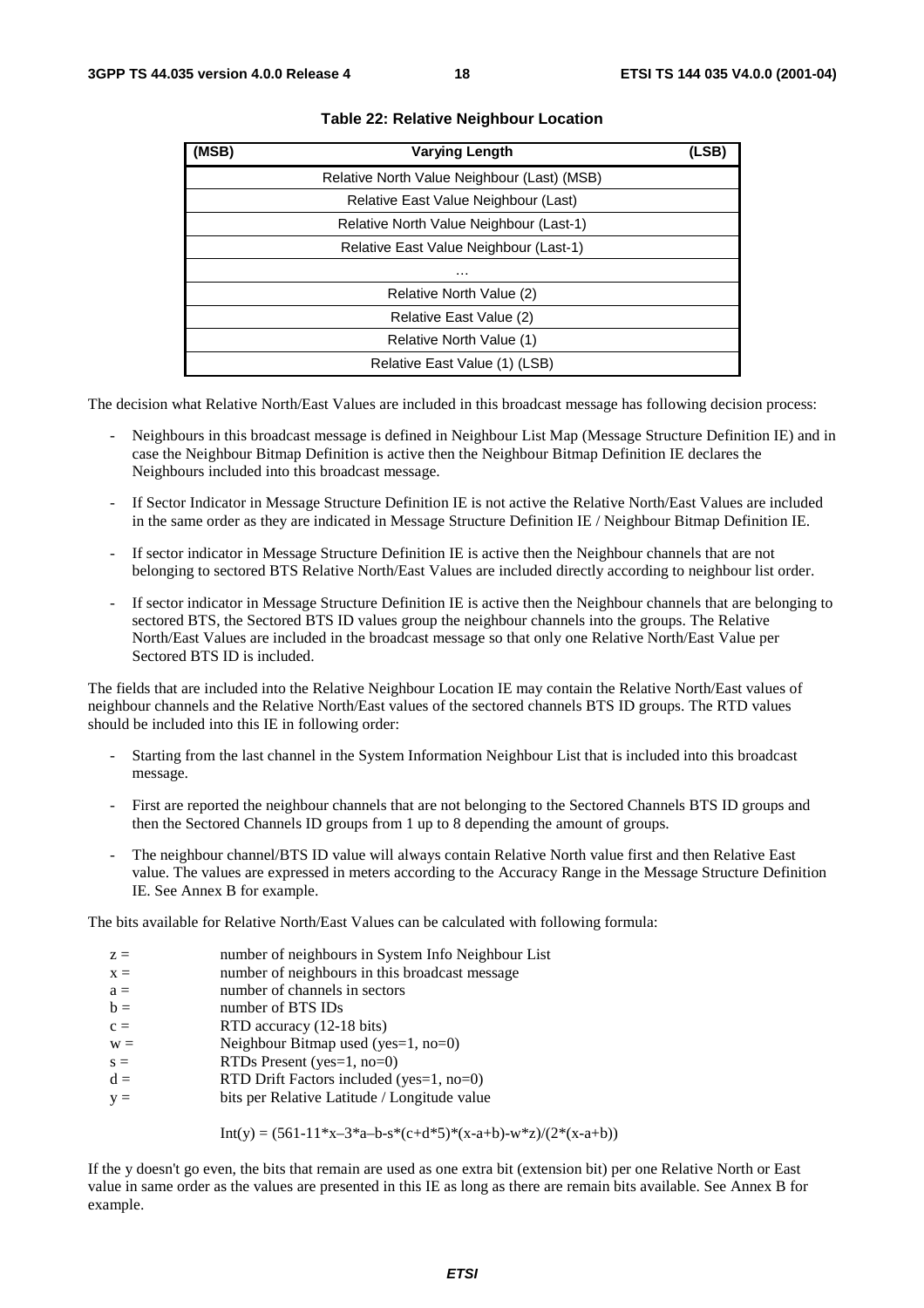## 4.2 GPS Assistance Data Broadcast Message

The GPS Assistance Data message contents are defined in this clause. The GPS Assistance Data message is built so that it is fitted into a fixed length message not necessary occupying the whole message. In case that the fixed length message has less information elements than bits available then the rest of message is filled with fill bits. The information elements are in the order which is described in section 4.2.1 and no undefined spare bits are allowed between elements. The channel to broadcast the GPS Assistance Data message is CBCH over which the SMSCB DRX service is used. One SMSCB message has fixed information data length of 82 octets and the maximum length of GPS Assistance Data is 82 octets. MS can identify the LCS SMSCB message with Message Identifiers declared in 3GPP TS 23.041. Example of GPS Assistance Data Broadcast Message is in Annex C. In addition, an Integrity Monitor (IM) shall detect unhealthy (e.g., failed/failing) satellites. When an unhealthy (i.e., failed/failing) satellite is detected, the assistance data, including DGPS corrections, shall not be supplied for that particular satellite. If more satellites are unhealthy, the same can be done to exclude them from the final location calculation. Even when all satellites are healthy, the IM shall monitor the quality of the DGPS corrections. It shall make use of the pseudoranges derived by the DGPS reference receiver, correct them using the DGPS reference receiver-generated DGPS corrections, and compute a position from the corrected pseudo ranges. This computed position shall then be compared with the known, surveyed location of the DGPS reference receiver to compute a DGPS positioning error. Positioning errors which are excessive relative to DGPS expected accuracy levels shall be used to inform users of measurement quality via the UDRE parameter.

### 4.2.1 GPS Assistance Data Content

The GPS Assistance Data Message contents are defined in this clause. It contains three data sets: DGPS correction, ephemeris and clock correction, almanac and other data information. The empheris, clock correction, almanac and other data are obtained from GPS navigation message. It is built so that it fits into a fixed length message not necessarily occupying the whole message. In case that the fixed length message has less information elements than bits available then the rest of message is filled with fill bits.

This message is built to allow for broadcast rates that more closely match the time of applicability of the contained data. For example, with a 30-second rate for DGPS broadcast, mobile staion (MS) can effectively remove degration caused by SA. GPS subframes 1 through 3 (ephemeris and clock correction data) are contained in the same single broadcast message. With a 90-second rate, mobile stations (MS) can receive all visible ephemeris and clock correction data at twelve to eighteen minute intervals depending on number of visible satellites. Subframes 4 and 5 (almanac, ionospheric delay, and other more slowly changing data can be sent at another rate, such as once every several hours. By splitting the data into separate data sets (all based on the same single format), the data can be sent at rates that are correspond to its validity time and/or the desire to update the mobile stations within its network at a particular rate. The information elements (IEs) in the message are listed in Table 23 below.

| <b>Parameter</b>        |                       | <b>Bits</b> | <b>Resolution</b> | Range       | <b>Units</b> | <b>Occurrences</b> | <b>Presence</b> | Ref |
|-------------------------|-----------------------|-------------|-------------------|-------------|--------------|--------------------|-----------------|-----|
|                         | Cipher<br>On/Off      |             | $---$             | $0 - 1$     | $---$        |                    | М               |     |
| Cipher<br>Control       | Ciphering<br>Key Flag |             | $---$             | $0 - 1$     | $---$        |                    | М               |     |
| Ciphering Serial Number |                       | 16          | $---$             | $0 - 65535$ | $---$        |                    |                 |     |
|                         | Data                  | 638         | $---$             | -           | $---$        | $---$              | М               |     |

**Table 23: Information Elements of GPS Assistance Data message**

#### **Cipher Control IE**

This information element contains two bits indicating the ciphering properties of the received message. This IE is mandatory.

#### **Cipher On/Off**

This IE indicates whether this broadcast message has been ciphered or not. A value of "0" indicates that ciphering is off, while a value of "1" indicates that ciphering is active. The Data IE is ciphered if ciphering is active.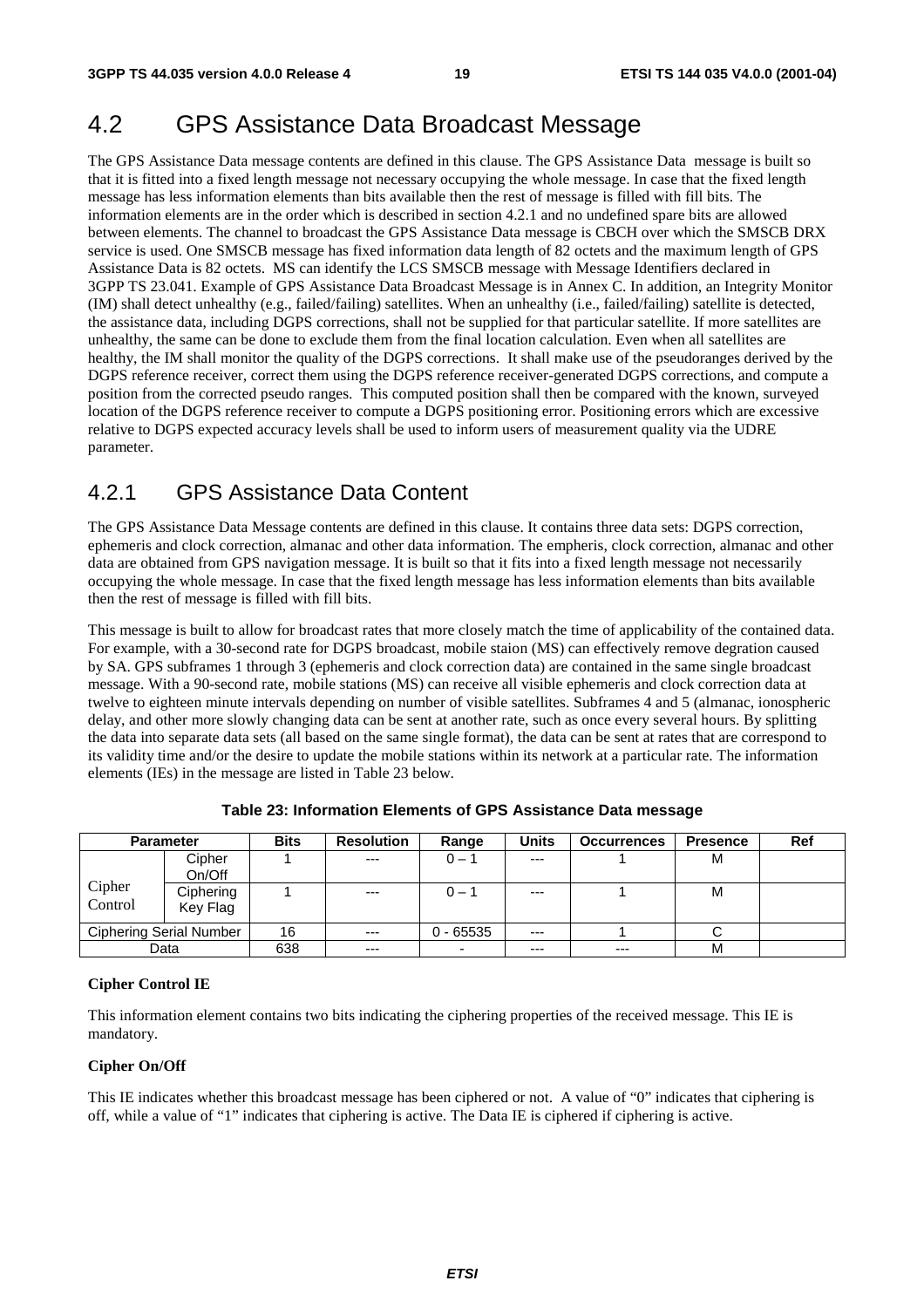#### **Ciphering Key Flag**

The MS always receives two (2) cipher keys during the location update procedure. One of the keys is time-stamped to be current one and the other is time-stamped to be the next one. Thus, the MS always has two cipher keys in memory. The Cipher Key Change Indicator in this broadcast message instructs the MS whether to use current or next cipher key for deciphering the received broadcast message. The MS shall interpret this IE as follows:

- **Ciphering Key Flag**(previous message) = **Ciphering Key Flag**(this message) => Deciphering Key not changed
- **Ciphering Key Flag**(previous message) <> **Ciphering Key Flag**(this message) => Deciphering Key changed

#### **Ciphering Serial Number IE**

The Ciphering Serial Number IE contains the serial number used in ciphering process of the broadcast message. The IE contains two octets, MSB part and LSB part. The serial number range is  $0 - 65535$ . This IE is conditional and it is present only if the ciphering flag is active in Cipher Control IE.

#### **Table 24: Ciphering Serial Number IE**

| MSB                              | ∟SB                              |
|----------------------------------|----------------------------------|
| Ciphering Serial Number (8 bits) | Ciphering Serial Number (8 bits) |

#### **Data IE**

The Data IE contains the GPS assistance data included in the broadcast message. The Data IE may contain DGPS Correction Data (4.2.1.1), Emphemeris and Clock Correction Data (4.2.1.2) or Almanac and Other Data (4.2.1.3). The Data IE content is indicated with the SMSCB message identifier specified in TS 23.041 and TS 23.041. When ciphering is active (indicated with Ciphering Control Flags), the ciphering will apply only to the Data IE element. This IE is mandatory.

#### 4.2.1.1 DGPS Correction Data

This subsection describes the contents of the broadcast message for differential corrections. The message contents are based on a Type-1 message of version 2.2 of the RTCM-SC-104 recommendation for differential service [15]. This format is a standard of the navigation industry and is supported by all DGPS receivers. For a 11 satellites, the length of the broadcast message is 82 octets, which also is the maximum length of an SMSCB message. The information elements (IEs) in the message are listed in Table 26 below. If any of the conditional elements (Ciphering Serial Number, BTS Clock Drift, FN, TN and BN) are not included to the message, spare bits will be transmitted instead of these fields. The spare bits have equal length to the conditional IE, so that the message structure is unchanged (see Annex C). The spare bits are set to '0'.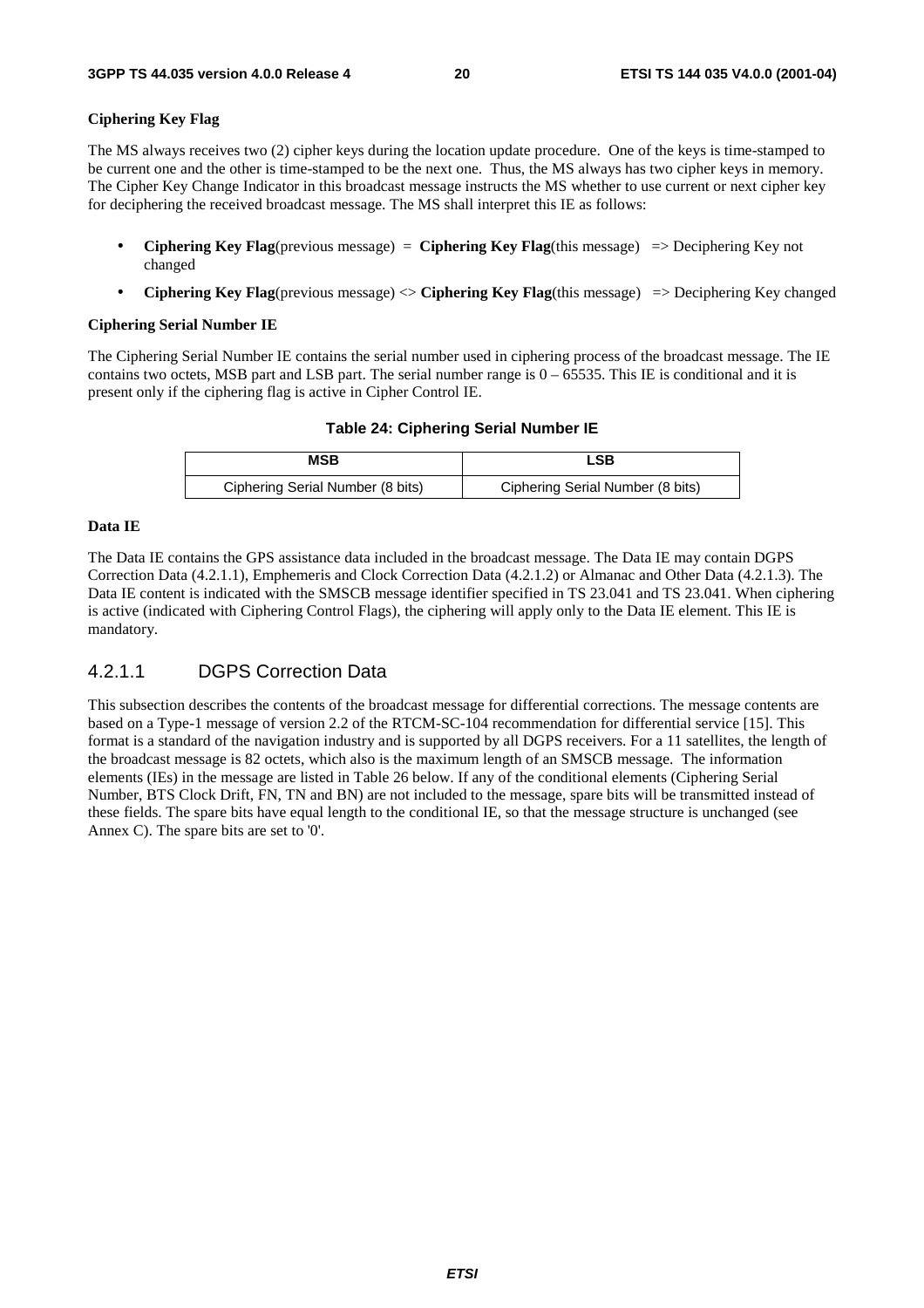|                            | <b>Parameter</b>               | <b>Bits</b>    | <b>Resolution</b>   | Range     | <b>Units</b> | <b>Occurrences</b> | <b>Precence</b> | <b>Ref</b> |
|----------------------------|--------------------------------|----------------|---------------------|-----------|--------------|--------------------|-----------------|------------|
|                            | <b>GSM Time Present</b>        | 1              | ---                 | $0 - 1$   | ---          |                    | M               | 4.2.1.2    |
|                            | <b>BTS Clock Drift Present</b> | 1              | ---                 | $0 - 1$   | ---          |                    | M               | 4.2.1.3    |
| <b>BTS Clock Drift</b>     |                                | 4              | $12.5\times10^{-3}$ | ±0.1      | usec/sec     |                    | C               | 4.2.1.4    |
|                            | Reference Location             | 48             | ---                 | ---       | Degrees      |                    | M               | 4.2.1.5    |
| Reference                  | FN                             | 22             | ---                 | 0-524287  | frames       |                    | C               |            |
| time                       | ΤN                             | 3              | ---                 | $0 - 7$   | timeslots    |                    | С               | 4.2.1.6    |
|                            | <b>BN</b>                      | 8              | ---                 | $0 - 156$ | <b>bits</b>  | ◢                  | C               |            |
|                            | <b>GPS TOW</b>                 | 20             |                     | 0-604794  | sec          |                    | M               |            |
| Status/Health              |                                | 3              | ---                 | $0 - 7$   | ---          |                    | M               | 4.2.1.7    |
|                            | N SAT                          | 4              | ---                 | $1 - 12$  | ---          |                    | C               | 4.2.1.8    |
|                            | Satellite ID                   | 6              | ---                 | $1 - 64$  | ---          |                    |                 |            |
|                            | <b>IODE</b>                    | 8              | ---                 | $0 - 239$ | ---          |                    |                 |            |
|                            | <b>UDRE</b>                    | $\overline{2}$ | ---                 | $0 - 3$   | ---          | C<br>N SAT         |                 | 4.2.1.9    |
| <b>DGPS</b><br>Corrections | <b>PRC</b>                     | 12             | 0.32                | ±655.34   | m            |                    |                 |            |
|                            | <b>RRC</b>                     | 8              | 0.032               | ±4.064    | m/sec        |                    |                 |            |
|                            | Delta PRC2                     | 8              |                     | ±127      | m            |                    |                 |            |
|                            | Delta RRC2                     | 4              | 0.032               | ±0.224    | m/sec        |                    |                 |            |

#### **Table 26: DGPS Correction Data**

#### 4.2.1.1.1 GSM Time Present IE

This field indicates whether or not GSM air-interface timing information values for the serving cell are present in this message. The MS shall interpret a value of "1" to mean that GSM timing informationvalues (FN,TN and BN) are present, and "0" to mean that only the GPS TOW field value is provided. This field is mandatory.

#### 4.2.1.1.2 BTS Clock Drift Present IE

This IE is indication whether this broadcast message contains BTS Clock Drift IE value or not. The length of this IE is one bit. The value '1' indicates that BTS Clock Drift IE value is present, '0' indicates that the IE valueis not present in this proadcast message. This IE is mandatory.

#### 4.2.1.1.3 BTS Clock Drift IE

This IE provides an estimate of the drift rate of the BTS clock relative to GPS time. It has units of µsec/sec (ppm) and a range of ±0.1. This IE aids the MS in maintaining the relation between GPS and cell timing over a period of time. The value of the clock drift is valid starting at the time contained in the Reference Time IE. A positive value for BTS Clock Drift indicates that the BTS clock is running at a greater frequency than desired. This IE is conditional and value is included in the message if BTS Clock Drift Present IE flag is '1'.

#### 4.2.1.1.4 Reference Location IE

The Reference Location field contains a 2-D location (without uncertainty) specified as per 3GPP TS 23.032. The purpose of this field is to provide the MS with a priori knowledge of its location in order to improve GPS receiver performance.

#### 4.2.1.1.5 Reference Time IE

This IE specifies the relationship between GPS time and air-interface timing of the BTS transmission in the serving cell. The **GPS TOW** (time-of-week) has a one-second resolution with a range of 0 to 604799. The **FN**, **TN**, and **BN** IEs are respectively the GSM frame number, timeslot number, and bit number of the BTS transmissions for the serving cell that occur at that GPS time. The frame number FN is modulo- $2^{19}$  (0 – 524287) and the MS shall resolve the ambiguity by interpreting the frame to be as near as possible to the current frame of the serving BTS. The **GPS TOW** IE is mandatory. The **FN**, **TN**, and **BN** IEs are conditional and the values are present only when GSM Time Present bit is '1'.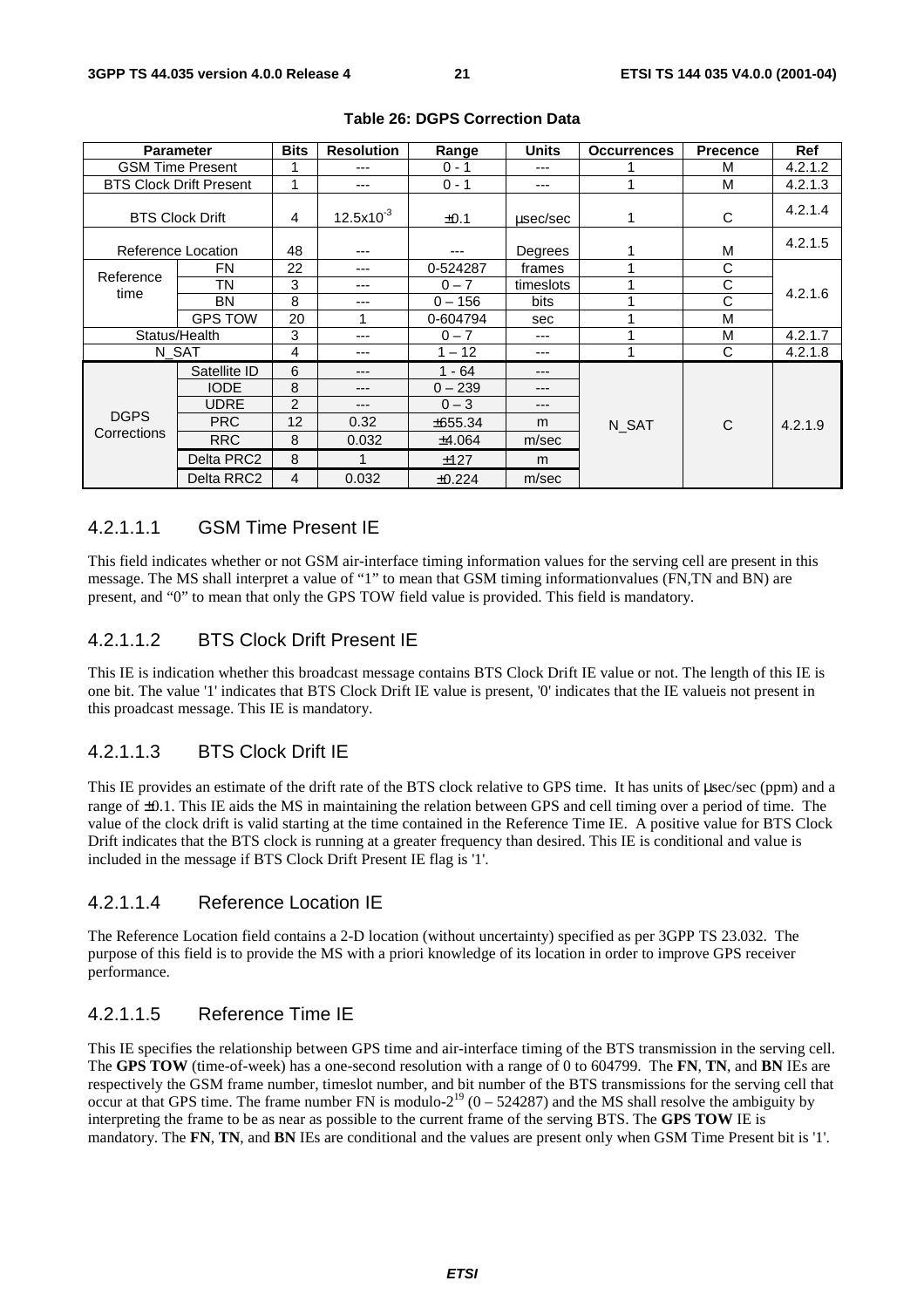#### 4.2.1.1.6 Status/Health IE

This IE indicates the status of the differential corrections contained in the broadcast message. It is equivalent to the "Station Health" IE in the common header for all reference station messages specified in [15]. The values of this IE and their respective meanings are shown below in Table 25. This IE is mandatory.

| Code | <b>Indication</b>           |
|------|-----------------------------|
| 000  | UDRE Scale Factor = $1.0$   |
| 001  | UDRE Scale Factor = $0.75$  |
| 010  | UDRE Scale Factor = $0.5$   |
| 011  | UDRE Scale Factor = $0.3$   |
| 100  | UDRE Scale Factor = $0.2$   |
| 101  | UDRE Scale Factor = $0.1$   |
| 110  | No data available           |
| 111  | Data is invalid - disregard |

#### **Table 25: Values of Correction Status**

The first six values in this IE indicate valid differential corrections in the broadcast message. When using the corrections values described below, the "UDRE Scale Factor" value is applied to the UDRE values contained in the message. The purpose is to indicate an estimate in the amount of error in the corrections.

The value "110" indicates that the source of the differential corrections (e.g., reference station or external DGPS network) is currently not providing information. The value "111" indicates that the corrections provided by the source are invalid, as judged by the source. In either case, the broadcast message shall contain no differential corrections. All MS that read the broadcast message shall contain the appropriate logic to ignore any data IEs following a Correction Status IE having a value of "110" or "111".

#### 4.2.1.1.7 N\_SAT IE

This IE indicates the number of satellites (N\_SAT) for which differential corrections are available. The maximum number of satellites that can be included into the message is 12. This IE is conditional and included if Correction Status IE value is not 110 or 111.

#### 4.2.1.1.8 DGPS Corrections IE

This IE contains GPS differential correction data. Each element described below will appear N\_SAT times in this message, once for each satellite for which corrections are available. This IE is conditional and included if Correction Status IE value is not 110 or 111.

#### **Satellite ID**

This IE identifies the satellite for which the corrections are applicable. This value is the same as the PRN number provided in the navigation message transmitted by the particular satellite. The range is 0 to 31, with 0 indicating satellite number 32 as per[15].

#### **IODE**

This IE is the sequence number for the ephemeris for the particular satellite. The MS can use this IE to determine if new ephemeris is used for calculating the corrections that are provided in the broadcast message. This eight-bit IE is incremented for each new set of ephemeris for the satellite and may occupy the numerical range of [0, 239] during normal operations. For more information about this field can be found from [15].

#### **User Differential Range Error (UDRE)**

This IE provides an estimate of the uncertainty  $(1-\sigma)$  in the corrections for the particular satellite. The value in this IE shall be multiplied by the UDRE Scale Factor in the common Corrections Status IE to determine the final UDRE estimate for the particular satellite. The meanings of the UDRE values are described in Table 27 below.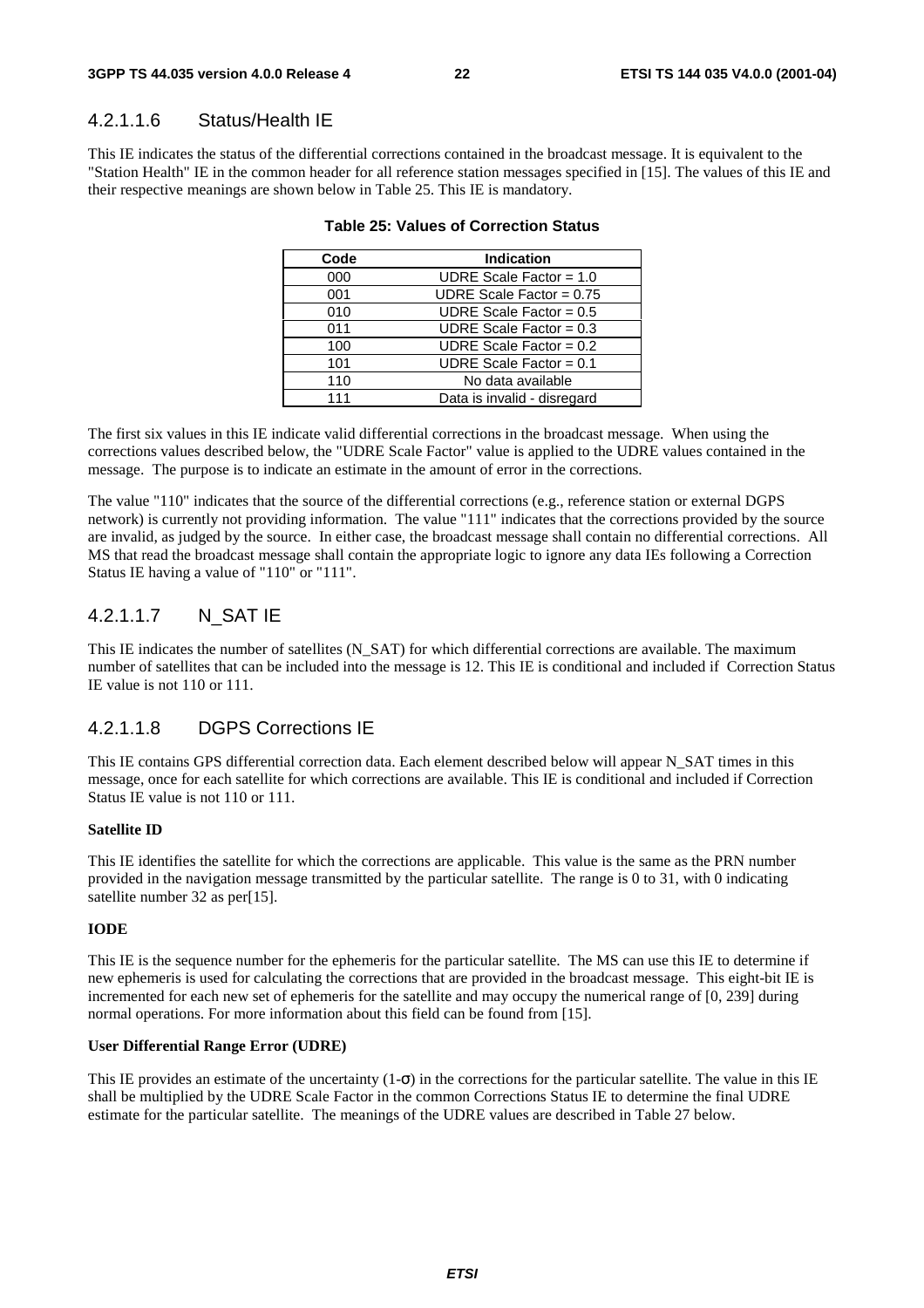| Value | <b>Indication</b>           |
|-------|-----------------------------|
| ററ    | UDRE $\leq 1.0$ m           |
| ሰ1    | 1.0 m $<$ UDRE $\leq$ 4.0 m |
| 10    | 4.0 m $<$ UDRE $\leq$ 8.0 m |
| 11    | $8.0 m <$ UDRE              |

**Table 27: Values of UDRE**

Each UDRE value shall be adjusted based on the operation of an Integrity Monitor (IM) function which exists at the network (SMLC, GPS server, or reference GPS receiver itself). Positioning errors derived at the IM which are excessive relative to DGPS expected accuracy levels shall be used to scale the UDRE values to produce consistency.

#### **Pseudo-Range Correction (PRC)**

This IE indicates the correction to the pseudorange for the particular satellite at the reference time, *t*0. As mentioned above, this reference time is the GPS TOW. The value of this IE is given in meters (m) and the resolution is 1. The method of calculating this IE are described in [15].

#### **Pseudo-Range Rate Correction (RRC)**

This IE indicates the rate-of-change of the pseudorange correction for the particular satellite, using the satellite ephemeris identified by the IODE IE. The value of this IE is given in meters per second (m/sec) and the resolution is 0.032. For some time  $t_1 > t_0$ , the corrections are estimated by

 $PRC(t_1, \text{IODE}) = PRC(t_0, \text{IODE}) + RRC(t_0, \text{IODE}) \cdot (t_1 - t_0),$ 

and the MS uses this to correct the pseudorange it measures at  $t_1$ ,  $PR_m(t_1)$ , by

 $PR(t_1, \text{IODE}) = PR_m(t_1, \text{IODE}) + PRC(t_1, \text{IODE}).$ 

#### **Delta Pseudo-Range Correction 2 (Delta PRC2)**

This IE indicates the difference in the pseudorange correction between the satellite's ephemeris identified by IODE and the previous ephemeris two issues ago IODE –2. The value of this IE is given in meters (m) and the resolution is 0.32. The method of calculating this IE are described in [15].

#### **Delta Pseudo-Range Rate Correction 2 (Delta RRC2)**

This IE indicates the difference in the pseudorange rate-of-change correction between the satellite's ephemeris identified by IODE and IODE-2. The value of this IE is given in meters per second (m/sec) and the resolution is 0.032. For some time  $t_1 > t_0$ , the corrections for IODE–2are estimated by

 $PRC(t_1, IODE-2) = [PRC(t_0, IODE) + DeltaPRC(t_0, IODE)] + [RRC(t_0, IODE) + DeltaPRC(t_0, IODE)] \cdot (t_1, t_0)$ 

and the MS uses this to correct the pseudorange it measures at  $t_1$  using ephemeris IODE-2, PR<sub>m</sub>( $t_1$ , IODE-2), by

$$
PR(t_1, IODE-2) = PR_m(t_1, IODE-2) + PRC(t_1, IODE-2)
$$
.

If there is not an ephemeris set for a currently visible satellite that is two issues old, then the parameters Delta PRC2 and Delta RRC2 are both set to zero.

#### 4.2.1.2 Ephemeris and Clock Correction Data

This subsection describes the contents of the Data for ephemeris and clock corrections of a particular satellite. These IE fields are extracted from the subframes 1 to 3 of the GPS navigation message. They are listed in Table 28.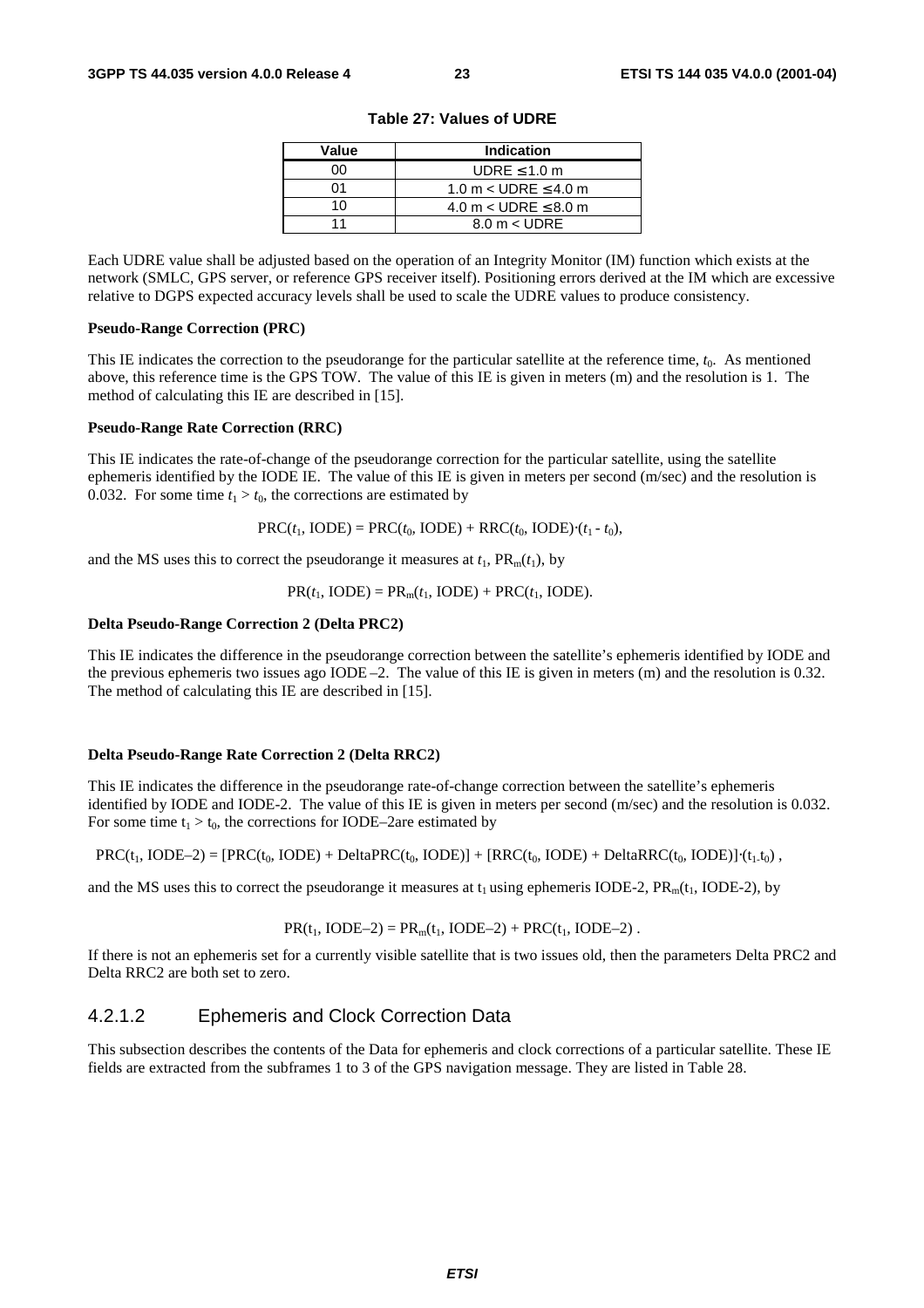| <b>Parameter</b>           | <b>Bits</b>     | <b>Resolution</b>       | Range            | <b>Units</b>         | <b>Occurrences</b> | <b>Presence</b>         |
|----------------------------|-----------------|-------------------------|------------------|----------------------|--------------------|-------------------------|
| Transmission               | 20              | 1                       | $0 - 604799$     | seconds              | 1                  | М                       |
| <b>TOW</b>                 |                 |                         |                  |                      |                    |                         |
| SVID/PRNID                 | $6^{(1)}$       | $---$                   | $0 - 63$         | $\overline{a}$       | 1                  | М                       |
| <b>TLM Message</b>         | 14              | ---                     | $0 - 16383$      | $---$                | 1                  | M                       |
| TLM Reserved (C)           | $\overline{2}$  | ---                     | $0 - 3$          | $---$                | 1                  | M                       |
| <b>HOW</b>                 | $\overline{22}$ | $---$                   | $0 - 4194303$    | $\overline{a}$       | 1                  | M                       |
| <b>WN</b>                  | 10              | ---                     | $0 - 1023$       | weeks                | 1                  | M                       |
| C/A or P on L2             | 2               | ---                     | $0 - 3$          | Boolean              | 1                  | М                       |
| <b>URA</b> Index           | $\overline{4}$  | ---                     | $0 - 15$         | <b>Boolean</b>       | 1                  | M                       |
| SV Health                  | $\overline{6}$  | ---                     | $0 - 63$         | Boolean              | 1                  | M                       |
| <b>IODC</b>                | $10^{(1)}$      | $---$                   | $0 - 1023$       | $\sim$               | 1                  | M                       |
| L <sub>2</sub> P Data Flag | $\mathbf{1}$    | ---                     | $0 - 1$          | Boolean              | 1                  | M                       |
| <b>SF1 Reserved</b>        | 87              | ---                     | Ful I Range      | $\sim$               | 1                  | M                       |
| T <sub>GD</sub>            | $\overline{8}$  | $2^{-31}$               | $-128 - 127$     | seconds              | 1                  | $\overline{\mathsf{M}}$ |
| $t_{oc}$                   | $16^{(1)}$      | 2 <sup>4</sup>          | $0 - 604784$     | seconds              | 1                  | M                       |
| Af <sub>2</sub>            | 8               | $2^{55}$                | $-128 - 127$     | sec/sec <sup>2</sup> | 1                  | M                       |
| Af <sub>1</sub>            | 16              | $2^{-43}$               | $-32768 - 32767$ | sec/sec              | 1                  | $\overline{\mathsf{M}}$ |
| Af <sub>0</sub>            | $\overline{22}$ | $2^{31}$                | $-2097152-$      | seconds              | $\mathbf{1}$       | М                       |
|                            |                 |                         | 2097151          |                      |                    |                         |
| $C_{rs}$                   | 16              | $2^{5}$                 | $-32768 - 32767$ | meters               | 1                  | М                       |
| $\Delta n$                 | 16              | $2^{-43}$               | $-32768 - 32767$ | semi-                | 1                  | м                       |
|                            |                 |                         |                  | circles/sec          |                    |                         |
| M <sub>0</sub>             | 32              | $2^{31}$                | $-2147483648 -$  | semi-                | 1                  | М                       |
|                            |                 |                         | 2147483647       | circles              |                    |                         |
| $C_{uc}$                   | 16              | $2^{5}$                 | $-32768 - 32767$ | meters               | 1                  | Μ                       |
| E                          | $32^{(1)}$      | $2^{-33}$               | $0 - 4294967295$ | $\sim$ $\sim$        | 1                  | М                       |
| $\overline{C}_{us}$        | 16              | $2^{-29}$               | $-32768 - 32767$ | radius               | 1                  | M                       |
| $(A)^{1/2}$                | $32^{(1)}$      | $2^{-19}$               | $0 - 4294967295$ | meters $^{1/2}$      | 1                  | M                       |
| $t_{oe}$                   | $16^{(1)}$      | 2 <sup>4</sup>          | $0 - 604784$     | seconds              | 1                  | M                       |
| Fit Interval Flag          | $\mathbf{1}$    |                         | $0 - 1$          | Boolean              | 1                  | M                       |
| <b>AODO</b>                | $\overline{5}$  | 900                     | $0 - 31$         | seconds              | 1                  | M                       |
| $\overline{C_{ic}}$        | 16              | $2^{-29}$               | $-32768 - 32767$ | radians              | 1                  | $\overline{\mathsf{M}}$ |
| OMEGA <sub>0</sub>         | $\overline{32}$ | $2^{31}$                | $-2147483648 -$  | semi-                | 1                  | М                       |
|                            |                 |                         | 2147483647       | circles              |                    |                         |
| $C_{is}$                   | 16              | $\frac{2^{29}}{2^{31}}$ | $-32768 - 32767$ | radians              | 1                  | Μ                       |
| $i_0$                      | 32              |                         | $-2147483648 -$  | semi-                |                    | М                       |
|                            |                 |                         | 2147483647       | circles              |                    |                         |
| $C_{rc}$                   | 16              | $2^{-29}$               | $-32768 - 32767$ | meters               | 1                  | Μ                       |
| $\omega$                   | 32              | $2^{31}$                | $-2147483648 -$  | semi-                | 1                  | М                       |
|                            |                 |                         | 2147483647       | circles              |                    |                         |
| OMEGAdot                   | 24              | $2^{-43}$               | $-8388608-$      | Semi-                | 1                  | м                       |
|                            |                 |                         | 8388607          | circles/sec          |                    |                         |
| Idot                       | 14              | $2^{-43}$               | $-8192 - 8191$   | Semi-                | 1                  | М                       |
|                            |                 |                         |                  | circles/sec          |                    |                         |
| Spares/zero fill           | $\overline{20}$ | $---$                   | ---              | $\overline{a}$       | $\mathbf{1}$       | M                       |

### **Table 28: Ephemeris and Clock Correction Data (per-satellite fields - (1) = Positive range only)**

#### **Transmission TOW**

This field indicates the approximate GPS time-of-week when the message is broadcast. The MS should interpret this field as a very coarse estimate of the current time.

#### **SVID/PRNID**

The satellite ID of the data from which this signal was obtained.

#### **Rest of Fields**

The rest of fields are defined as in Figure 20-1 of [16].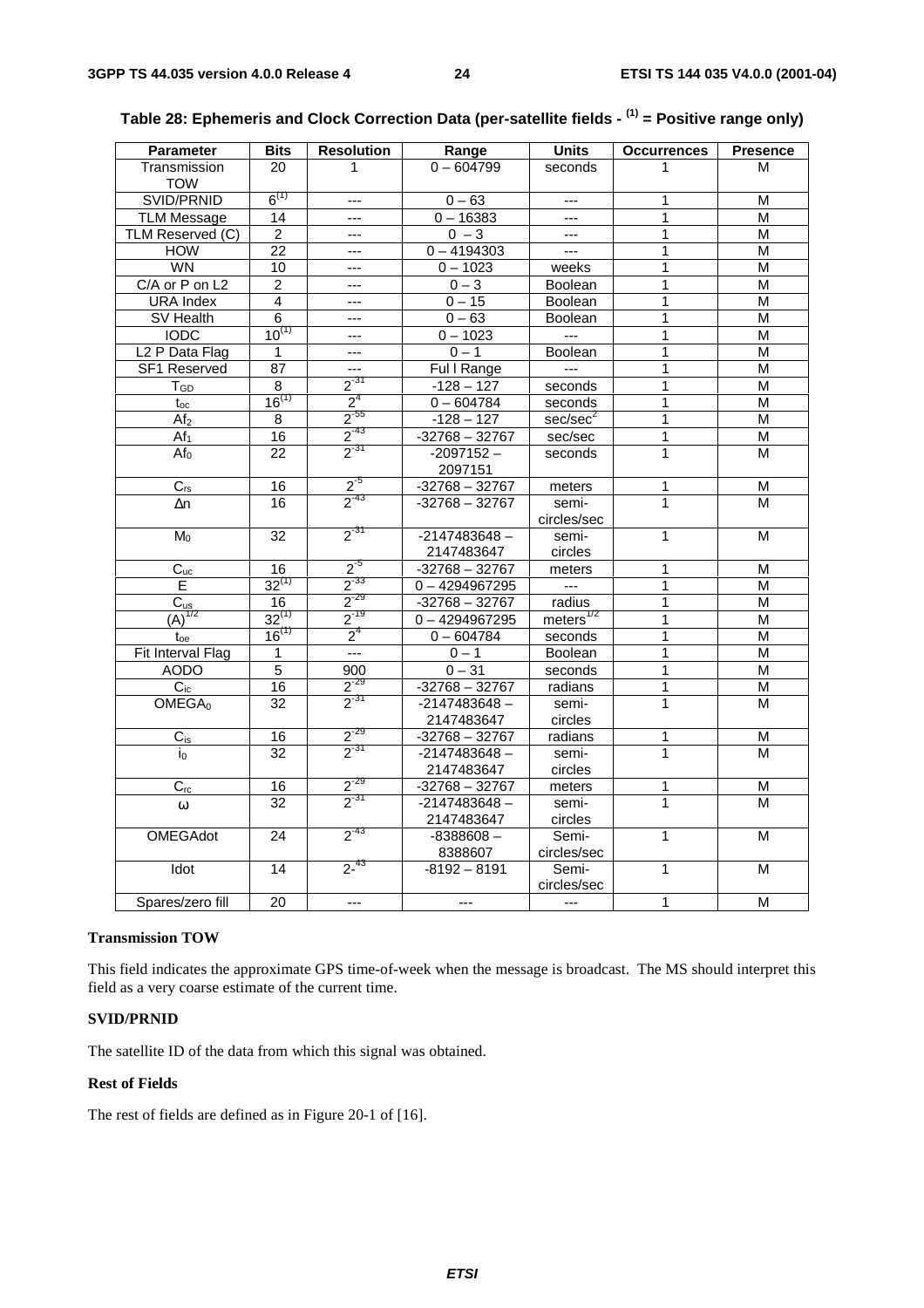### 4.2.1.3 Almanac and Other Data

This subsection describes the contents of the Data for ionospheric delay, UTC offset, and Almanac. These IE fileds are extracted from the subframes 4 and 5 of the GPS navigation message, excluding the parity bits and other redundant bits. They are listed in Table 29.

| <b>Parameter</b>        | <b>Bits</b> | <b>Resolution</b> | Range        | <b>Occurrences</b> | <b>Presence</b> |
|-------------------------|-------------|-------------------|--------------|--------------------|-----------------|
| <b>Transmission TOW</b> | 20          |                   | $0 - 604799$ |                    | м               |
| SV Mask                 | 32          |                   |              |                    | M               |
| <b>LSB TOW</b>          | 8           |                   | $0 - 255$    |                    | М               |
| SFID <sub>0</sub>       |             |                   | $0 - 1$      |                    |                 |
| Data ID                 | 2           |                   |              |                    |                 |
| Page No.                | 6           |                   | $1 - 25$     | Repeat three       |                 |
| Word 3                  | 16          | COSP              | <b>COSP</b>  | times:             |                 |
| Word 4                  | 24          | COSP              | <b>COSP</b>  | Each               |                 |
| Word 5                  | 24          | <b>COSP</b>       | <b>COSP</b>  | corresponds        |                 |
| Word 6                  | 24          | COSP              | <b>COSP</b>  | to a different     | М               |
| Word 7                  | 24          | COSP              | <b>COSP</b>  | page no. as        |                 |
| Word 8                  | 24          | COSP              | <b>COSP</b>  | described in       |                 |
| Word 9                  | 24          | COSP              | <b>COSP</b>  | Table 29           |                 |
| Word 10                 | 22          | COSP              | <b>COSP</b>  |                    |                 |
| Spares/zero fill        | 5           |                   |              |                    | M               |

| Table 29: Almanac and Other Data |
|----------------------------------|
|----------------------------------|

#### **Transmission TOW**

This field indicates the approximate GPS time-of-week when the message is broadcast. The MS should interpret this field as a very coarse estimate of the current time.

#### **SV Mask**

This field indicates the satellites that contain the pages being broadcast in this data set.

#### **LSB TOW**

This field indicates the least significant 8 bits of the TOW. See [16], Figure 20-2.

#### **COSP**

Format Conditional on Subframe ID and Page Number. See [16], section 20.3.3.5, Figure 20-1.

#### **SFID 0**

This one bit field conveys the least significant bit of the SubFrame(SF) ID for which the following word 3 through word 10 data applies. Zero indicates subframe  $ID = 4$ , and One indicates Subframe  $ID = 5$ .

#### **Data ID**

Indicates the Data ID field contained in the indicated subframe, word 3, most significant 2 bits, as defined by [16].

#### **Page No.**

Six-bit field indicates the Page ID of the indicated subframe for which the following Word 3 through Word 10 data applies. The page field and SFID field define the data content and format for the following word 3 through word 10 data fields as defined by [16].

#### **Word 3 through Word 10**

Information bits (16, 22 or 24) that are contained in the respective words of the indicated subframe and page, excluding 2 bit "t" from Word 10. See reference [16] for more information.

Each broadcast Almanac and Other Data message contains three subframes of information. All three of subframe pages in this data set can be from the same subframe ID (all from subframe 5 for example), or a mixed set containing some subframe 4 and some subframe 5 data.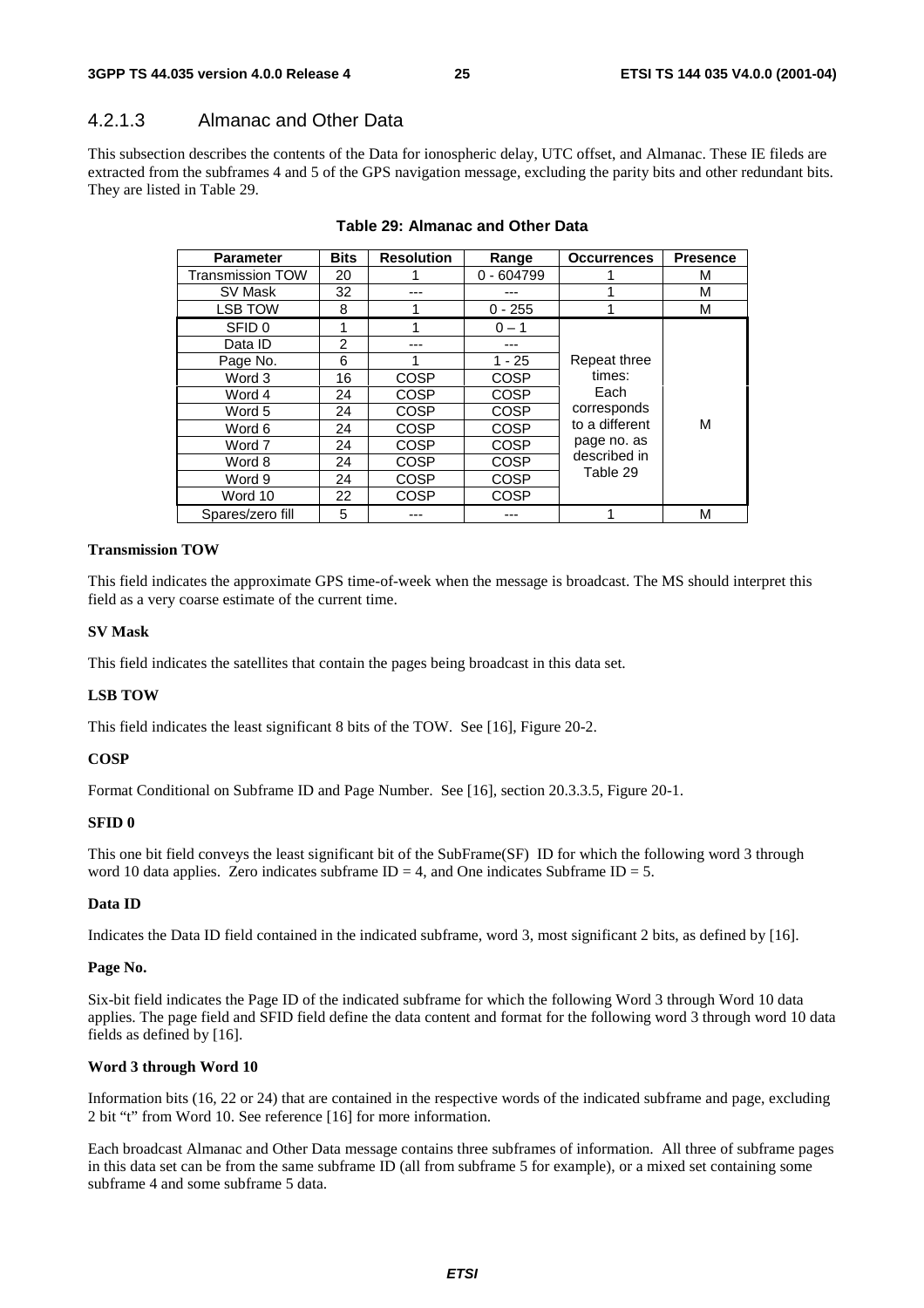Table 29 shows the subframe and page numbers corresponding to the Almanac, SV Health, and Iono / UTC Correction data. A total of 35 subframes must be broadcast if all the information is to be provided to the MS. Given that three subframes worth of content can be delivered per broadcast message, it will take only 12 broadcast messages to deliver the entire data set shown in Table 29. If the data listed in Table 29 is broadcast at the rate of approximately once per four hours, one Almanac and Other Data message must be broadcast on average every 20 minutes. An alternate approach is to broadcast the 12 messages as a set closely together in time, but with four-hour duration between sets. Note that the four-hour figure is only used to illustrate the concept, and a shorter or longer period may be used instead.

It is possible to broadcast other data contained in Subframes 4 and/or 5 not shown in Table 29. The format of the message remains the same, only the particular page of the desired data needs to be set properly. The contents of words 3 through 10 also need to be set as described in [16]. Using this format, it provides maximum compatibility for future expansion to include other data in subframes 4 and 5 not shown in Table 30 or [16].

#### **Table 30: – Mapping of Almanac, Health, Iono, and UTC Data to Subframe Number and Page Number**

| Data Type                | <b>Subframe</b> | Page(s)                 |
|--------------------------|-----------------|-------------------------|
| Almanac Data (SV1 - 24)  |                 | $1 - 24$                |
| Almanac Data (SV25 - 32) |                 | 2, 3, 4, 5, 7, 8, 9, 10 |
| SV Health $(SVI - 24)$   |                 | 25                      |
| SV Health $(SV25 - 32)$  |                 | 25                      |
| Iono/UTC Corrections     |                 | 18                      |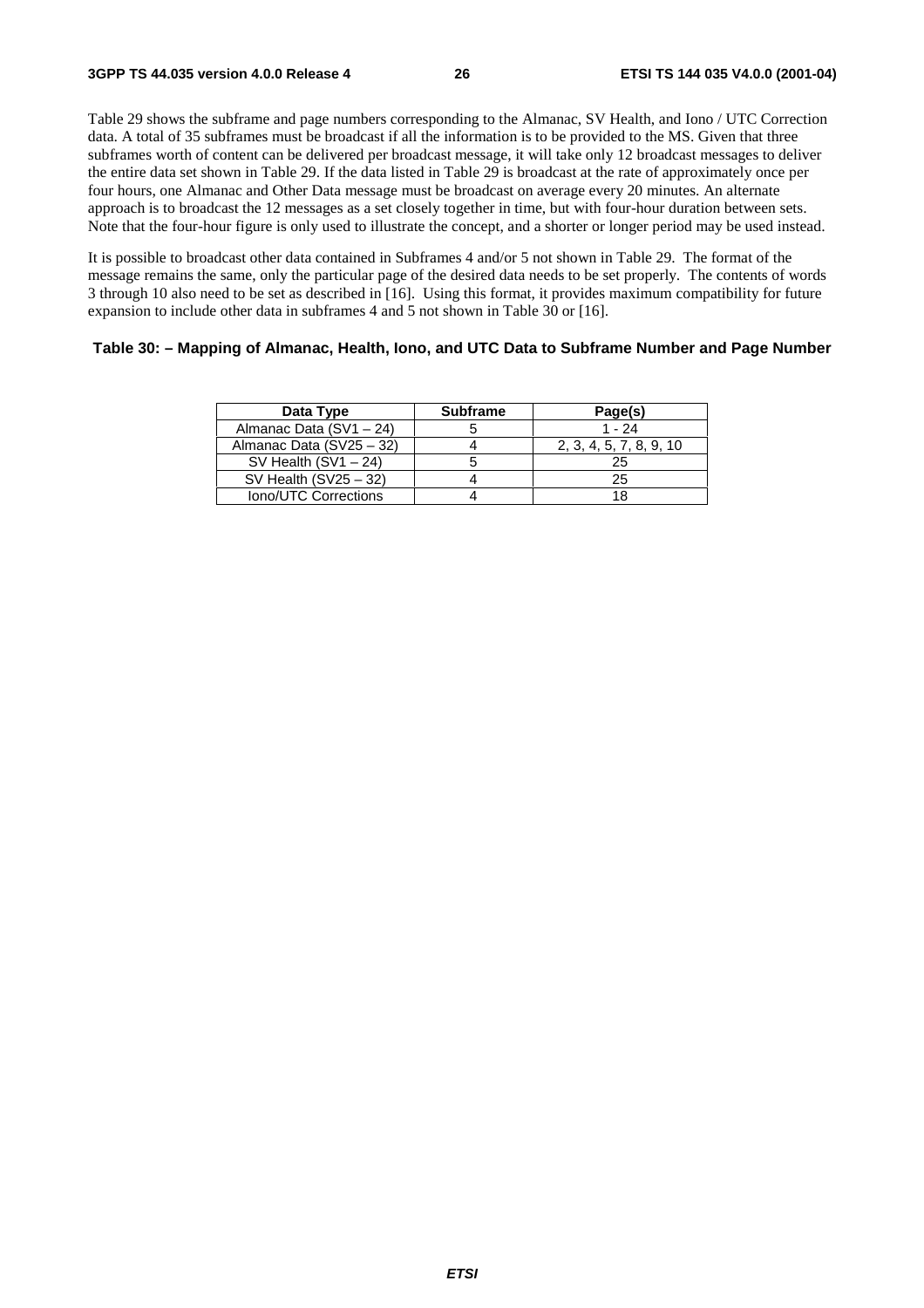## Annex A (informative): Overview of Broadcast Assistance for E-OTD and GPS

This annex presents an overview of the functionality and requirements for broadcasting assistance information for GPS and E-OTD in GSM networks. Potential impacts to other services are also described.

## A.1 General

The E-OTD and GPS assistance information may be broadcast over the SMSCB service. The SMSCB DRX service is used to forecast the occurrences of the broadcast messages. The E-OTD and GPS broadcasts are independent of each other, have own SMSCB message identifiers and are broadcast on the demand of the characteristics of the E-OTD and GPS. In the network side, the SMLC is responsible for gathering the information, constructing the broadcast messages and ciphering a part of the message, if necessary. The SMLC also maintains the deciphering keys that MS requests with MO-LR. The deciphering keys are location area specific.

SMSCB messages can be received when MS is in idle mode. When MS is in dedicated mode the same information that was received in idle mode via broadcast channel may be requested by MS via point-to-point messaging.

## A.2 E-OTD Assistance Broadcast

The information that is broadcast for E-OTD assistance is used in MS-based E-OTD to help the MS measure neighbour BTSs and compute its own position. The broadcast message is built so that it has always a fixed length of 82 octets, which is the size of one SMS Cell Broadcast (SMSCB) message. The information elements are scalable according to the number of neighbour BTSs and the amount of sectored channels.

In general, the following information is included in a broadcast E-OTD assistance message:

- Reference Time
- Neighbour Channel Time Slot Scheme
- Information about sectored neighbour channels
- Neighbour channel 51 Multiframe Offset values
- Neighbour channel BCC values
- RTD Drift Factor values (ciphered if active)
- Neighbour channel RTD values (ciphered if active)
- Serving cell and neighbour cell location information (ciphered if active)

The system information message that is received in idle mode contains the neighbour channel information. The E-OTD SMSCB message refers to this system information neighbour list so that there is indication which neighbours in the system information neighbour list are included in the broadcast message. The neighbour channel RTD values, serving cell location and neighbour cell location information may be ciphered.

Based on the information in the broadcast message and the E-OTD measurements done by MS, MS is capable to calculate its position. MS that is not capable to calculate its position itself may receive the SMSCB messages and use the unciphered contents to help the synchronization to the neighbour channels.

Most information contained in the E-OTD broadcast message is static. However, the RTD values change relatively often due to the drift in unsynchronized BTS clocks. The duration of validity of RTD values will affect the location accuracy calculated by MS. The RTD update rate is a function of BTS clock stability and required location accuracy from the operator and may be specified by the operator.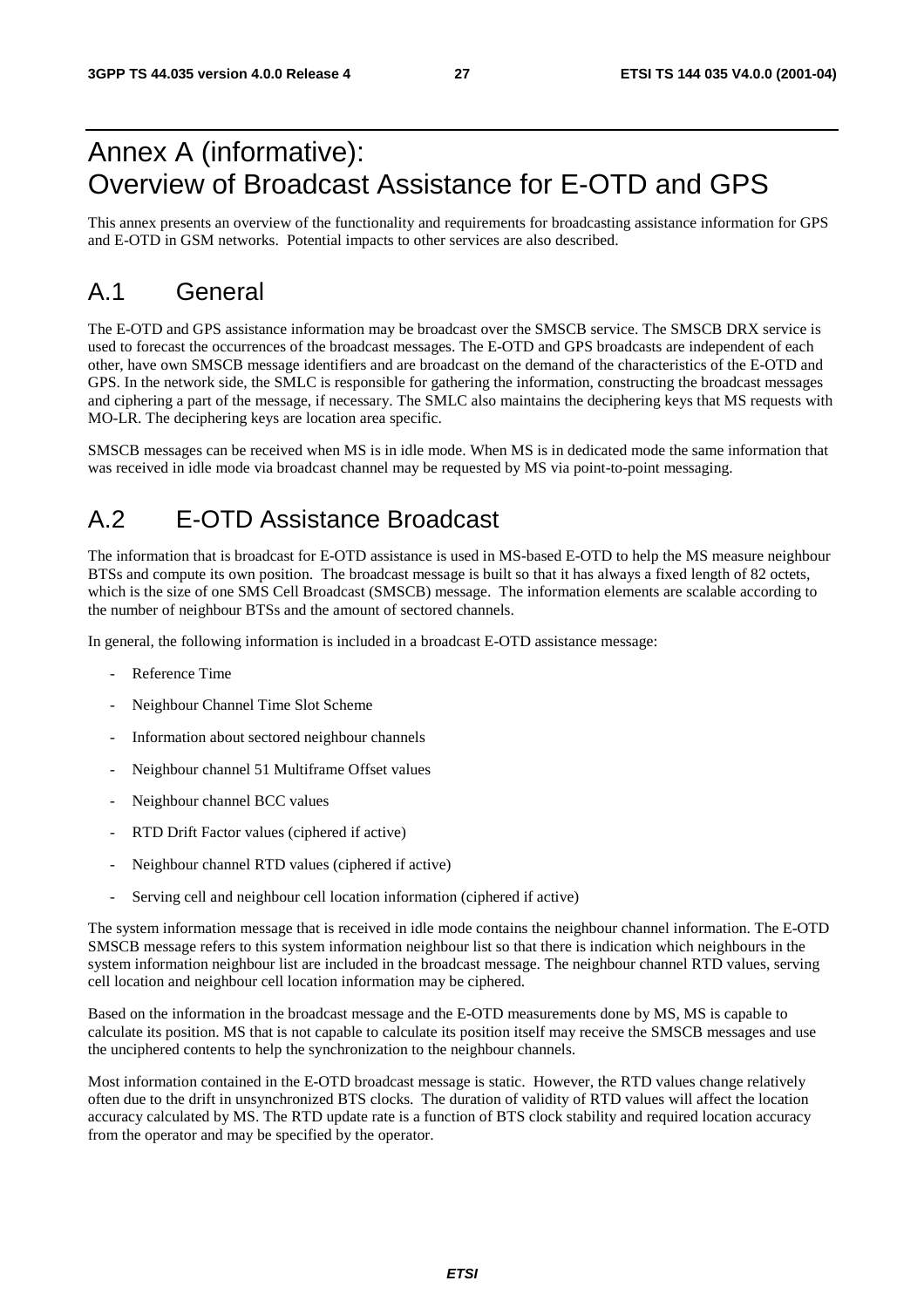## A.3 GPS Assistance Broadcast

### **Broadcast DGPS Data**

The main content of the broadcast message for GPS assistance is DGPS corrections. This information is used in MSbased GPS positioning to improve the accuracy of the position result. Some background information for DGPS broadcast is presented in this section. Requirements on the GSM network for broadcasting DGPS corrections are also discussed.

In good signal environments, the primary determinant of position accuracy for GPS is the intentional degradation of the GPS satellite clocks, known as *selective availability* (SA). Another contributor to the error budget is unmodeled atmospheric delay. The techniques used to correct these error sources are collectively known as *differential GPS* (DGPS). These methods involve locating one or more reference receivers at known locations and observing the visible satellite signals. These receivers essentially solve the inverse GPS problem – find differences from the expected measurements at the known position. The accuracy of the DGPS corrections is inversely proportional to the distance from the reference location. The inaccuracy is caused by changes in the geometry and visibility of the satellite constellation. For most applications, however, the corrections are valid for receivers within a 200-400 km radius of the reference station.

One noteworthy characteristic of the DGPS corrections is that they have a short time constant compared to other GPS information such as satellite ephemeris. Once a correction model is computed, its accuracy degrades over time. This is mainly due to the time-varying nature of the SA imposed on the satellite signals. The duration of validity of a set of differential corrections depends on the accuracy requirements of the user or application, but in general the corrections must be updated at least every 30 seconds.

The fact that DGPS corrections are valid for large areas but require frequent update make them very suitable for delivery over a GSM broadcast channel such as SMSCB. This broadcast strategy is used by other DGPS sources, such as FM broadcast stations and geostationary satellites (WAAS, EGNOS, and MSAS). However, broadcasting the DGPS corrections in the GSM network has a clear advantage over other sources. This is mainly due to the fact that GSM broadcast exploits the existing reliable data link between the GPS-capable MS and the GSM network. In the other methods, the MS must capture the DGPS information from another source and therefore pays a price in power consumption, complexity, or both.

The format used for GSM broadcast of DGPS corrections includes a list of satellites visible at a nearby reference location, the correction in the range measurement for each satellite, and the rate-of-change of the range correction. In addition, an allowance is made for adding correction differences (i.e., ∆PRC and ∆RRC values) for multiple copies of the GPS ephemeris, to reduce the network traffic flow. Other information includes satellite health status and a reference GPS time for the corrections. The total amount of DGPS information is 48 bits (6 octets) per satellite with 80 bits (10 octets) of overhead information. The total message size for 12 visible satellites is 82 octets, which will fit within a single SMSCB message.

#### **Broadcast Other Data**

The contents of the other broadcast GPS Assiatance Message data sets are ephemeris and clock correction, as well as almanac and other data. This information can be used by the GPS receiver integrated with MS to improve the signal acquisition time and sensitivity, to recover GPS time and to obtain Ephemeris, clock correction, UTC offset, Ionospheric delay, and Almanac data. For example, the ephemris data set may be broadcast every 90 seconds, and Almanac may be broadcast once every serveral hours. The mobile station which does not require E-OTD and/or DGPS assistance can wake up at 90 second intervals, download these data, and then go back to sleep. This broadcast message can assist mobile station in idle mode to acquire GPS satellites with improved sensitivity and perform GPS time recovery without point-to-point communication, therefore improving the time to the first fix and reducing the point-topoint message traffic. The message can be provided within a single SMSCB message.

## A.4 Impact on Other Services

#### *Latency*

The main impact is due to latency requirements for delivery of the DGPS and E-OTD assistance information. Both the DGPS corrections and the RTD values are valid for relatively short periods of time, and must be delivered in a timely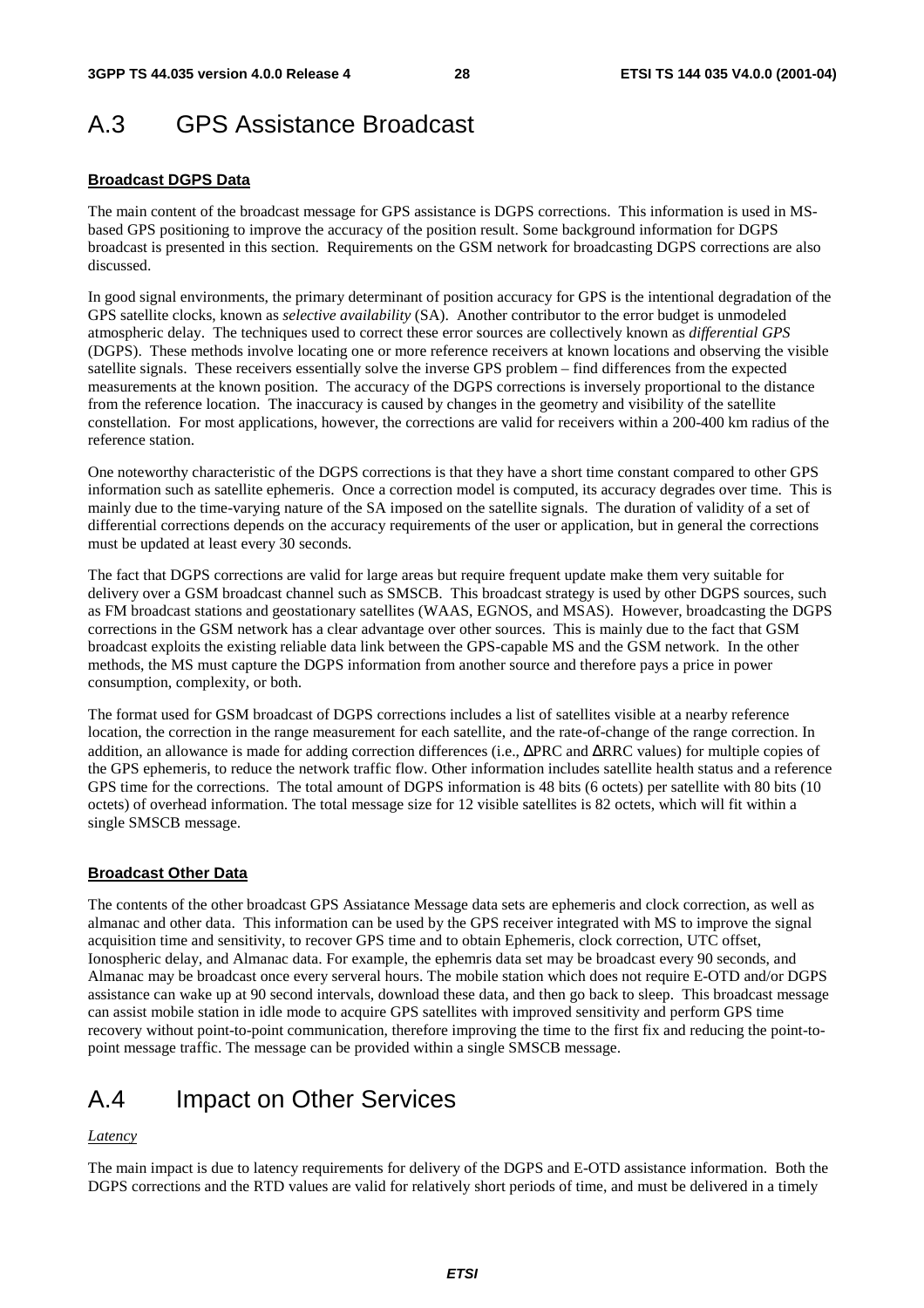#### **3GPP TS 44.035 version 4.0.0 Release 4 29 ETSI TS 144 035 V4.0.0 (2001-04)**

manner. Thus, the service is sensitive to delays such as buffering broadcast SMSCB messages. The Reference Time in the broadcast messages and the drift factors can be used to compensate latency.

The Ephemeris and Clock Correction data set needs to be broadcast once every 90 seconds. The period for broadcasting the data set is chosen to provide the entire ephemeris (three subframes) in a reasonable amount of time. For 8 satellites, it would take 12 minutes. The Almanac and Other Data data set can be broadcast every several hours. To deliver the entire data set within 6 minutes, 12 broadcasts with a 30 second rate are required. It can also be broadcast at a much slower rate. For instance, for a 20 minute rate, the data set can be delivered to the mobile station every 4 hours.

#### *Capacity*

The SMSCB used for LCS uses the basic CBCH or extended CBCH. The support of E-OTD and/or DGPS broadcast needs capacity related to broadcast message characteristics (RTD/DGPS validity). The SMSCB DRX service also needs to schedule a message that is sent once per schedule period. The maximum schedule period is 48 SMSCB message slots.

Example of capacity scenario:

- The basic CBCH uses the same physical resource as SDCCH/4 (sub channel 2) or SDCCH/8 (sub channel 2). If SMSCB service is supported in basic CBCH it occupies 1/4 of SDCCH capacity when using SDCCH/4 and 1/8 of SDCCH capacity when using SDCCH/8
- The basic CBCH capacity is 1 SMSCB message per 2 seconds
- Both DGPS and E-OTD broadcast is assumed to be once per 30 second s and the Ephemeris and Almanac messages are assumed to be once per 90 seconds or longer (capacity is 15 SMSCB messages per 30 seconds)
- Schedule period is  $45$  ( $=45$  x 2 seconds=90 seconds). If SMSCB DRX service is used for other services in SMSCB, the one SMSCB DRX schedule message per schedule period is needed to support all services
	- $\Rightarrow$  LCS needs 2/15 + 1/45 of SMSCB capacity plus one schedule message every 90 seconds for delivering assistance data for both E-OTD and GPS methods.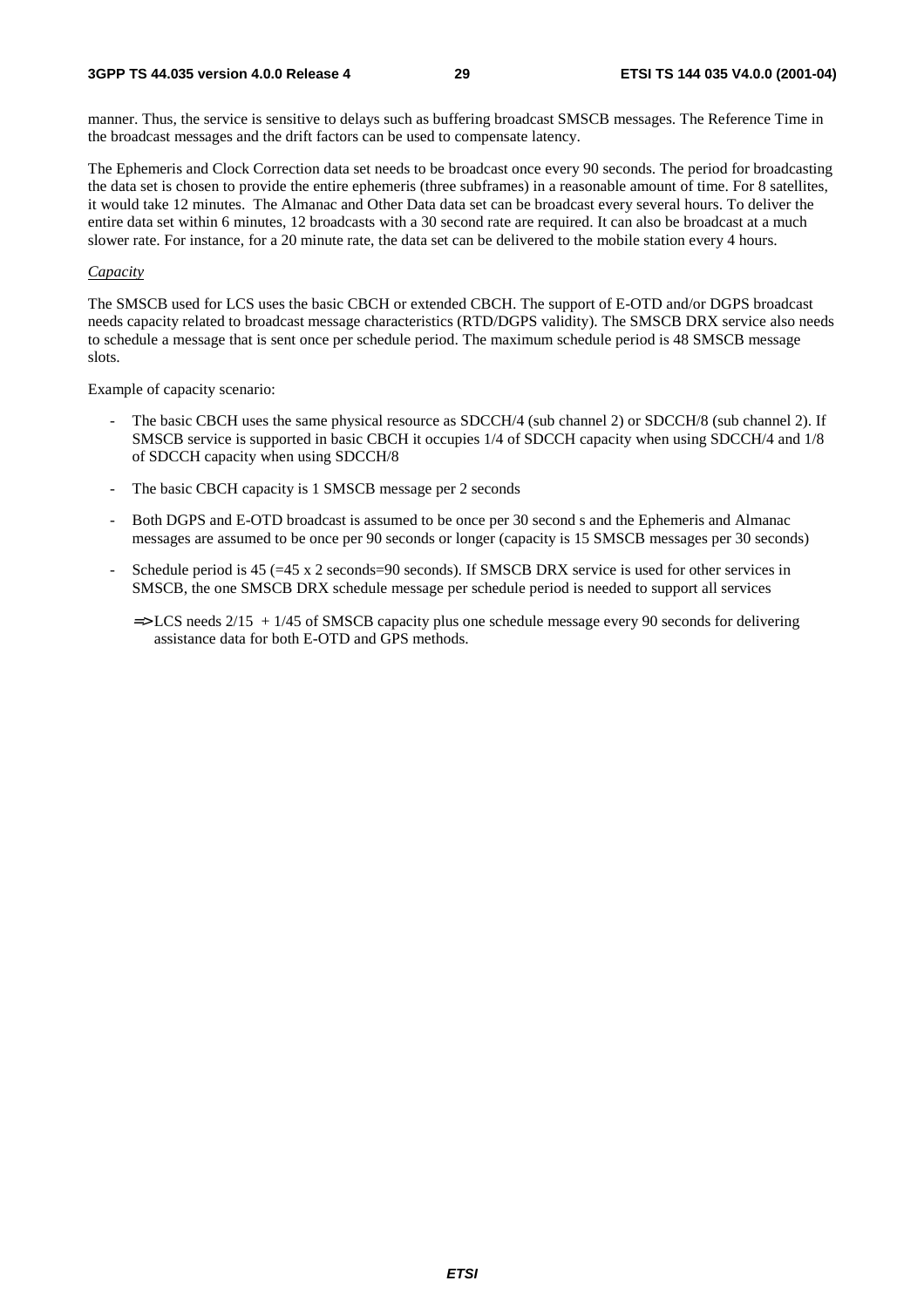## Annex B (informative): Example of E-OTD Assistance Data Broadcast Message

This example describes how the message is built when following neighbour cell information is enclosed into SMSCB broadcast message:

- All neighbours (1-19) from System Information Neighbour List is included into one broadcast message
- The neighbours 1, 2, 3, 7, 8, 9, 11, 12, 13, 16, 17 and 19 are belonging to sectored BTS and following channels are in the same groups:  $(1, 2, 3)$ ,  $(7, 8, 9)$ ,  $(11, 12, 13)$  and  $(16, 17, 19)$ . Serving cell channel is not belonging to sectored BTS.
- The channels belonging to sectored BTS are syncronized
- The accuracy range is 15 km, and ciphering is active
- The 51 Multiframe Value is included, the RTD range is 1 time slot and the RTD accuracy in 1/32 bit
- BTS network is not syncronized
- RTD Drift Factors are not included into message
- NOTE: There are 15 remain bits for Relative Location Values and the 15 bits are used for Relative North or East extention bits. These bits are added to Nb18 North, Nb18 East, Nb15 North, Nb15 East, Nb14 North, Nb14 East, Nb10 North, Nb10 East, Nb6 North, Nb6 East, Nb5 North, Nb5 East, Nb4 North, Nb4 East and ID4 North.. These have 8 bits and the rest have 7 bits for relative location value.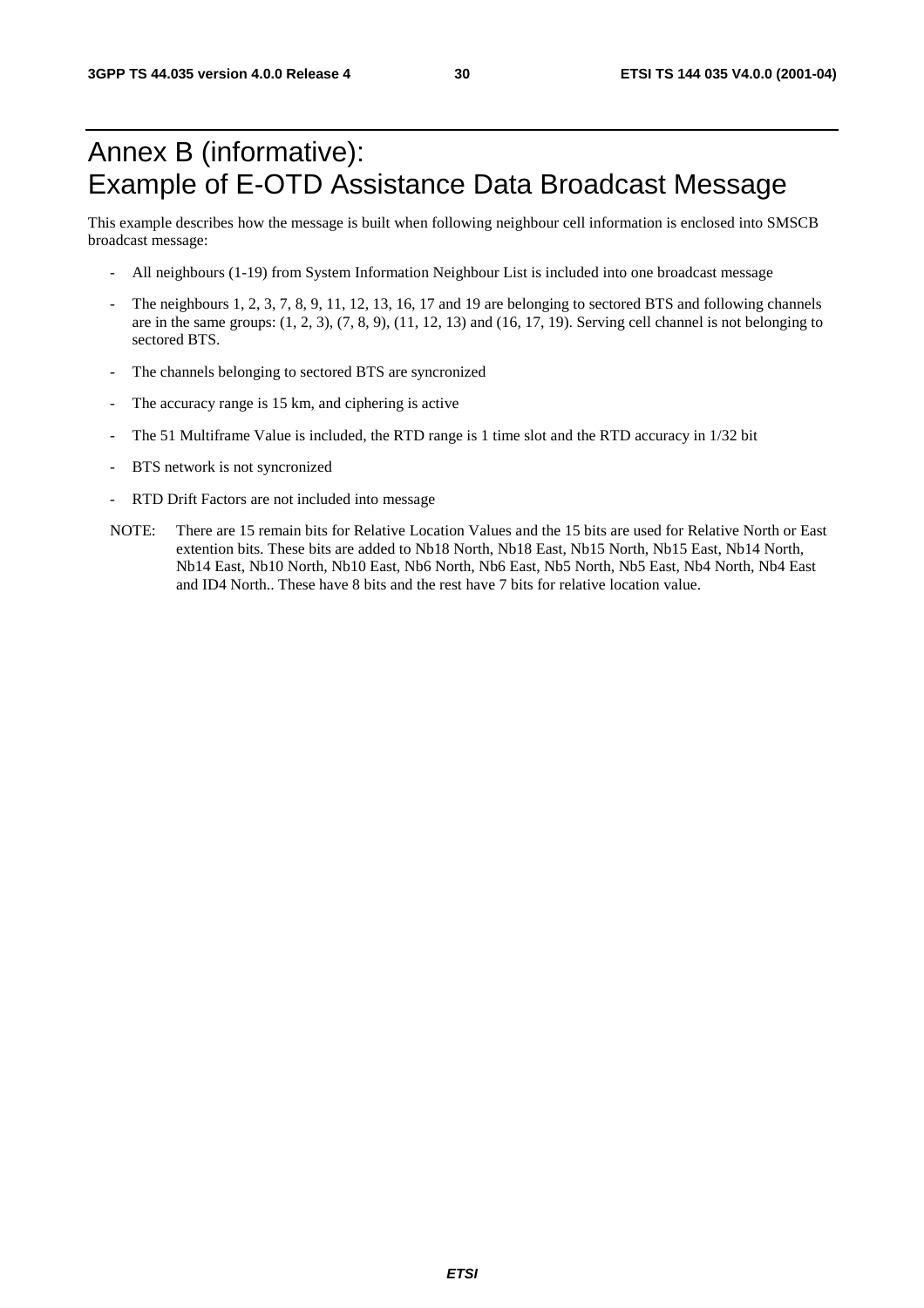| 8                                                    | $\overline{7}$                                                                                 | 6                                  | 5                                                                                    | 4                                                            | 3                                                 | 2                                            | 1                                                        |                     |
|------------------------------------------------------|------------------------------------------------------------------------------------------------|------------------------------------|--------------------------------------------------------------------------------------|--------------------------------------------------------------|---------------------------------------------------|----------------------------------------------|----------------------------------------------------------|---------------------|
| Cipher<br>On $(1)$                                   | Cipher<br>Key Ind<br>(0)                                                                       |                                    | <b>Accuracy Range</b><br>MSB(010)LSB                                                 |                                                              |                                                   | <b>All Neighbours</b><br><b>MSB(000)LSB</b>  |                                                          | Octet1              |
|                                                      | Number of Neigh<br>MSB(11)                                                                     | <b>RTDs</b><br>Present<br>(1)      | <b>RTD</b><br><b>Drift</b><br>Factors<br>Present<br>(0)                              |                                                              | <b>RTD Accuracy</b><br>MSB(01)LSB                 | <b>RTD</b><br>Range<br>(1)                   | Sector<br>Ind On<br>(1)                                  | Octet <sub>2</sub>  |
|                                                      | Reference Time<br>Number of Neigh (001)LSB<br>$(MSB, bits 9-5)$                                |                                    |                                                                                      |                                                              |                                                   |                                              |                                                          | Octet <sub>3</sub>  |
|                                                      | <b>Ciphering Serial Number</b><br>(MSB, bits 15-13)                                            |                                    |                                                                                      |                                                              | Reference Time (LSB, bits 4-0)                    |                                              |                                                          | Octet4              |
|                                                      |                                                                                                |                                    |                                                                                      | Ciphering Serial Number (bits 12-5)                          |                                                   |                                              |                                                          | Octet <sub>5</sub>  |
|                                                      | <b>Time Slot Scheme</b><br>Serv Cell (MSB)& $Nb19-18$                                          |                                    |                                                                                      |                                                              | <b>Ciphering Serial Number</b><br>(bits 4-0, LSB) |                                              |                                                          | Octet <sub>6</sub>  |
|                                                      | Time Slot Scheme Nb17-10                                                                       |                                    |                                                                                      |                                                              |                                                   |                                              |                                                          |                     |
|                                                      |                                                                                                |                                    |                                                                                      | Time Slot Scheme Nb <sub>9-2</sub>                           |                                                   |                                              |                                                          | Octet8              |
|                                                      |                                                                                                |                                    |                                                                                      | Sectored Channels Serv Cell & Nb <sub>19-14</sub> (0101100)  |                                                   |                                              | Time<br>Slot<br>Scheme<br>Nb <sub>1</sub> LSB            | Octet <sub>9</sub>  |
|                                                      |                                                                                                |                                    |                                                                                      | Sectored Channels Nb <sub>13-6</sub> (11101110)              |                                                   |                                              |                                                          | Octet10             |
|                                                      | Sec Ch BTS ID4 Nb19<br>MSB(011)LSB                                                             |                                    |                                                                                      |                                                              | <b>Sectored Channels</b><br>$Nb5-1$ (00111) LSB   |                                              |                                                          | Octet11             |
|                                                      | Sec Ch BTS ID3<br>Nb13 MSB(01)                                                                 |                                    | Sec Ch BTS ID4 Nb16<br>MSB(011)LSB                                                   |                                                              |                                                   | Sec Ch BTS ID4 Nb17<br>MSB(011)LSB           |                                                          | Octet12             |
| Sec Ch<br>BTS ID2<br>N <sub>b</sub> 9<br>MSB(0)      |                                                                                                | Sec Ch BTS ID3 Nb11<br>MSB(010)LSB |                                                                                      |                                                              | Sec Ch BTS ID3 Nb12<br>MSB(010)LSB                |                                              | Sec Ch<br>BTS ID3<br>$(0)$ LSB                           | Octet13             |
|                                                      | Sec Ch BTS ID2 Nb7<br>MSB(001)LSB                                                              |                                    |                                                                                      | Sec Ch BTS ID2 Nb8<br>MSB(001)LSB                            | Sec Ch BTS ID2<br>Nb9 (01)LSB                     |                                              |                                                          | Octet14             |
| Sec Ch BTS ID1<br><b>Nb1 MSB(00)</b>                 |                                                                                                |                                    | Sec Ch BTS ID1 Nb2<br>Sec Ch BTS ID1 Nb3<br><b>MSB(000)LSB</b><br><b>MSB(000)LSB</b> |                                                              |                                                   |                                              | Octet15                                                  |                     |
| 51MF Offset Value Nb19 (MSB)                         |                                                                                                |                                    | Sync<br>ID1(1)                                                                       | Sync<br>ID2(1)                                               | Sync<br>ID3(1)                                    | Sync<br>ID4(1)                               | Sec Ch<br><b>BTSID1</b><br>N <sub>b</sub> 1<br>$(0)$ LSB | Octet16             |
|                                                      |                                                                                                | 51MF Offset Value Nb18 (MSB)       |                                                                                      |                                                              |                                                   | 51MF Offset Value Nb19 (LSB)                 |                                                          | Octet17             |
| 51MF<br>Offset<br>Value<br>Nb16<br>(MSB)             |                                                                                                |                                    |                                                                                      | 51MF Offset Value Nb17 (MSB LSB)                             |                                                   |                                              | <b>51MF</b><br>Offset<br>Value<br><b>Nb18</b><br>(LSB)   | Octet18             |
|                                                      | 51MF Offset Value Nb15 (MSB)                                                                   |                                    |                                                                                      | 51MF Offset Value Nb16 (LSB)<br>51MF Offset Value Nb15 (LSB) |                                                   |                                              |                                                          | Octet19             |
| 51MF                                                 |                                                                                                | 51MF Offset Value Nb14 (MSB)       |                                                                                      |                                                              |                                                   |                                              | 51MF                                                     | Octet20<br>Octet21  |
| Offset<br>Value<br><b>Nb12</b><br>(MSB)              | 51MF Offset Value Nb13 (MSB LSB)                                                               |                                    |                                                                                      |                                                              |                                                   | Offset<br>Value<br>Nb <sub>14</sub><br>(LSB) |                                                          |                     |
|                                                      | 51MF Offset Value Nb11 (MSB)<br>51MF Offset Value Nb12 (LSB)                                   |                                    |                                                                                      |                                                              |                                                   |                                              | Octet22                                                  |                     |
| <b>51MF</b>                                          | 51MF Offset Value Nb10 (MSB)<br>51MF Offset Value Nb11 (LSB)                                   |                                    |                                                                                      |                                                              |                                                   |                                              | Octet <sub>23</sub><br>Octet24                           |                     |
| Offset<br>Value<br>N <sub>b</sub> 8<br>(MSB)         | 51MF Offset Value Nb9 (MSB LSB)<br>51MF<br>Offset<br>Value<br><b>Nb10</b><br>(LSB)             |                                    |                                                                                      |                                                              |                                                   |                                              |                                                          |                     |
|                                                      | 51MF Offset Value Nb7 (MSB)                                                                    |                                    |                                                                                      |                                                              | 51MF Offset Value Nb8 (LSB)                       |                                              |                                                          | Octet <sub>25</sub> |
|                                                      |                                                                                                | 51MF Offset Value Nb6 (MSB)        |                                                                                      |                                                              |                                                   | 51MF Offset Value Nb7 (LSB)                  |                                                          | Octet26             |
| 51MF<br>Offset<br>Value<br>N <sub>b</sub> 4<br>(MSB) | 51MF Offset Value Nb5 (MSB LSB)<br><b>51MF</b><br>Offset<br>Value<br>N <sub>b</sub> 6<br>(LSB) |                                    |                                                                                      |                                                              |                                                   | Octet27                                      |                                                          |                     |
|                                                      | 51MF Offset Value Nb3 (MSB)                                                                    |                                    |                                                                                      | 51MF Offset Value Nb4 (LSB)                                  |                                                   |                                              |                                                          | Octet28             |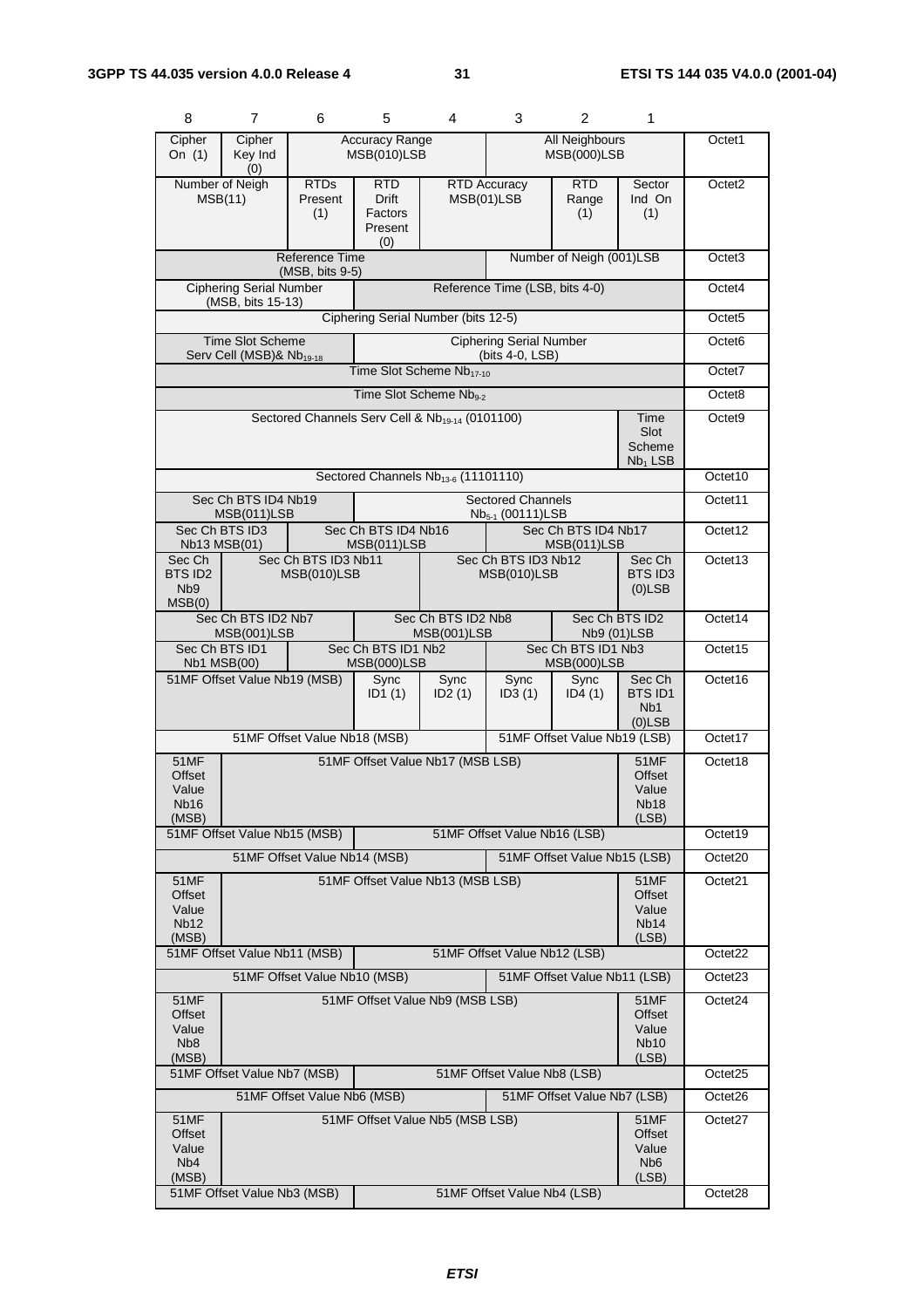| 8                                           |                                             | 6                           | $5^{\circ}$                     | 4                    | 3.                  | 2                           | 1                                                           |                     |
|---------------------------------------------|---------------------------------------------|-----------------------------|---------------------------------|----------------------|---------------------|-----------------------------|-------------------------------------------------------------|---------------------|
|                                             |                                             | 51MF Offset Value Nb2 (MSB) |                                 |                      |                     | 51MF Offset Value Nb3 (LSB) |                                                             | Octet29             |
| <b>BCC</b><br>Nb <sub>19</sub><br>(MSB)     |                                             |                             | 51MF Offset Value Nb1 (MSB LSB) |                      |                     |                             | 51MF<br>Offset<br>Value<br>N <sub>b</sub> 2<br>(LSB)        | Octet <sub>30</sub> |
|                                             | BCC Nb17 (MSB LSB)                          |                             |                                 | BCC Nb18 (MSB LSB)   |                     |                             | BCC Nb19 (LSB)                                              | Octet31             |
|                                             | BCC Nb14 (MSB)                              |                             | BCC Nb15 (MSB LSB)              |                      |                     | BCC Nb16 (MSB LSB)          |                                                             | Octet <sub>32</sub> |
| <b>BCC</b><br>Nb <sub>11</sub><br>(MSB)     |                                             | BCC Nb12 (MSB LSB)          |                                 |                      | BCC Nb13 (MSB LSB)  |                             | <b>BCC</b><br>Nb <sub>14</sub><br>(LSB)                     | Octet <sub>33</sub> |
|                                             | BCC Nb9 (MSB LSB)                           |                             |                                 | BCC Nb10 (MSB LSB)   |                     |                             | BCC Nb11 (LSB)                                              | Octet34             |
|                                             | BCC Nb6 (MSB)                               |                             | BCC Nb7 (MSB LSB)               |                      |                     | BCC Nb8 (MSB LSB)           |                                                             | Octet <sub>35</sub> |
| <b>BCC</b><br>N <sub>b</sub> 3<br>(MSB)     |                                             | BCC Nb4 (MSB LSB)           |                                 |                      | BCC Nb5 (MSB LSB)   |                             | <b>BCC</b><br>N <sub>b</sub> 6<br>(LSB)                     | Octet36             |
|                                             | BCC Nb1 (MSB LSB)                           |                             |                                 | BCC Nb2 (MSB LSB)    |                     |                             | BCC Nb3 (LSB)                                               | Octet <sub>37</sub> |
|                                             |                                             |                             | RTD Value Nb18 (MSB)            |                      |                     |                             |                                                             | Octet38             |
|                                             | RTD Value Nb15 (MSB)                        |                             |                                 |                      | RTD Nb18 (LSB)      |                             |                                                             | Octet39             |
|                                             |                                             |                             |                                 | RTD Value Nb15       |                     |                             |                                                             | Octet40             |
|                                             |                                             | RTD Value Nb14 (MSB)        |                                 |                      |                     |                             | RTD Value Nb15<br>(LSB)                                     | Octet41             |
| <b>RTD</b><br>Value<br><b>Nb10</b><br>(MSB) |                                             |                             |                                 | RTD Value Nb14 (LSB) |                     |                             |                                                             | Octet42             |
|                                             | RTD Value Nb10                              |                             |                                 |                      |                     |                             |                                                             |                     |
|                                             | RTD Value Nb6 (MSB)<br>RTD Value Nb10 (LSB) |                             |                                 |                      |                     |                             |                                                             | Octet44             |
| RTD Value Nb6                               |                                             |                             |                                 |                      |                     |                             | Octet45                                                     |                     |
|                                             |                                             |                             | RTD Value Nb5 (MSB)             |                      |                     |                             | <b>RTD</b><br>Value<br>N <sub>b</sub> <sub>6</sub><br>(LSB) | Octet46             |
|                                             | RTD Value Nb4<br>(MSB)                      |                             |                                 |                      | RTD Value Nb5 (LSB) |                             |                                                             | Octet47             |
|                                             |                                             |                             |                                 | RTD Value Nb4        |                     |                             |                                                             | Octet48             |
|                                             |                                             | RTD Value ID4 (MSB)         |                                 |                      |                     | RTD Value Nb4 (LSB)         |                                                             | Octet49             |
|                                             |                                             |                             |                                 | RTD Value ID4 (LSB)  |                     |                             |                                                             | Octet <sub>50</sub> |
|                                             |                                             |                             |                                 | RTD value ID3 (MSB)  |                     |                             |                                                             | Octet <sub>51</sub> |
|                                             | RTD Value ID2 (MSB)                         |                             |                                 |                      | RTD Value ID3 (LSB) |                             |                                                             | Octet <sub>52</sub> |
|                                             |                                             |                             |                                 | RTD Value ID2        |                     |                             |                                                             | Octet53             |
|                                             |                                             | RTD Value ID1 (MSB)         |                                 |                      |                     |                             | RTD Value ID2<br>(LSB)                                      | Octet <sub>54</sub> |
| Serv<br>Cell Lat<br>(MSB)                   |                                             |                             |                                 | RTD Value ID1 (LSB)  |                     |                             |                                                             | Octet55             |
|                                             |                                             |                             |                                 | Serv Cell Lat        |                     |                             |                                                             | Octet <sub>56</sub> |
| Serv Cell Lat                               |                                             |                             |                                 |                      |                     |                             | Octet57                                                     |                     |
| Serv<br>Cell<br>Long<br>(MSB)               |                                             |                             |                                 | Serv Cell Lat (LSB)  |                     |                             |                                                             | Octet <sub>58</sub> |
|                                             |                                             |                             |                                 | Serv Cell Long       |                     |                             |                                                             | Octet59             |
|                                             | Serv Cell Long                              |                             |                                 |                      |                     |                             |                                                             | Octet60             |
| Rel<br>North<br><b>Nb18</b><br>(MSB)        |                                             |                             |                                 | Serv Cell Long (LSB) |                     |                             |                                                             | Octet61             |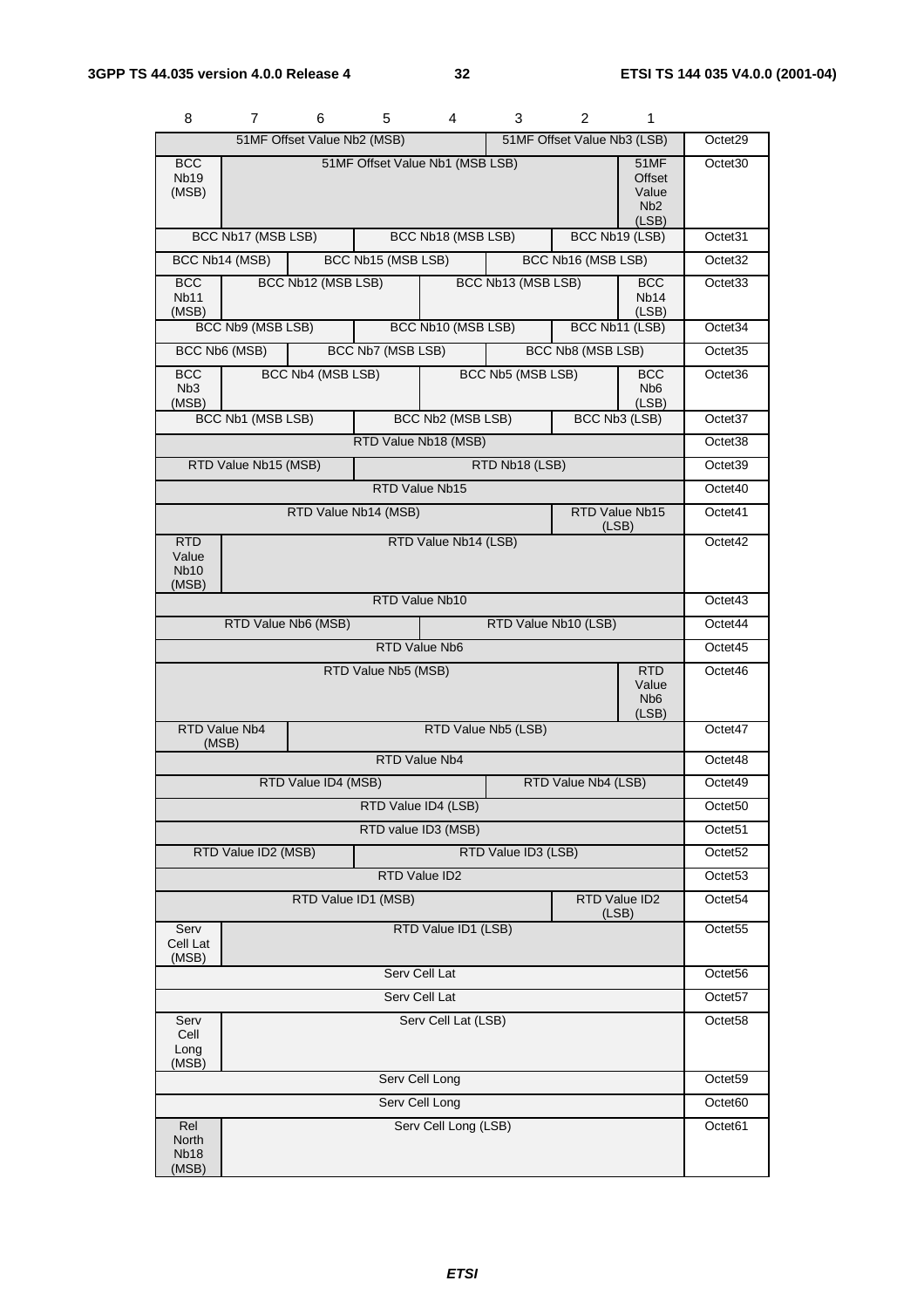| 8                                   | 7                   | 6 | 5                      | 4                    | 3                   | $\overline{c}$      | 1                        |         |
|-------------------------------------|---------------------|---|------------------------|----------------------|---------------------|---------------------|--------------------------|---------|
| <b>Rel East</b>                     |                     |   |                        | Rel North Nb18 (LSB) |                     |                     |                          | Octet62 |
| <b>Nb18</b><br>(MSB)                |                     |   |                        |                      |                     |                     |                          |         |
| Rel                                 |                     |   |                        | Rel East Nb18 (LSB)  |                     |                     |                          | Octet63 |
| North<br><b>Nb15</b>                |                     |   |                        |                      |                     |                     |                          |         |
| (MSB)                               |                     |   |                        |                      |                     |                     |                          |         |
| <b>Rel East</b><br><b>Nb15</b>      |                     |   |                        | Rel North Nb15 (LSB) |                     |                     |                          | Octet64 |
| (MSB)                               |                     |   |                        |                      |                     |                     |                          |         |
| Rel                                 |                     |   |                        | Rel East Nb15 (LSB)  |                     |                     |                          | Octet65 |
| North<br>Nb <sub>14</sub>           |                     |   |                        |                      |                     |                     |                          |         |
| (MSB)                               |                     |   |                        |                      |                     |                     |                          |         |
| <b>Rel East</b><br>Nb <sub>14</sub> |                     |   |                        | Rel North Nb14 (LSB) |                     |                     |                          | Octet66 |
| (MSB)                               |                     |   |                        |                      |                     |                     |                          |         |
| Rel<br>North                        |                     |   |                        | Rel East Nb14 (LSB)  |                     |                     |                          | Octet67 |
| <b>Nb10</b>                         |                     |   |                        |                      |                     |                     |                          |         |
| (MSB)<br><b>Rel East</b>            |                     |   |                        |                      |                     |                     |                          |         |
| <b>Nb10</b>                         |                     |   |                        | Rel North Nb10 (LSB) |                     |                     |                          | Octet68 |
| (MSB)                               |                     |   |                        |                      |                     |                     |                          |         |
| Rel<br>North                        |                     |   |                        | Rel East Nb10 (LSB)  |                     |                     |                          | Octet69 |
| N <sub>b</sub> 6                    |                     |   |                        |                      |                     |                     |                          |         |
| (MSB)<br><b>Rel East</b>            |                     |   |                        | Rel North Nb6 (LSB)  |                     |                     |                          | Octet70 |
| N <sub>b</sub> 6                    |                     |   |                        |                      |                     |                     |                          |         |
| (MSB)<br>Rel                        |                     |   |                        | Rel East Nb6 (LSB)   |                     |                     |                          | Octet71 |
| North                               |                     |   |                        |                      |                     |                     |                          |         |
| N <sub>b5</sub>                     |                     |   |                        |                      |                     |                     |                          |         |
| (MSB)<br><b>Rel East</b>            |                     |   |                        | Rel North Nb5 (LSB)  |                     |                     |                          | Octet72 |
| N <sub>b</sub> <sub>5</sub>         |                     |   |                        |                      |                     |                     |                          |         |
| (MSB)<br>Rel                        |                     |   |                        | Rel East Nb5 (LSB)   |                     |                     |                          | Octet73 |
| North                               |                     |   |                        |                      |                     |                     |                          |         |
| N <sub>b</sub> 4<br>(MSB)           |                     |   |                        |                      |                     |                     |                          |         |
| <b>Rel East</b>                     |                     |   |                        | Rel North Nb4 (LSB)  |                     |                     |                          | Octet74 |
| N <sub>b</sub> 4<br>(MSB)           |                     |   |                        |                      |                     |                     |                          |         |
| Rel                                 |                     |   |                        | Rel East Nb4 (LSB)   |                     |                     |                          | Octet75 |
| North                               |                     |   |                        |                      |                     |                     |                          |         |
| ID <sub>4</sub><br>(MSB)            |                     |   |                        |                      |                     |                     |                          |         |
| Rel East                            |                     |   |                        | Rel North ID4 (LSB)  |                     |                     |                          | Octet76 |
| ID <sub>4</sub><br>(MSB)            |                     |   |                        |                      |                     |                     |                          |         |
|                                     | Rel North ID3 (MSB) |   |                        |                      | Rel East ID4 (LSB)  |                     |                          | Octet77 |
|                                     | Rel East ID3 (MSB)  |   |                        |                      | Rel North ID3 (LSB) |                     |                          | Octet78 |
|                                     | Rel North ID2 (MSB) |   |                        |                      | Rel East ID3 (LSB)  |                     |                          | Octet79 |
|                                     | Rel East ID2 (MSB)  |   |                        |                      |                     | Rel North ID2 (LSB) |                          | Octet80 |
|                                     |                     |   | Rel North ID1 (MSB)    |                      |                     | Rel East ID2 (LSB)  |                          | Octet81 |
|                                     |                     |   | Rel East ID1 (MSB LSB) |                      |                     |                     | Rel                      | Octet82 |
|                                     |                     |   |                        |                      |                     |                     | North                    |         |
|                                     |                     |   |                        |                      |                     |                     | ID <sub>1</sub><br>(LSB) |         |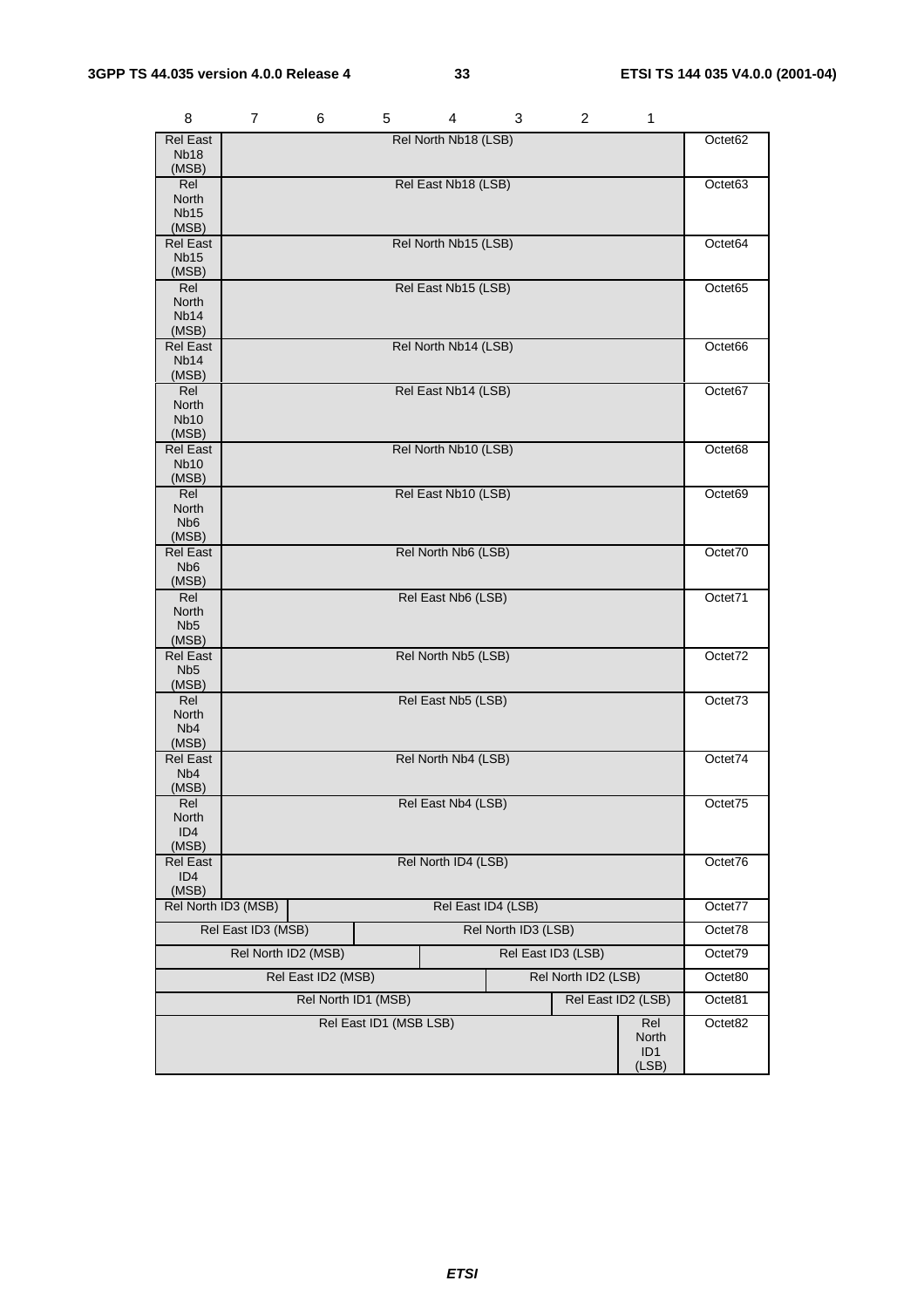## Annex C (informative): Example of GPS Assistance Data Broadcast Message

This section gives an example of how the information IE should be packed into the GPS Assistance Data message. The example shown in Table C.1 below includes corrections for 12 satellites.

#### **Table C.1: Example of a GPS Assistance Data (DGPS Correction) message with 11 satellites**

| <b>Octet</b>    | <b>MSB</b><br><b>LSB</b>                                       |                          |                                         |                                                 |                                                     |                                           |  |                          |  |
|-----------------|----------------------------------------------------------------|--------------------------|-----------------------------------------|-------------------------------------------------|-----------------------------------------------------|-------------------------------------------|--|--------------------------|--|
| 1               | Cipher                                                         | Cipher                   |                                         |                                                 |                                                     |                                           |  |                          |  |
|                 | On/Off                                                         | Key Flag                 |                                         |                                                 |                                                     | Ciphering Serial Number (MSB, bits 15-10) |  |                          |  |
|                 |                                                                |                          |                                         |                                                 | or                                                  |                                           |  |                          |  |
|                 |                                                                |                          |                                         |                                                 | Spare                                               |                                           |  |                          |  |
| $\overline{c}$  |                                                                |                          |                                         | Ciphering Serial Number (bits 9-2)<br>or        |                                                     |                                           |  |                          |  |
|                 |                                                                |                          |                                         | Spare                                           |                                                     |                                           |  |                          |  |
| 3               |                                                                |                          | BTS Clock Drift (bits 3-0)              |                                                 | <b>BTS</b><br><b>GSM</b><br><b>Ciphering Serial</b> |                                           |  |                          |  |
|                 |                                                                |                          | or                                      |                                                 | Clock<br>Drift                                      | Time<br>Present                           |  | Number (bits 1-0)<br>or  |  |
|                 | Spare                                                          |                          |                                         |                                                 | Present                                             |                                           |  | Spare                    |  |
|                 |                                                                |                          |                                         |                                                 |                                                     |                                           |  |                          |  |
| 4               |                                                                |                          |                                         | Reference Location                              |                                                     |                                           |  |                          |  |
|                 |                                                                |                          |                                         |                                                 |                                                     |                                           |  |                          |  |
| 9               |                                                                |                          |                                         | Reference Location                              |                                                     |                                           |  |                          |  |
| 10              |                                                                |                          |                                         | FN (MSB bits 17-10)                             |                                                     |                                           |  |                          |  |
|                 |                                                                |                          |                                         |                                                 | or                                                  |                                           |  |                          |  |
|                 |                                                                |                          |                                         | Spare                                           |                                                     |                                           |  |                          |  |
| 11              |                                                                |                          |                                         | FN (bits 9-2)<br>or                             |                                                     |                                           |  |                          |  |
|                 |                                                                |                          |                                         | Spare                                           |                                                     |                                           |  |                          |  |
| 12              | BN (MSB bits 7 - 5)                                            |                          |                                         |                                                 | TN (bits 3-0)                                       |                                           |  | FN (LSB bits 1-0)        |  |
|                 | or<br>Spare                                                    |                          |                                         |                                                 | or<br>Spare                                         |                                           |  | or<br>Spare              |  |
| 13              |                                                                | GPS TOW (MSB bits 19-17) |                                         |                                                 |                                                     | BN (LSB bits 4 - 0)                       |  |                          |  |
|                 | or                                                             |                          |                                         |                                                 |                                                     | or                                        |  |                          |  |
| 14              | Spare<br>Spare<br>GPS TOW (bits 16-9)                          |                          |                                         |                                                 |                                                     |                                           |  |                          |  |
| 15              |                                                                | GPS TOW (bits 8-1)       |                                         |                                                 |                                                     |                                           |  |                          |  |
| 16              |                                                                |                          | N_SAT (bits 3-0)                        |                                                 |                                                     | <b>Correction Status/Health</b>           |  | <b>GPS</b>               |  |
|                 |                                                                |                          |                                         |                                                 |                                                     | $(bits 2-0)$                              |  | <b>TOW</b><br>(LSB bit0) |  |
| 17              |                                                                |                          |                                         | Satellite ID (Sat 1)                            |                                                     |                                           |  | UDRE (Sat 1)             |  |
|                 |                                                                |                          |                                         |                                                 |                                                     |                                           |  |                          |  |
| 18<br>19        |                                                                |                          |                                         | IODE (Sat 1)<br>PRC (Sat $1 - MSBs$ , $7 - 0$ ) |                                                     |                                           |  |                          |  |
| 20              |                                                                |                          | PRC (Sat $1 - MSBs$ , $7 - 4$ )         |                                                 |                                                     | RRC (Sat 1 - LSBs, 3-0)                   |  |                          |  |
| $\overline{21}$ |                                                                |                          | RRC (Sat $1 -$ LSBs, $7 - 4$ )          |                                                 | Delta PRC (Sat 1 - LSBs, 3-0)                       |                                           |  |                          |  |
| 22              | Delta RRC (Sat 1)<br>Delta PRC (Sat $1 - \text{MSBs}, 7 - 4$ ) |                          |                                         |                                                 |                                                     |                                           |  |                          |  |
| ł.<br>ł,        |                                                                |                          |                                         |                                                 |                                                     |                                           |  |                          |  |
| 77              | Satellite ID (Sat 12)<br>UDRE (Sat 12)                         |                          |                                         |                                                 |                                                     |                                           |  |                          |  |
| 78              |                                                                |                          |                                         | IODE (Sat 12)                                   |                                                     |                                           |  |                          |  |
| 79              |                                                                |                          |                                         | PRC (Sat $12 - MSBs$ , $7 - 0$ )                |                                                     |                                           |  |                          |  |
| 80              |                                                                |                          | PRC (Sat $12 - MSBs$ , $7 - 4$ )        |                                                 |                                                     | RRC (Sat 12 – LSBs, 3-0)                  |  |                          |  |
| 81              |                                                                |                          | RRC (Sat $12 - \text{LSBs}$ , $7 - 4$ ) |                                                 | Delta PRC (Sat 12 - LSBs, 3-0)                      |                                           |  |                          |  |
| 82              | Delta PRC (Sat $12 - MSBs$ , $7 - 4$ )                         |                          |                                         |                                                 | Delta RRC (Sat 12)                                  |                                           |  |                          |  |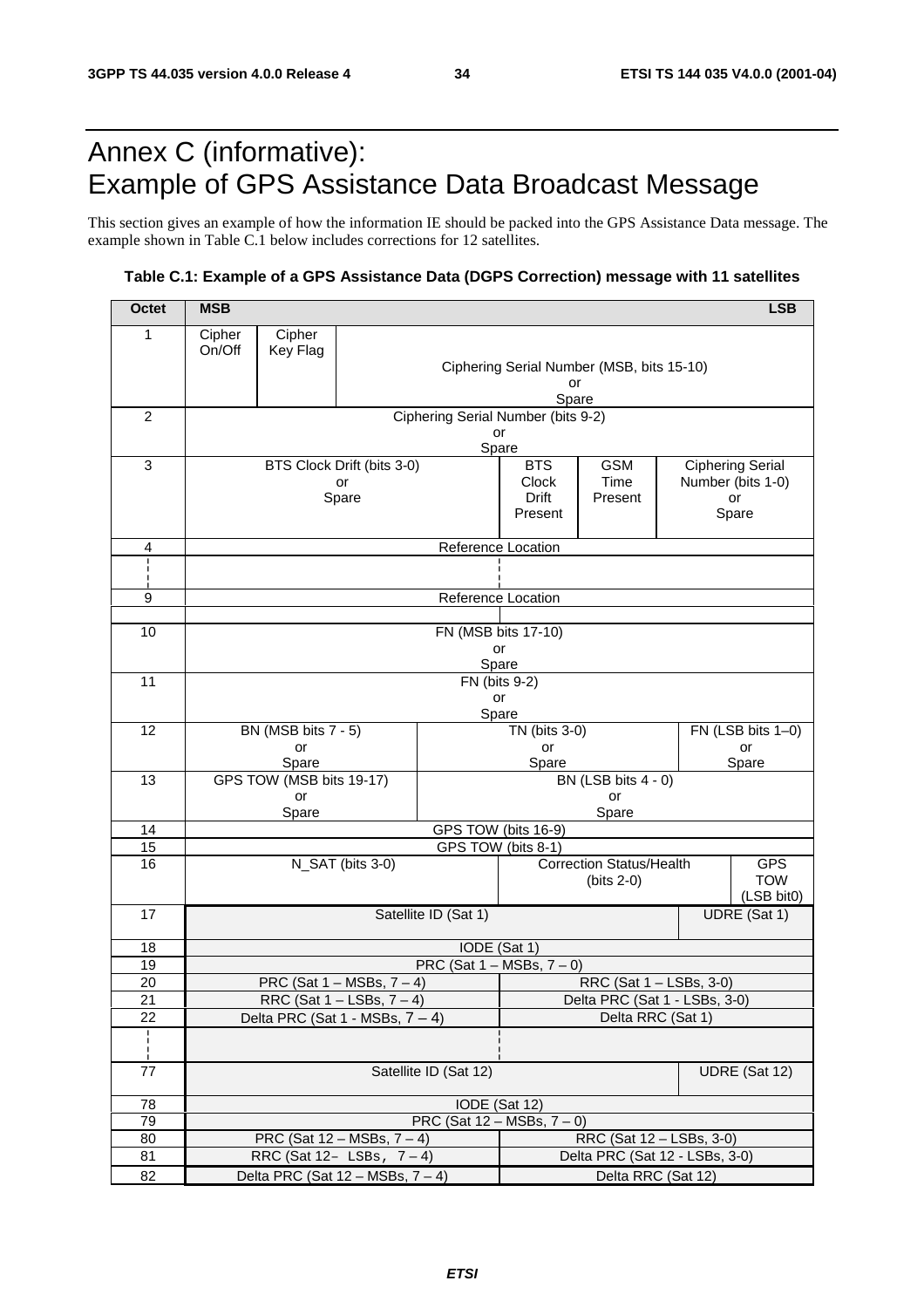## Annex D (informative): Change history

| <b>Change history</b> |           |            |                                                                        |                    |  |  |  |
|-----------------------|-----------|------------|------------------------------------------------------------------------|--------------------|--|--|--|
| Meeting#              | <b>CR</b> | <b>Rev</b> | <b>Subject/Comment</b>                                                 | <b>New Version</b> |  |  |  |
| SMG#30bis -           |           |            | Approved at SMG#30bis as Release 98                                    | 7.0.1              |  |  |  |
| SMG#31                |           |            | Version for Release 1999                                               | 8.0.0              |  |  |  |
| SMG31bis              | A003      |            | Addition of Integrity Monitor and Enhancements to DGPS                 | 8.1.0              |  |  |  |
| SMG31bis              | A005      |            | Broadcast Message Enhancement for Assisted GPS                         | 8.1.0              |  |  |  |
| GP-01                 | A007      |            | Ciphering of GPS Assistance Data Broadcast Message                     | 8.2.0              |  |  |  |
|                       |           |            | References to GSM changed to references to 3GPP                        | 8.2.0              |  |  |  |
|                       |           |            | Format changed to 3GPP style                                           |                    |  |  |  |
| GP-03                 | A009      |            | Editorial correction to RTD Drift Factor IE presence information 8.3.0 |                    |  |  |  |
| GP-04                 | A010      |            | References for LCS in Release 4 for GSM 04.35                          | 44.035v4.0.0       |  |  |  |